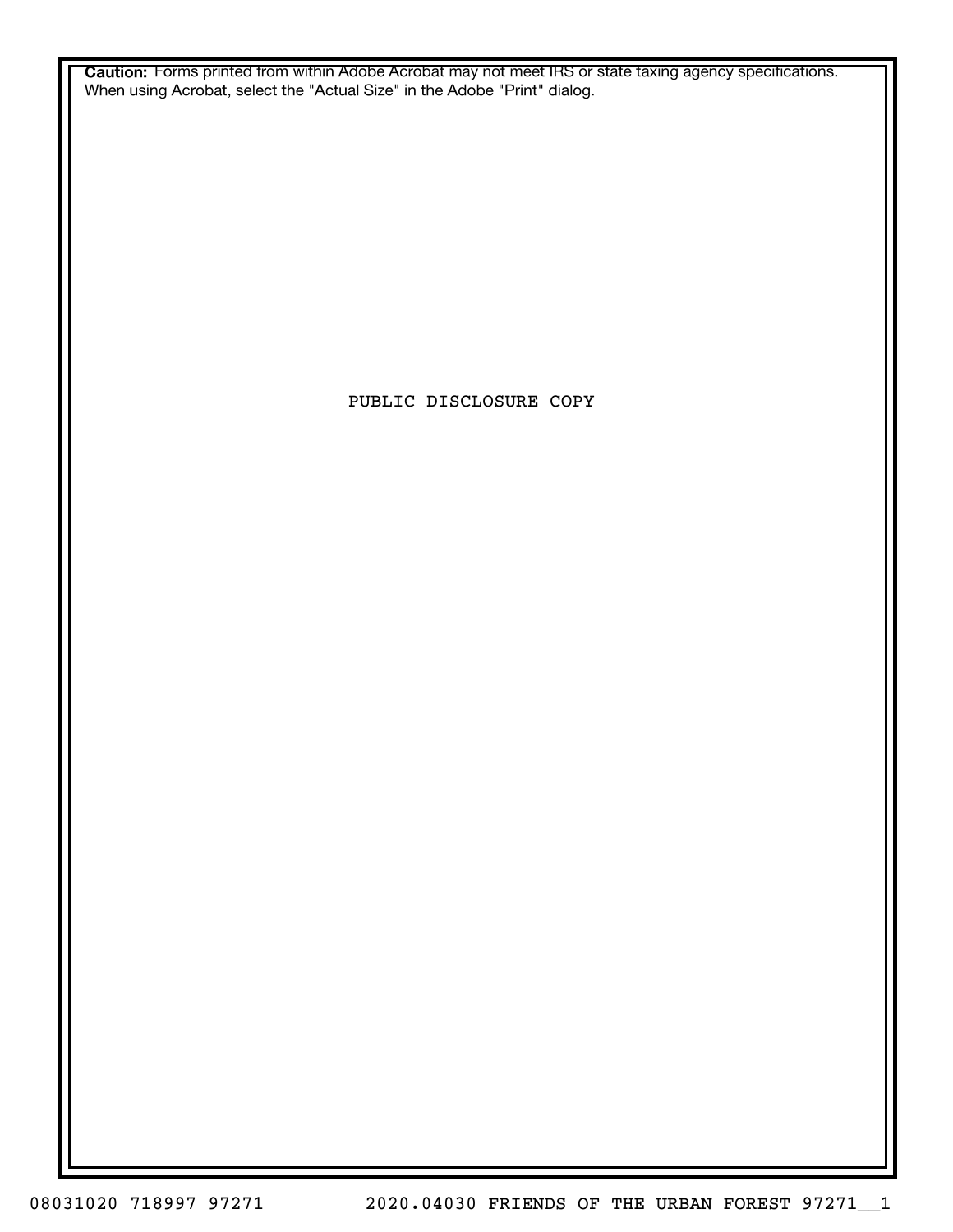|                         |                               |                                | PUBLIC DISCLOSURE COPY - STATE REGISTRATION NO. D-1009661                                                                                                                  |                                                             |                                          |
|-------------------------|-------------------------------|--------------------------------|----------------------------------------------------------------------------------------------------------------------------------------------------------------------------|-------------------------------------------------------------|------------------------------------------|
|                         |                               |                                | <b>Return of Organization Exempt From Income Tax</b>                                                                                                                       |                                                             | OMB No. 1545-0047                        |
|                         |                               | 990                            | Under section 501(c), 527, or 4947(a)(1) of the Internal Revenue Code (except private foundations)                                                                         |                                                             |                                          |
|                         |                               | Department of the Treasury     | Do not enter social security numbers on this form as it may be made public.                                                                                                |                                                             | <b>Open to Public</b>                    |
|                         |                               | Internal Revenue Service       | ► Go to www.irs.gov/Form990 for instructions and the latest information.                                                                                                   |                                                             | Inspection                               |
|                         |                               |                                | JUL 1, 2020<br>A For the 2020 calendar year, or tax year beginning                                                                                                         | and ending JUN 30, 2021                                     |                                          |
|                         | <b>B</b> Check if applicable: |                                | <b>C</b> Name of organization                                                                                                                                              | D Employer identification number                            |                                          |
|                         | Address<br>change             |                                | FRIENDS OF THE URBAN FOREST                                                                                                                                                |                                                             |                                          |
|                         | ]Name<br>]change              |                                | Doing business as                                                                                                                                                          | 94-2699528                                                  |                                          |
|                         | Initial<br>return<br>Final    |                                | Number and street (or P.O. box if mail is not delivered to street address)<br>Room/suite<br>BLDG 1007 GEN. KENNEDY AVE, SUITE<br>1                                         | E Telephone number<br>$415 - 561 - 6890$                    |                                          |
|                         | return/<br>termin-            |                                |                                                                                                                                                                            | G Gross receipts \$                                         | 4,062,947.                               |
|                         | ated<br>Amended               |                                | City or town, state or province, country, and ZIP or foreign postal code<br>94129<br>SAN FRANCISCO, CA                                                                     | H(a) Is this a group return                                 |                                          |
|                         | Ireturn<br>Applica-           |                                | F Name and address of principal officer: DAWN KAMALANATHAN                                                                                                                 | for subordinates?                                           | $\sqrt{}$ Yes $\sqrt{X}$ No              |
|                         | tion<br>pending               |                                | BLDG 1007 GEN KENNEDY AVE STE 1, SAN FRANCIS H(b) Are all subordinates included?   Yes                                                                                     |                                                             | ∣No                                      |
|                         |                               |                                | Tax-exempt status: $X \ 501(c)(3)$<br>$501(c)$ (<br>$\sqrt{\bullet}$ (insert no.) [<br>4947(a)(1) or                                                                       | 527                                                         | If "No," attach a list. See instructions |
|                         |                               | J Website: WWW.FUF.NET         |                                                                                                                                                                            | $H(c)$ Group exemption number $\blacktriangleright$         |                                          |
|                         |                               |                                | K Form of organization: $X$ Corporation<br>$\overline{Other}$<br>Trust<br>Association                                                                                      | L Year of formation: $1981$ M State of legal domicile: $CA$ |                                          |
|                         | Part I                        | <b>Summary</b>                 |                                                                                                                                                                            |                                                             |                                          |
|                         | 1                             |                                | Briefly describe the organization's mission or most significant activities: SEE SCHEDULE O                                                                                 |                                                             |                                          |
| Governance              |                               |                                |                                                                                                                                                                            |                                                             |                                          |
|                         | 2                             |                                | Check this box $\blacktriangleright$ $\Box$ if the organization discontinued its operations or disposed of more than 25% of its net assets.                                |                                                             |                                          |
|                         | З                             |                                | Number of voting members of the governing body (Part VI, line 1a)                                                                                                          | 3                                                           | 10                                       |
|                         | 4                             |                                |                                                                                                                                                                            | $\overline{\mathbf{4}}$                                     | 10                                       |
|                         | 5                             |                                |                                                                                                                                                                            | 5                                                           | 65                                       |
|                         | 6                             |                                |                                                                                                                                                                            | 6                                                           | 207                                      |
| <b>Activities &amp;</b> |                               |                                |                                                                                                                                                                            | 7a                                                          | $\overline{0}$ .                         |
|                         |                               |                                | b Net unrelated business taxable income from Form 990-T, Part I, line 11 [1] [1] [1] [1] Net unrelated business taxable income from Form 990-T, Part I, line 11            | 7b                                                          | $\overline{0}$ .                         |
|                         |                               |                                |                                                                                                                                                                            | <b>Prior Year</b>                                           | <b>Current Year</b>                      |
|                         | 8                             |                                |                                                                                                                                                                            | 3,749,735.                                                  | 4,045,773.                               |
|                         | 9                             |                                | Program service revenue (Part VIII, line 2g)                                                                                                                               | 57,055.                                                     | 16,989.                                  |
| Revenue                 | 10                            |                                |                                                                                                                                                                            | 492.                                                        | 185.                                     |
|                         | 11                            |                                | Other revenue (Part VIII, column (A), lines 5, 6d, 8c, 9c, 10c, and 11e)                                                                                                   | $\overline{0}$ .                                            | $\overline{0}$ .                         |
|                         | 12                            |                                | Total revenue - add lines 8 through 11 (must equal Part VIII, column (A), line 12)                                                                                         | 3,807,282.                                                  | 4,062,947.                               |
|                         | 13                            |                                | Grants and similar amounts paid (Part IX, column (A), lines 1-3)                                                                                                           | $\overline{0}$ .                                            | $\overline{0}$ .                         |
|                         |                               |                                |                                                                                                                                                                            | σ.                                                          | $\overline{0}$ .                         |
|                         |                               |                                | Salaries, other compensation, employee benefits (Part IX, column (A), lines 5-10)                                                                                          | 2,165,126.                                                  | 2,166,027.                               |
| Expenses                |                               |                                |                                                                                                                                                                            | σ.                                                          | $\overline{0}$ .                         |
|                         |                               |                                |                                                                                                                                                                            |                                                             |                                          |
|                         |                               |                                |                                                                                                                                                                            | 1, 263, 551.                                                | 1,172,100.                               |
|                         | 18                            |                                |                                                                                                                                                                            | 3,428,677.                                                  | 3,338,127.                               |
|                         | 19                            |                                |                                                                                                                                                                            | 378,605.                                                    | 724,820.                                 |
| Net Assets or           |                               |                                |                                                                                                                                                                            | <b>Beginning of Current Year</b><br>3,416,509.              | <b>End of Year</b><br>4, 152, 117.       |
|                         | 20                            | Total assets (Part X, line 16) |                                                                                                                                                                            | 182,534.                                                    | 193,322.                                 |
|                         | 21                            |                                | Total liabilities (Part X, line 26)                                                                                                                                        | 3, 233, 975.                                                | 3,958,795.                               |
|                         | 22<br><b>Part II</b>          | Signature Block                |                                                                                                                                                                            |                                                             |                                          |
|                         |                               |                                | Under penalties of perjury, I declare that I have examined this return, including accompanying schedules and statements, and to the best of my knowledge and belief, it is |                                                             |                                          |
|                         |                               |                                | true, correct, and complete. Declaration of preparer (other than officer) is based on all information of which preparer has any knowledge.                                 |                                                             |                                          |
|                         |                               |                                |                                                                                                                                                                            |                                                             |                                          |
|                         |                               |                                | Signature of officer                                                                                                                                                       | Date                                                        |                                          |
| Sign<br>Here            |                               |                                | DAWN KAMALANATHAN, BOARD CHAIR                                                                                                                                             |                                                             |                                          |
|                         |                               |                                |                                                                                                                                                                            |                                                             |                                          |

| Here                                                                                                      | DAWN NAMALANATAAN,                                                                                           | DUARD CAAIR          |      |                                         |  |  |  |  |  |
|-----------------------------------------------------------------------------------------------------------|--------------------------------------------------------------------------------------------------------------|----------------------|------|-----------------------------------------|--|--|--|--|--|
|                                                                                                           | Type or print name and title                                                                                 |                      |      |                                         |  |  |  |  |  |
|                                                                                                           | Print/Type preparer's name                                                                                   | Preparer's signature | Date | PIIN<br>Check                           |  |  |  |  |  |
| Paid                                                                                                      | GIOVANNA K.<br>DUENAS                                                                                        |                      |      | P01256956<br>self-employed              |  |  |  |  |  |
| Preparer                                                                                                  | $WMB2$ , LLP<br>Firm's name                                                                                  |                      |      | Firm's EIN $\geq 26 - 3789391$          |  |  |  |  |  |
| Use Only                                                                                                  | Firm's address 101 LARKSPUR LANDING CIR., STE 200                                                            |                      |      |                                         |  |  |  |  |  |
|                                                                                                           | LARKSPUR, CA 94939-1750                                                                                      |                      |      | $\sqrt{P}$ Phone no. $415 - 925 - 1120$ |  |  |  |  |  |
| ΧI<br><b>No</b><br>Yes<br>May the IRS discuss this return with the preparer shown above? See instructions |                                                                                                              |                      |      |                                         |  |  |  |  |  |
|                                                                                                           | Form 990 (2020)<br>LHA For Paperwork Reduction Act Notice, see the separate instructions.<br>032001 12-23-20 |                      |      |                                         |  |  |  |  |  |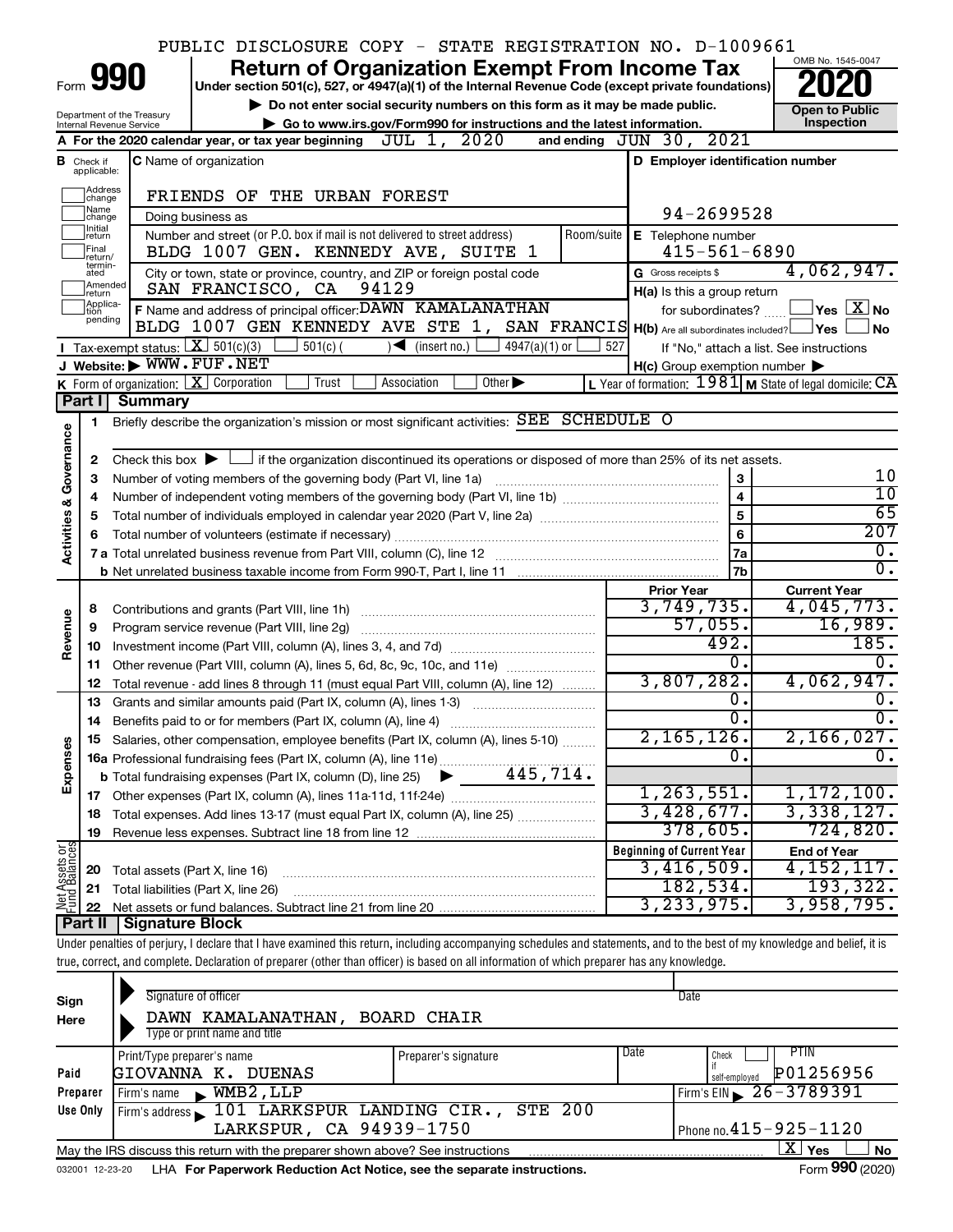|              | FRIENDS OF THE URBAN FOREST<br>Form 990 (2020)                                                                                                                                                                                                                                       | 94-2699528 | Page 2                                        |
|--------------|--------------------------------------------------------------------------------------------------------------------------------------------------------------------------------------------------------------------------------------------------------------------------------------|------------|-----------------------------------------------|
| Part III     | <b>Statement of Program Service Accomplishments</b>                                                                                                                                                                                                                                  |            |                                               |
|              |                                                                                                                                                                                                                                                                                      |            |                                               |
| 1            | Briefly describe the organization's mission:<br>TO PROMOTE A LARGER AND HEALTHIER URBAN FOREST AS PART OF THE URBAN<br>ECOSYSTEM IN SAN FRANCISCO THROUGH COMMUNITY PLANTING, MAINTENANCE,                                                                                           |            |                                               |
|              | EDUCATION AND ADVOCACY.                                                                                                                                                                                                                                                              |            |                                               |
| $\mathbf{2}$ | Did the organization undertake any significant program services during the year which were not listed on the                                                                                                                                                                         |            |                                               |
|              | prior Form 990 or 990-EZ?<br>If "Yes," describe these new services on Schedule O.                                                                                                                                                                                                    |            | $\exists$ Yes $\boxed{\text{X}}$ No           |
| 3            | Did the organization cease conducting, or make significant changes in how it conducts, any program services?<br>If "Yes," describe these changes on Schedule O.                                                                                                                      |            | $\overline{\ }$ Yes $\overline{\rm \bf X}$ No |
| 4            | Describe the organization's program service accomplishments for each of its three largest program services, as measured by expenses.<br>Section 501(c)(3) and 501(c)(4) organizations are required to report the amount of grants and allocations to others, the total expenses, and |            |                                               |
| 4a           | revenue, if any, for each program service reported.<br>2,648,707. including grants of \$<br>) (Expenses \$<br>) (Revenue \$<br>(Code:<br>INVOLVE CITY RESIDENTS IN PROVIDING TECHNICAL AND PRACTICAL ASSISTANCE                                                                      |            | 16,989.                                       |
|              | WITH TREE PLANTING. PERFORM UNDER A SERIES OF CONTRACTS THAT PROVIDE                                                                                                                                                                                                                 |            |                                               |
|              | FOR TREE PLANTING AND ONGOING MAINTENANCE.                                                                                                                                                                                                                                           |            |                                               |
|              |                                                                                                                                                                                                                                                                                      |            |                                               |
|              |                                                                                                                                                                                                                                                                                      |            |                                               |
|              |                                                                                                                                                                                                                                                                                      |            |                                               |
|              |                                                                                                                                                                                                                                                                                      |            |                                               |
|              |                                                                                                                                                                                                                                                                                      |            |                                               |
|              |                                                                                                                                                                                                                                                                                      |            |                                               |
|              |                                                                                                                                                                                                                                                                                      |            |                                               |
| 4b           |                                                                                                                                                                                                                                                                                      |            |                                               |
|              |                                                                                                                                                                                                                                                                                      |            |                                               |
|              |                                                                                                                                                                                                                                                                                      |            |                                               |
|              |                                                                                                                                                                                                                                                                                      |            |                                               |
|              |                                                                                                                                                                                                                                                                                      |            |                                               |
|              |                                                                                                                                                                                                                                                                                      |            |                                               |
|              |                                                                                                                                                                                                                                                                                      |            |                                               |
|              |                                                                                                                                                                                                                                                                                      |            |                                               |
|              |                                                                                                                                                                                                                                                                                      |            |                                               |
|              |                                                                                                                                                                                                                                                                                      |            |                                               |
|              |                                                                                                                                                                                                                                                                                      |            |                                               |
| 4c           | ) (Expenses \$<br>) (Revenue \$<br>(Code:<br>including grants of \$                                                                                                                                                                                                                  |            |                                               |
|              |                                                                                                                                                                                                                                                                                      |            |                                               |
|              |                                                                                                                                                                                                                                                                                      |            |                                               |
|              |                                                                                                                                                                                                                                                                                      |            |                                               |
|              |                                                                                                                                                                                                                                                                                      |            |                                               |
|              |                                                                                                                                                                                                                                                                                      |            |                                               |
|              |                                                                                                                                                                                                                                                                                      |            |                                               |
|              |                                                                                                                                                                                                                                                                                      |            |                                               |
|              |                                                                                                                                                                                                                                                                                      |            |                                               |
|              |                                                                                                                                                                                                                                                                                      |            |                                               |
|              |                                                                                                                                                                                                                                                                                      |            |                                               |
| 4d           | Other program services (Describe on Schedule O.)                                                                                                                                                                                                                                     |            |                                               |
|              | (Expenses \$<br>including grants of \$<br>) (Revenue \$                                                                                                                                                                                                                              |            |                                               |
|              | 2,648,707.<br>4e Total program service expenses >                                                                                                                                                                                                                                    |            | Form 990 (2020)                               |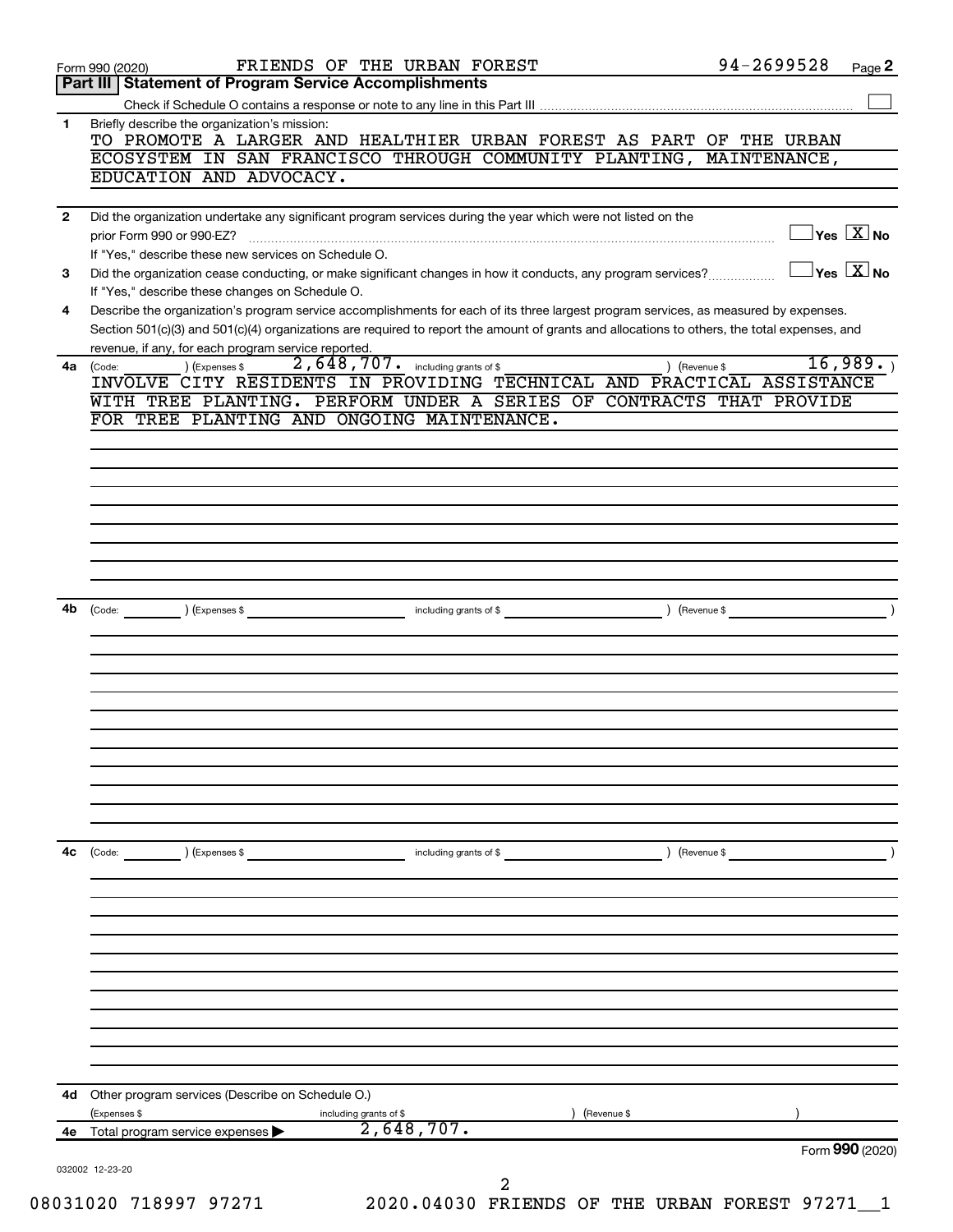|  | Form 990 (2020) |
|--|-----------------|

**Part IV Checklist of Required Schedules**

Form 990 (2020) FRIENDS OF THE URBAN FOREST  $94-2699528$  Page

|     |                                                                                                                                       |                 | Yes                     | No                      |
|-----|---------------------------------------------------------------------------------------------------------------------------------------|-----------------|-------------------------|-------------------------|
| 1   | Is the organization described in section 501(c)(3) or 4947(a)(1) (other than a private foundation)?                                   |                 |                         |                         |
|     | If "Yes," complete Schedule A                                                                                                         | 1               | x                       |                         |
| 2   |                                                                                                                                       | $\overline{2}$  | $\overline{\textbf{x}}$ |                         |
| 3   | Did the organization engage in direct or indirect political campaign activities on behalf of or in opposition to candidates for       |                 |                         |                         |
|     | public office? If "Yes," complete Schedule C, Part I                                                                                  | З               |                         | x                       |
| 4   | Section 501(c)(3) organizations. Did the organization engage in lobbying activities, or have a section 501(h) election in effect      |                 |                         |                         |
|     |                                                                                                                                       | 4               |                         | х                       |
| 5   | Is the organization a section 501(c)(4), 501(c)(5), or 501(c)(6) organization that receives membership dues, assessments, or          |                 |                         |                         |
|     |                                                                                                                                       | 5               |                         | x                       |
| 6   | Did the organization maintain any donor advised funds or any similar funds or accounts for which donors have the right to             |                 |                         |                         |
|     | provide advice on the distribution or investment of amounts in such funds or accounts? If "Yes," complete Schedule D, Part I          | 6               |                         | x                       |
| 7   | Did the organization receive or hold a conservation easement, including easements to preserve open space,                             |                 |                         |                         |
|     | the environment, historic land areas, or historic structures? If "Yes," complete Schedule D, Part II                                  | $\overline{7}$  |                         | х                       |
| 8   | Did the organization maintain collections of works of art, historical treasures, or other similar assets? If "Yes," complete          |                 |                         |                         |
|     | Schedule D, Part III <b>www.community.community.community.community.community.community.com</b>                                       | 8               |                         | x                       |
| 9   | Did the organization report an amount in Part X, line 21, for escrow or custodial account liability, serve as a custodian for         |                 |                         |                         |
|     | amounts not listed in Part X; or provide credit counseling, debt management, credit repair, or debt negotiation services?             |                 |                         |                         |
|     |                                                                                                                                       | 9               |                         | х                       |
| 10  | Did the organization, directly or through a related organization, hold assets in donor-restricted endowments                          |                 |                         |                         |
|     |                                                                                                                                       | 10              |                         | X.                      |
| 11  | If the organization's answer to any of the following questions is "Yes," then complete Schedule D, Parts VI, VII, VIII, IX, or X      |                 |                         |                         |
|     | as applicable.                                                                                                                        |                 |                         |                         |
|     | a Did the organization report an amount for land, buildings, and equipment in Part X, line 10? If "Yes," complete Schedule D,         |                 |                         |                         |
|     |                                                                                                                                       | 11a             | х                       |                         |
|     | <b>b</b> Did the organization report an amount for investments - other securities in Part X, line 12, that is 5% or more of its total |                 |                         |                         |
|     | assets reported in Part X, line 16? If "Yes," complete Schedule D, Part VII [11] [11] [12] [12] [12] [12] [12] [                      | 11b             |                         | x                       |
|     | c Did the organization report an amount for investments - program related in Part X, line 13, that is 5% or more of its total         |                 |                         |                         |
|     |                                                                                                                                       | 11c             |                         | x                       |
|     | d Did the organization report an amount for other assets in Part X, line 15, that is 5% or more of its total assets reported in       |                 |                         |                         |
|     |                                                                                                                                       | 11d             |                         | x                       |
|     |                                                                                                                                       | 11e             |                         | X                       |
| f   | Did the organization's separate or consolidated financial statements for the tax year include a footnote that addresses               |                 |                         |                         |
|     | the organization's liability for uncertain tax positions under FIN 48 (ASC 740)? If "Yes," complete Schedule D, Part X                | 11f             | x                       |                         |
|     | 12a Did the organization obtain separate, independent audited financial statements for the tax year? If "Yes," complete               |                 |                         |                         |
|     | Schedule D, Parts XI and XII                                                                                                          | 12a             | x                       |                         |
|     | <b>b</b> Was the organization included in consolidated, independent audited financial statements for the tax year?                    |                 |                         |                         |
|     | If "Yes," and if the organization answered "No" to line 12a, then completing Schedule D, Parts XI and XII is optional <i>www.</i>     | 12 <sub>b</sub> |                         | х                       |
|     |                                                                                                                                       | 13              |                         | $\overline{\mathtt{x}}$ |
| 13  |                                                                                                                                       |                 |                         | x                       |
| 14a | Did the organization have aggregate revenues or expenses of more than \$10,000 from grantmaking, fundraising, business,               | 14a             |                         |                         |
| b   | investment, and program service activities outside the United States, or aggregate foreign investments valued at \$100,000            |                 |                         |                         |
|     |                                                                                                                                       | 14b             |                         | x                       |
| 15  | Did the organization report on Part IX, column (A), line 3, more than \$5,000 of grants or other assistance to or for any             |                 |                         |                         |
|     |                                                                                                                                       | 15              |                         | X                       |
| 16  | Did the organization report on Part IX, column (A), line 3, more than \$5,000 of aggregate grants or other assistance to              |                 |                         |                         |
|     |                                                                                                                                       | 16              |                         | x                       |
| 17  | Did the organization report a total of more than \$15,000 of expenses for professional fundraising services on Part IX,               |                 |                         |                         |
|     |                                                                                                                                       | 17              |                         | x                       |
|     | Did the organization report more than \$15,000 total of fundraising event gross income and contributions on Part VIII, lines          |                 |                         |                         |
| 18  |                                                                                                                                       |                 |                         | x                       |
|     | Did the organization report more than \$15,000 of gross income from gaming activities on Part VIII, line 9a? If "Yes,"                | 18              |                         |                         |
| 19  |                                                                                                                                       |                 |                         | x                       |
|     |                                                                                                                                       | 19              |                         | x                       |
| 20a |                                                                                                                                       | 20a             |                         |                         |
| b   |                                                                                                                                       | 20 <sub>b</sub> |                         |                         |
| 21  | Did the organization report more than \$5,000 of grants or other assistance to any domestic organization or                           | 21              |                         | x                       |
|     |                                                                                                                                       |                 |                         | Form 990 (2020)         |
|     | 032003 12-23-20                                                                                                                       |                 |                         |                         |

08031020 718997 97271 2020.04030 FRIENDS OF THE URBAN FOREST 97271\_1

3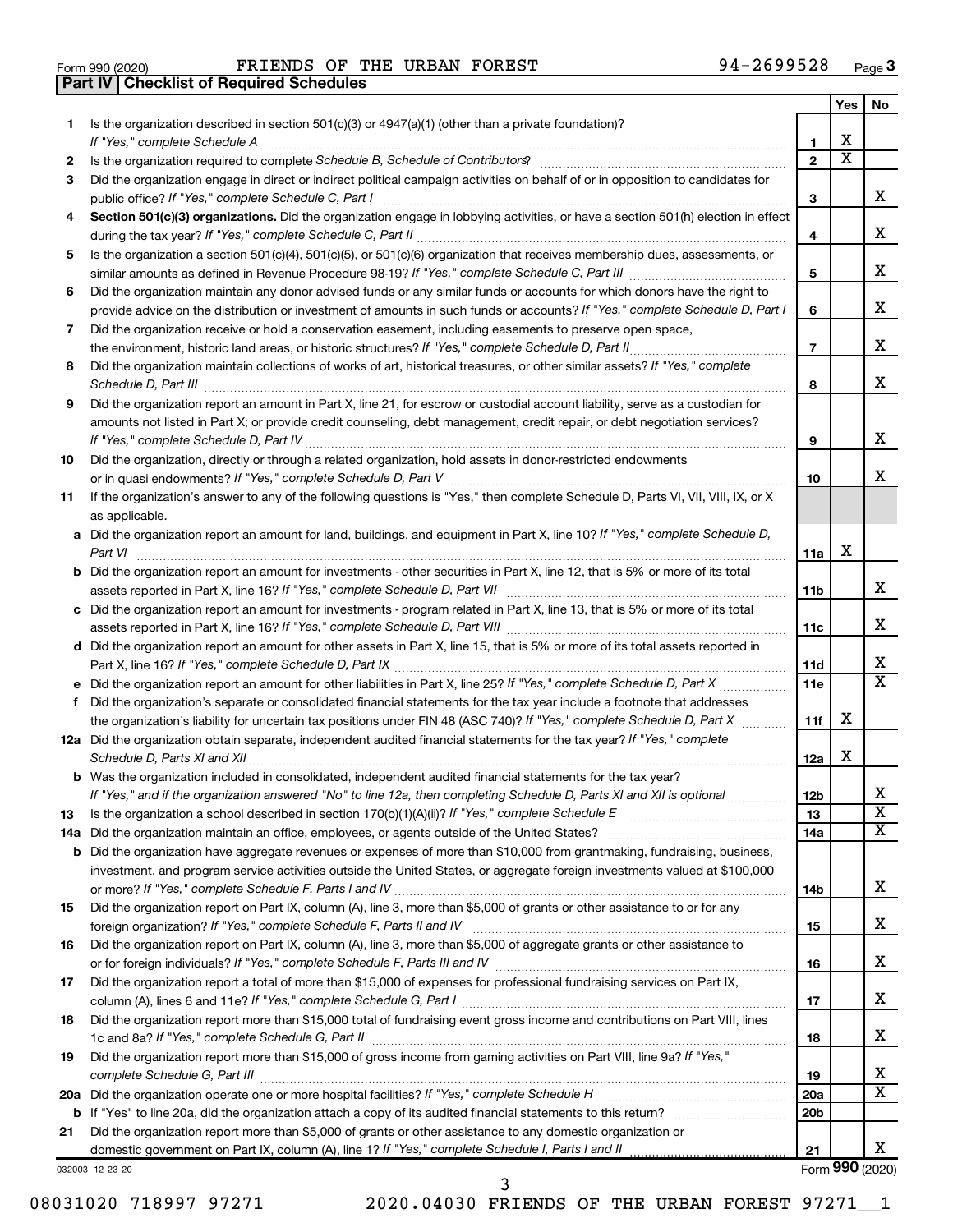|  | Form 990 (2020) |
|--|-----------------|
|  |                 |

Form 990 (2020) FRIENDS OF THE URBAN FOREST  $94-2699528$  Page

*(continued)* **Part IV Checklist of Required Schedules**

|               |                                                                                                                                                                                                                                                                                    |                 | Yes             | No                      |
|---------------|------------------------------------------------------------------------------------------------------------------------------------------------------------------------------------------------------------------------------------------------------------------------------------|-----------------|-----------------|-------------------------|
| 22            | Did the organization report more than \$5,000 of grants or other assistance to or for domestic individuals on                                                                                                                                                                      | 22              |                 | x                       |
| 23            | Did the organization answer "Yes" to Part VII, Section A, line 3, 4, or 5 about compensation of the organization's current                                                                                                                                                         |                 |                 |                         |
|               | and former officers, directors, trustees, key employees, and highest compensated employees? If "Yes," complete<br>Schedule J                                                                                                                                                       | 23              | х               |                         |
|               | 24a Did the organization have a tax-exempt bond issue with an outstanding principal amount of more than \$100,000 as of the                                                                                                                                                        |                 |                 |                         |
|               | last day of the year, that was issued after December 31, 2002? If "Yes," answer lines 24b through 24d and complete                                                                                                                                                                 |                 |                 |                         |
|               | Schedule K. If "No," go to line 25a                                                                                                                                                                                                                                                | 24a             |                 | x                       |
|               |                                                                                                                                                                                                                                                                                    | 24 <sub>b</sub> |                 |                         |
|               | c Did the organization maintain an escrow account other than a refunding escrow at any time during the year to defease                                                                                                                                                             |                 |                 |                         |
|               |                                                                                                                                                                                                                                                                                    | 24c             |                 |                         |
|               |                                                                                                                                                                                                                                                                                    | 24d             |                 |                         |
|               | 25a Section 501(c)(3), 501(c)(4), and 501(c)(29) organizations. Did the organization engage in an excess benefit                                                                                                                                                                   |                 |                 |                         |
|               |                                                                                                                                                                                                                                                                                    | 25a             |                 | x                       |
|               | <b>b</b> Is the organization aware that it engaged in an excess benefit transaction with a disqualified person in a prior year, and<br>that the transaction has not been reported on any of the organization's prior Forms 990 or 990-EZ? If "Yes," complete<br>Schedule L, Part I | 25b             |                 | х                       |
| 26            | Did the organization report any amount on Part X, line 5 or 22, for receivables from or payables to any current                                                                                                                                                                    |                 |                 |                         |
|               | or former officer, director, trustee, key employee, creator or founder, substantial contributor, or 35%                                                                                                                                                                            |                 |                 |                         |
|               |                                                                                                                                                                                                                                                                                    | 26              |                 | х                       |
| 27            | Did the organization provide a grant or other assistance to any current or former officer, director, trustee, key employee,                                                                                                                                                        |                 |                 |                         |
|               | creator or founder, substantial contributor or employee thereof, a grant selection committee member, or to a 35% controlled                                                                                                                                                        |                 |                 |                         |
|               | entity (including an employee thereof) or family member of any of these persons? If "Yes," complete Schedule L, Part III                                                                                                                                                           | 27              |                 | x                       |
| 28            | Was the organization a party to a business transaction with one of the following parties (see Schedule L, Part IV                                                                                                                                                                  |                 |                 |                         |
|               | instructions, for applicable filing thresholds, conditions, and exceptions):                                                                                                                                                                                                       |                 |                 |                         |
|               | a A current or former officer, director, trustee, key employee, creator or founder, or substantial contributor? If                                                                                                                                                                 | 28a             |                 | X                       |
|               |                                                                                                                                                                                                                                                                                    | 28 <sub>b</sub> |                 | $\overline{\texttt{x}}$ |
|               | c A 35% controlled entity of one or more individuals and/or organizations described in lines 28a or 28b?If                                                                                                                                                                         |                 |                 |                         |
|               |                                                                                                                                                                                                                                                                                    | 28c             |                 | х                       |
| 29            |                                                                                                                                                                                                                                                                                    | 29              |                 | $\overline{\text{x}}$   |
| 30            | Did the organization receive contributions of art, historical treasures, or other similar assets, or qualified conservation                                                                                                                                                        | 30              |                 | x                       |
| 31            | Did the organization liquidate, terminate, or dissolve and cease operations? If "Yes," complete Schedule N, Part I                                                                                                                                                                 | 31              |                 | $\overline{\texttt{x}}$ |
| 32            | Did the organization sell, exchange, dispose of, or transfer more than 25% of its net assets? If "Yes," complete<br>Schedule N, Part II                                                                                                                                            | 32              |                 | х                       |
| 33            | Did the organization own 100% of an entity disregarded as separate from the organization under Regulations                                                                                                                                                                         |                 |                 |                         |
|               |                                                                                                                                                                                                                                                                                    | 33              |                 | х                       |
| 34            | Was the organization related to any tax-exempt or taxable entity? If "Yes," complete Schedule R, Part II, III, or IV, and                                                                                                                                                          |                 |                 |                         |
|               | Part V, line 1                                                                                                                                                                                                                                                                     | 34              |                 | х                       |
|               |                                                                                                                                                                                                                                                                                    | 35a             |                 | $\overline{\text{X}}$   |
|               | b If "Yes" to line 35a, did the organization receive any payment from or engage in any transaction with a controlled entity                                                                                                                                                        |                 |                 |                         |
|               |                                                                                                                                                                                                                                                                                    | 35b             |                 |                         |
| 36            | Section 501(c)(3) organizations. Did the organization make any transfers to an exempt non-charitable related organization?                                                                                                                                                         |                 |                 | x                       |
|               |                                                                                                                                                                                                                                                                                    | 36              |                 |                         |
| 37            | Did the organization conduct more than 5% of its activities through an entity that is not a related organization<br>and that is treated as a partnership for federal income tax purposes? If "Yes," complete Schedule R, Part VI                                                   |                 |                 | x                       |
| 38            | Did the organization complete Schedule O and provide explanations in Schedule O for Part VI, lines 11b and 19?                                                                                                                                                                     | 37              |                 |                         |
|               |                                                                                                                                                                                                                                                                                    | 38              | х               |                         |
| <b>Part V</b> | <b>Statements Regarding Other IRS Filings and Tax Compliance</b>                                                                                                                                                                                                                   |                 |                 |                         |
|               |                                                                                                                                                                                                                                                                                    |                 |                 |                         |
|               |                                                                                                                                                                                                                                                                                    |                 | Yes             | No                      |
|               | 16<br>1a                                                                                                                                                                                                                                                                           |                 |                 |                         |
|               | $\Omega$<br>1b                                                                                                                                                                                                                                                                     |                 |                 |                         |
|               | c Did the organization comply with backup withholding rules for reportable payments to vendors and reportable gaming                                                                                                                                                               |                 |                 |                         |
|               |                                                                                                                                                                                                                                                                                    | 1c              | х               |                         |
|               | 032004 12-23-20<br>4                                                                                                                                                                                                                                                               |                 | Form 990 (2020) |                         |

08031020 718997 97271 2020.04030 FRIENDS OF THE URBAN FOREST 97271\_1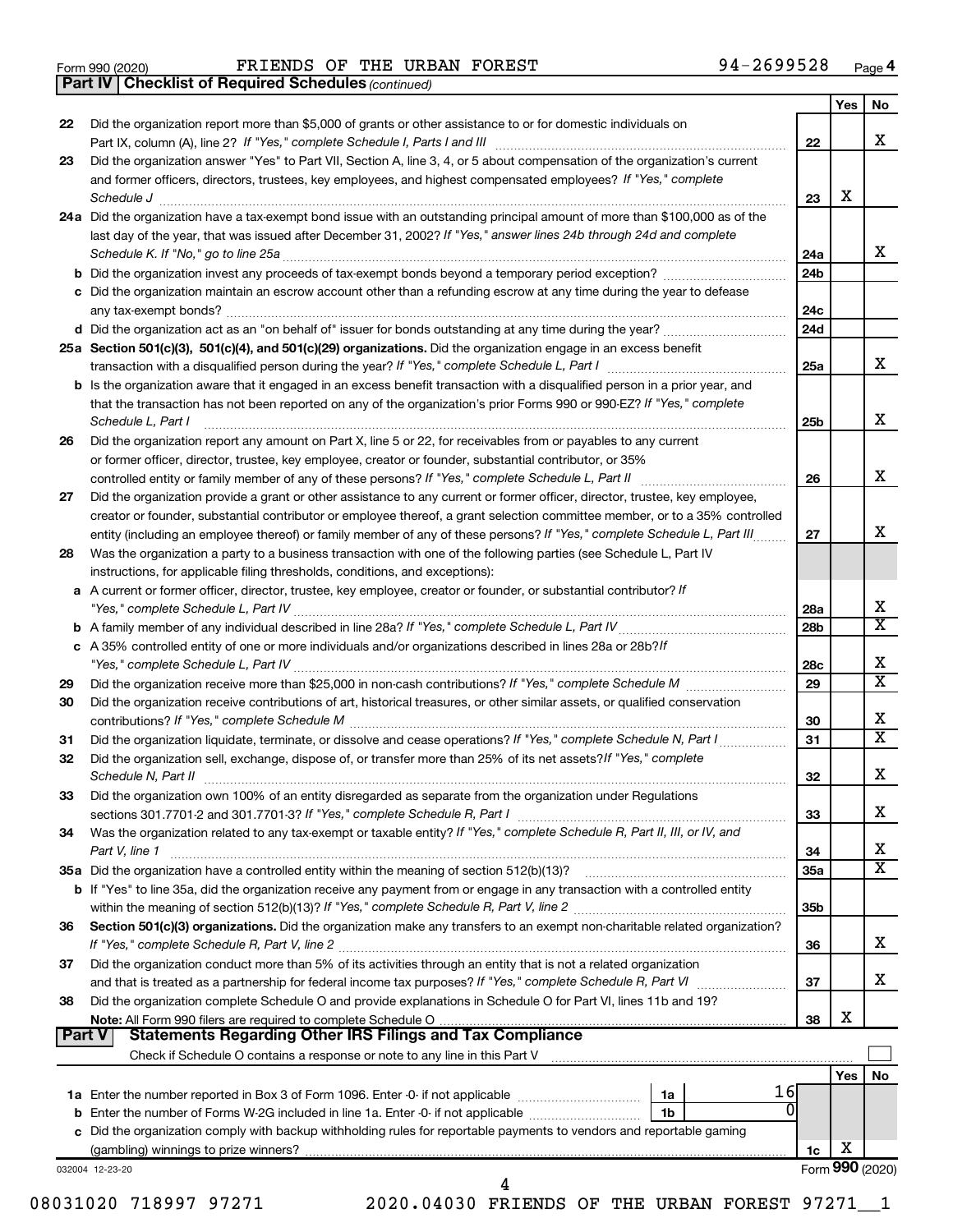|  | Form 990 (2020) |
|--|-----------------|

#### Form 990 (2020) FRIENDS OF THE URBAN FOREST  $94-2699528$  Page

**Part V** Statements Regarding Other IRS Filings and Tax Compliance (continued)

|        |                                                                                                                                                              |                | Yes | No                      |
|--------|--------------------------------------------------------------------------------------------------------------------------------------------------------------|----------------|-----|-------------------------|
|        | 2a Enter the number of employees reported on Form W-3, Transmittal of Wage and Tax Statements,                                                               |                |     |                         |
|        | 65<br>filed for the calendar year ending with or within the year covered by this return<br>2a                                                                |                |     |                         |
|        |                                                                                                                                                              | 2 <sub>b</sub> | X   |                         |
|        |                                                                                                                                                              |                |     |                         |
|        | 3a Did the organization have unrelated business gross income of \$1,000 or more during the year?                                                             | За             |     | х                       |
|        |                                                                                                                                                              | 3b             |     |                         |
|        | 4a At any time during the calendar year, did the organization have an interest in, or a signature or other authority over, a                                 |                |     |                         |
|        | financial account in a foreign country (such as a bank account, securities account, or other financial account)?                                             | 4a             |     | x                       |
|        | <b>b</b> If "Yes," enter the name of the foreign country $\blacktriangleright$                                                                               |                |     |                         |
|        | See instructions for filing requirements for FinCEN Form 114, Report of Foreign Bank and Financial Accounts (FBAR).                                          |                |     |                         |
|        |                                                                                                                                                              | 5a             |     | х                       |
| b      |                                                                                                                                                              | 5 <sub>b</sub> |     | $\overline{\mathbf{X}}$ |
| с      |                                                                                                                                                              | 5 <sub>c</sub> |     |                         |
|        | 6a Does the organization have annual gross receipts that are normally greater than \$100,000, and did the organization solicit                               |                |     |                         |
|        |                                                                                                                                                              | 6a             |     | x                       |
|        | b If "Yes," did the organization include with every solicitation an express statement that such contributions or gifts                                       |                |     |                         |
|        | were not tax deductible?                                                                                                                                     | 6b             |     |                         |
| 7      | Organizations that may receive deductible contributions under section 170(c).                                                                                |                |     |                         |
| a      | Did the organization receive a payment in excess of \$75 made partly as a contribution and partly for goods and services provided to the payor?              | 7a             |     | х                       |
| b      |                                                                                                                                                              | 7b             |     |                         |
| с      | Did the organization sell, exchange, or otherwise dispose of tangible personal property for which it was required                                            |                |     | x                       |
|        | 7d                                                                                                                                                           | 7c             |     |                         |
|        | Did the organization receive any funds, directly or indirectly, to pay premiums on a personal benefit contract?                                              | 7е             |     |                         |
| е<br>f | Did the organization, during the year, pay premiums, directly or indirectly, on a personal benefit contract?                                                 | 7f             |     |                         |
|        | If the organization received a contribution of qualified intellectual property, did the organization file Form 8899 as required?                             | 7g             |     |                         |
| h      | If the organization received a contribution of cars, boats, airplanes, or other vehicles, did the organization file a Form 1098-C?                           | 7h             |     |                         |
| 8      | Sponsoring organizations maintaining donor advised funds. Did a donor advised fund maintained by the                                                         |                |     |                         |
|        |                                                                                                                                                              | 8              |     |                         |
| 9      | Sponsoring organizations maintaining donor advised funds.                                                                                                    |                |     |                         |
| а      | Did the sponsoring organization make any taxable distributions under section 4966?                                                                           | 9а             |     |                         |
|        |                                                                                                                                                              | 9b             |     |                         |
| 10     | Section 501(c)(7) organizations. Enter:                                                                                                                      |                |     |                         |
| а      | 10a                                                                                                                                                          |                |     |                         |
|        | 10 <sub>b</sub><br>b Gross receipts, included on Form 990, Part VIII, line 12, for public use of club facilities                                             |                |     |                         |
| 11     | Section 501(c)(12) organizations. Enter:                                                                                                                     |                |     |                         |
|        | 11a                                                                                                                                                          |                |     |                         |
|        | b Gross income from other sources (Do not net amounts due or paid to other sources against                                                                   |                |     |                         |
|        | 11b                                                                                                                                                          |                |     |                         |
|        | 12a Section 4947(a)(1) non-exempt charitable trusts. Is the organization filing Form 990 in lieu of Form 1041?                                               | 12a            |     |                         |
|        | 12b<br><b>b</b> If "Yes," enter the amount of tax-exempt interest received or accrued during the year                                                        |                |     |                         |
| 13     | Section 501(c)(29) qualified nonprofit health insurance issuers.                                                                                             |                |     |                         |
|        | a Is the organization licensed to issue qualified health plans in more than one state?                                                                       | 1За            |     |                         |
|        | Note: See the instructions for additional information the organization must report on Schedule O.                                                            |                |     |                         |
|        | <b>b</b> Enter the amount of reserves the organization is required to maintain by the states in which the                                                    |                |     |                         |
|        | 13b                                                                                                                                                          |                |     |                         |
|        | 13 <sub>c</sub>                                                                                                                                              |                |     | x                       |
|        | 14a Did the organization receive any payments for indoor tanning services during the tax year?                                                               | 14a            |     |                         |
|        | <b>b</b> If "Yes," has it filed a Form 720 to report these payments? If "No," provide an explanation on Schedule O                                           | 14b            |     |                         |
| 15     | Is the organization subject to the section 4960 tax on payment(s) of more than \$1,000,000 in remuneration or                                                |                |     | х                       |
|        | excess parachute payment(s) during the year?                                                                                                                 | 15             |     |                         |
|        | If "Yes," see instructions and file Form 4720, Schedule N.                                                                                                   |                |     | x                       |
| 16     | Is the organization an educational institution subject to the section 4968 excise tax on net investment income?<br>If "Yes," complete Form 4720, Schedule O. | 16             |     |                         |
|        |                                                                                                                                                              |                |     |                         |

Form (2020) **990**

032005 12-23-20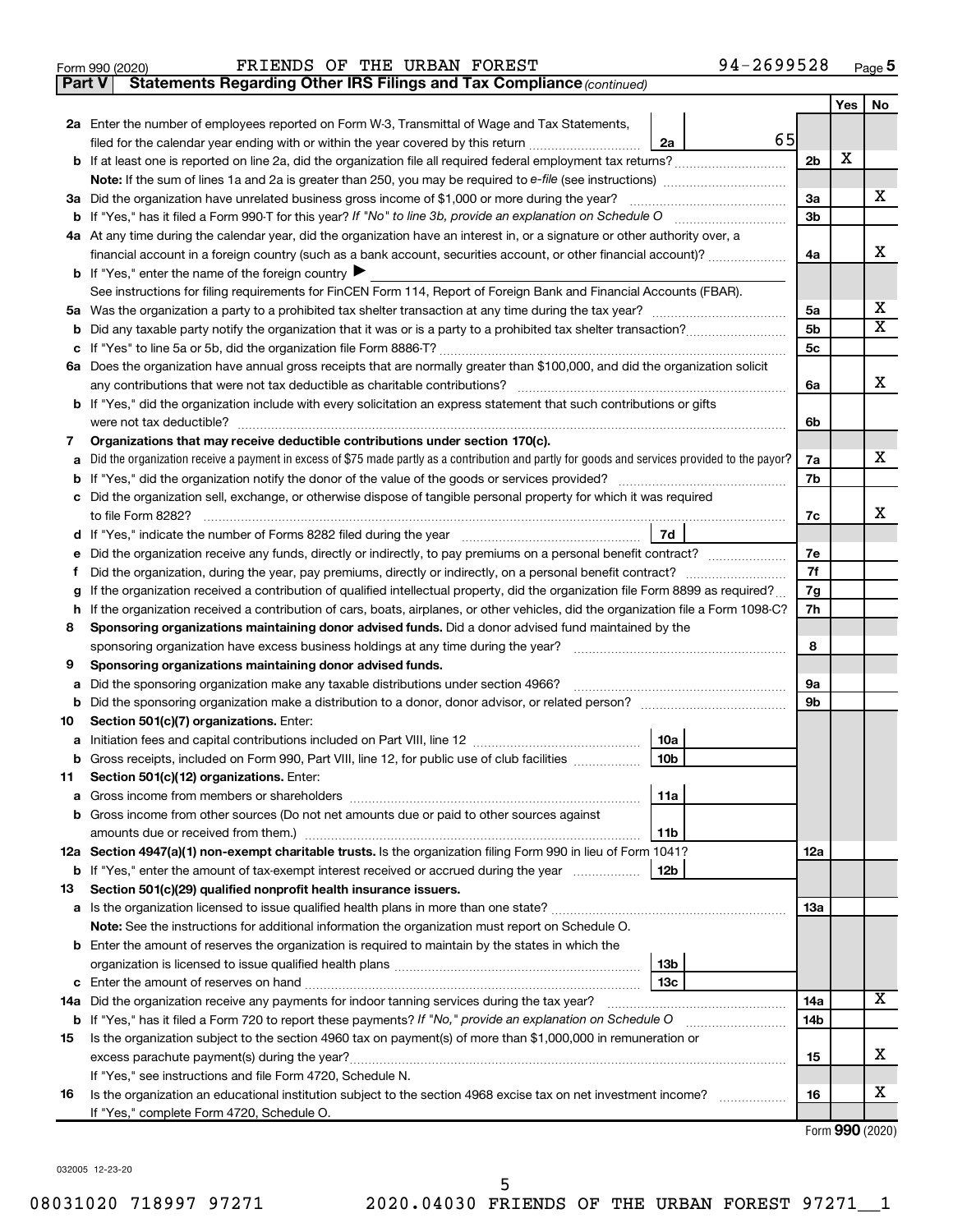| Form 990 (2020) |  |
|-----------------|--|
|-----------------|--|

#### Form 990 (2020) FRIENDS OF THE URBAN FOREST  $94-2699528$  Page

**Part VI** Governance, Management, and Disclosure For each "Yes" response to lines 2 through 7b below, and for a "No" response *to line 8a, 8b, or 10b below, describe the circumstances, processes, or changes on Schedule O. See instructions.*

| Check if Schedule O contains a response or note to any line in this Part VI [1] [1] [1] [1] [1] [1] [1] [1] [1                                                                                                                 |                               |                                                        |                         | $\mathbf{X}$                                                      |
|--------------------------------------------------------------------------------------------------------------------------------------------------------------------------------------------------------------------------------|-------------------------------|--------------------------------------------------------|-------------------------|-------------------------------------------------------------------|
| <b>Section A. Governing Body and Management</b>                                                                                                                                                                                |                               |                                                        |                         |                                                                   |
|                                                                                                                                                                                                                                |                               |                                                        | Yes                     | No                                                                |
| 1a Enter the number of voting members of the governing body at the end of the tax year                                                                                                                                         | 1a                            | 10                                                     |                         |                                                                   |
| If there are material differences in voting rights among members of the governing body, or if the governing                                                                                                                    |                               |                                                        |                         |                                                                   |
| body delegated broad authority to an executive committee or similar committee, explain on Schedule O.                                                                                                                          |                               |                                                        |                         |                                                                   |
| Enter the number of voting members included on line 1a, above, who are independent                                                                                                                                             | 1b                            | 10                                                     |                         |                                                                   |
| Did any officer, director, trustee, or key employee have a family relationship or a business relationship with any other                                                                                                       |                               |                                                        |                         |                                                                   |
| officer, director, trustee, or key employee?                                                                                                                                                                                   |                               | $\mathbf{2}$                                           |                         | x                                                                 |
| Did the organization delegate control over management duties customarily performed by or under the direct supervision                                                                                                          |                               |                                                        |                         |                                                                   |
|                                                                                                                                                                                                                                |                               | 3                                                      |                         | х                                                                 |
| Did the organization make any significant changes to its governing documents since the prior Form 990 was filed?                                                                                                               |                               | 4                                                      |                         |                                                                   |
|                                                                                                                                                                                                                                |                               | 5                                                      |                         | $\overline{\textbf{X}}$                                           |
|                                                                                                                                                                                                                                |                               | 6                                                      |                         |                                                                   |
|                                                                                                                                                                                                                                |                               |                                                        |                         | $\overline{\textbf{x}}$                                           |
| Did the organization have members, stockholders, or other persons who had the power to elect or appoint one or                                                                                                                 |                               |                                                        |                         |                                                                   |
|                                                                                                                                                                                                                                |                               | 7a                                                     |                         | x                                                                 |
| Are any governance decisions of the organization reserved to (or subject to approval by) members, stockholders, or                                                                                                             |                               |                                                        |                         |                                                                   |
|                                                                                                                                                                                                                                |                               | 7b                                                     |                         | x                                                                 |
| Did the organization contemporaneously document the meetings held or written actions undertaken during the year by the following:                                                                                              |                               |                                                        |                         |                                                                   |
|                                                                                                                                                                                                                                |                               | 8а                                                     | х                       |                                                                   |
|                                                                                                                                                                                                                                |                               | 8b                                                     | $\overline{\textbf{x}}$ |                                                                   |
| Is there any officer, director, trustee, or key employee listed in Part VII, Section A, who cannot be reached at the                                                                                                           |                               |                                                        |                         |                                                                   |
|                                                                                                                                                                                                                                |                               | 9                                                      |                         |                                                                   |
| <b>Section B. Policies</b> (This Section B requests information about policies not required by the Internal Revenue Code.)                                                                                                     |                               |                                                        |                         |                                                                   |
|                                                                                                                                                                                                                                |                               |                                                        | Yes                     | No                                                                |
|                                                                                                                                                                                                                                |                               | 10a                                                    |                         |                                                                   |
| <b>b</b> If "Yes," did the organization have written policies and procedures governing the activities of such chapters, affiliates,                                                                                            |                               |                                                        |                         |                                                                   |
|                                                                                                                                                                                                                                |                               | 10 <sub>b</sub>                                        |                         |                                                                   |
|                                                                                                                                                                                                                                |                               |                                                        | х                       |                                                                   |
| 11a Has the organization provided a complete copy of this Form 990 to all members of its governing body before filing the form?                                                                                                |                               | 11a                                                    |                         |                                                                   |
| <b>b</b> Describe in Schedule O the process, if any, used by the organization to review this Form 990.                                                                                                                         |                               |                                                        |                         |                                                                   |
|                                                                                                                                                                                                                                |                               | 12a                                                    | х                       |                                                                   |
| Were officers, directors, or trustees, and key employees required to disclose annually interests that could give rise to conflicts?                                                                                            |                               | 12 <sub>b</sub>                                        | х                       |                                                                   |
| Did the organization regularly and consistently monitor and enforce compliance with the policy? If "Yes," describe                                                                                                             |                               |                                                        |                         |                                                                   |
|                                                                                                                                                                                                                                |                               | 12c                                                    | X                       |                                                                   |
|                                                                                                                                                                                                                                |                               | 13                                                     | $\overline{\textbf{x}}$ |                                                                   |
| Did the organization have a written document retention and destruction policy? [11] manufaction model of the organization have a written document retention and destruction policy?                                            |                               | 14                                                     | $\overline{\mathbf{X}}$ |                                                                   |
| Did the process for determining compensation of the following persons include a review and approval by independent                                                                                                             |                               |                                                        |                         |                                                                   |
| persons, comparability data, and contemporaneous substantiation of the deliberation and decision?                                                                                                                              |                               |                                                        |                         |                                                                   |
| The organization's CEO, Executive Director, or top management official manufactured content of the organization's CEO, Executive Director, or top management official manufactured content of the organization's CEO, Executiv |                               | <b>15a</b>                                             | х                       |                                                                   |
|                                                                                                                                                                                                                                |                               | 15 <sub>b</sub>                                        | х                       |                                                                   |
|                                                                                                                                                                                                                                |                               |                                                        |                         |                                                                   |
| If "Yes" to line 15a or 15b, describe the process in Schedule O (see instructions).                                                                                                                                            |                               |                                                        |                         |                                                                   |
| 16a Did the organization invest in, contribute assets to, or participate in a joint venture or similar arrangement with a                                                                                                      |                               |                                                        |                         |                                                                   |
| taxable entity during the year?                                                                                                                                                                                                |                               | 16a                                                    |                         |                                                                   |
| b If "Yes," did the organization follow a written policy or procedure requiring the organization to evaluate its participation                                                                                                 |                               |                                                        |                         |                                                                   |
| in joint venture arrangements under applicable federal tax law, and take steps to safeguard the organization's                                                                                                                 |                               |                                                        |                         |                                                                   |
| exempt status with respect to such arrangements?                                                                                                                                                                               |                               | 16b                                                    |                         |                                                                   |
| <b>Section C. Disclosure</b>                                                                                                                                                                                                   |                               |                                                        |                         |                                                                   |
| List the states with which a copy of this Form 990 is required to be filed $\blacktriangleright$ CA                                                                                                                            |                               |                                                        |                         |                                                                   |
| Section 6104 requires an organization to make its Forms 1023 (1024 or 1024-A, if applicable), 990, and 990-T (Section 501(c)(3)s only) available                                                                               |                               |                                                        |                         |                                                                   |
| for public inspection. Indicate how you made these available. Check all that apply.                                                                                                                                            |                               |                                                        |                         |                                                                   |
| $\lfloor x \rfloor$ Upon request<br>Another's website<br>Own website                                                                                                                                                           | Other (explain on Schedule O) |                                                        |                         |                                                                   |
| Describe on Schedule O whether (and if so, how) the organization made its governing documents, conflict of interest policy, and financial                                                                                      |                               |                                                        |                         |                                                                   |
|                                                                                                                                                                                                                                |                               |                                                        |                         |                                                                   |
| statements available to the public during the tax year.                                                                                                                                                                        |                               |                                                        |                         |                                                                   |
| State the name, address, and telephone number of the person who possesses the organization's books and records<br>THE ORGANIZATION - 415-561-6890                                                                              |                               |                                                        |                         |                                                                   |
|                                                                                                                                                                                                                                |                               |                                                        |                         |                                                                   |
|                                                                                                                                                                                                                                |                               |                                                        |                         |                                                                   |
|                                                                                                                                                                                                                                |                               |                                                        |                         |                                                                   |
|                                                                                                                                                                                                                                | 6<br>08031020 718997 97271    | BLDG 1007 GEN. KENNEDY AVE, SUITE 1, SAN FRANCISCO, CA | 94129                   | Form 990 (2020)<br>2020.04030 FRIENDS OF THE URBAN FOREST 97271 1 |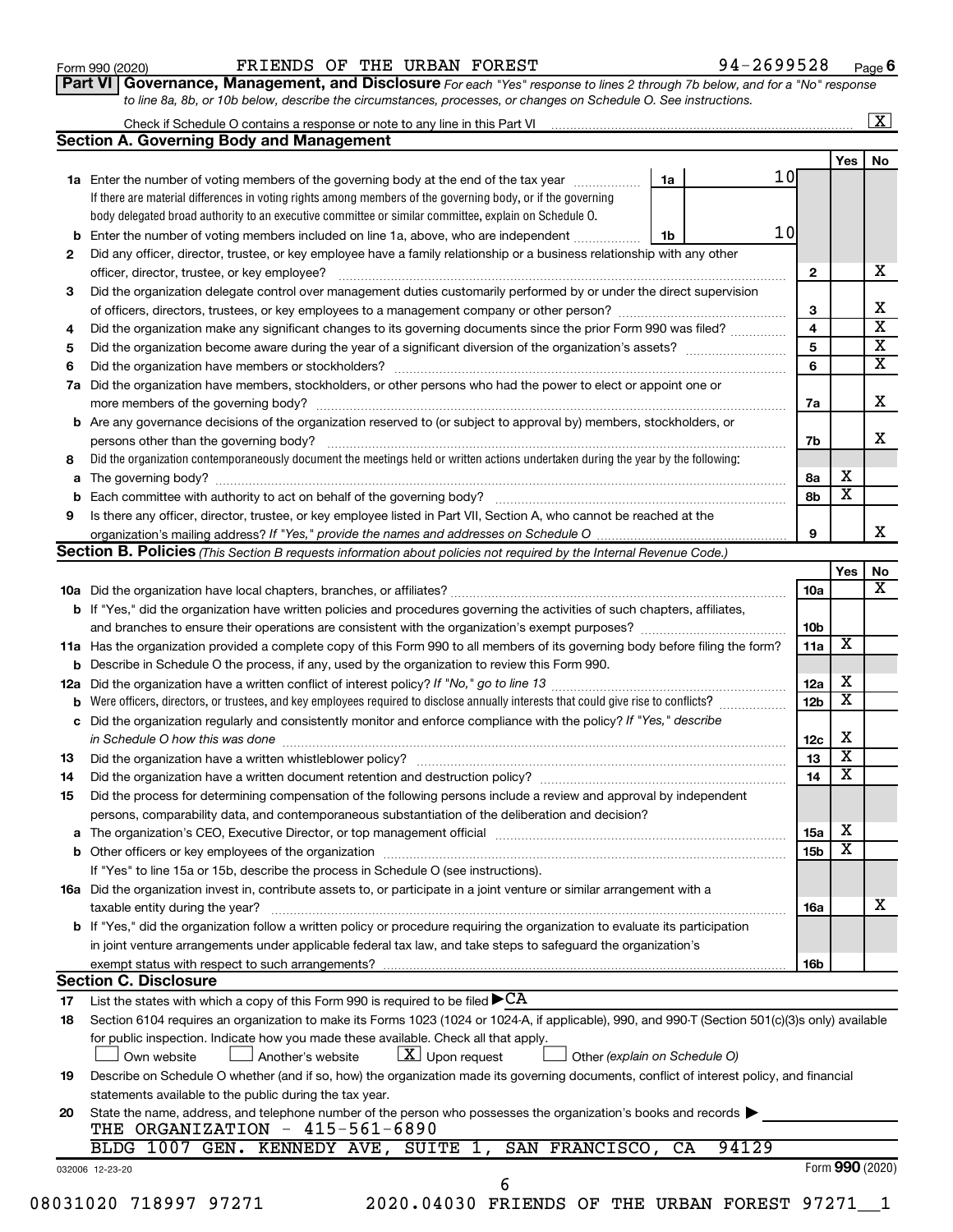$\Box$ 

| Part VII Compensation of Officers, Directors, Trustees, Key Employees, Highest Compensated |  |  |
|--------------------------------------------------------------------------------------------|--|--|
| <b>Employees, and Independent Contractors</b>                                              |  |  |

Check if Schedule O contains a response or note to any line in this Part VII

**Section A. Officers, Directors, Trustees, Key Employees, and Highest Compensated Employees**

**1a**  Complete this table for all persons required to be listed. Report compensation for the calendar year ending with or within the organization's tax year.  $\bullet$  List all of the organization's current officers, directors, trustees (whether individuals or organizations), regardless of amount of compensation.

Enter -0- in columns (D), (E), and (F) if no compensation was paid.

**•** List all of the organization's current key employees, if any. See instructions for definition of "key employee."

• List the organization's five *current* highest compensated employees (other than an officer, director, trustee, or key employee) who received reportable compensation (Box 5 of Form W-2 and/or Box 7 of Form 1099-MISC) of more than \$100,000 from the organization and any related organizations.

 $\bullet$  List all of the organization's former officers, key employees, and highest compensated employees who received more than \$100,000 of reportable compensation from the organization and any related organizations.

**•** List all of the organization's former directors or trustees that received, in the capacity as a former director or trustee of the organization, more than \$10,000 of reportable compensation from the organization and any related organizations.

See instructions for the order in which to list the persons above.

Check this box if neither the organization nor any related organization compensated any current officer, director, or trustee.  $\Box$ 

| (A)                          | (B)                  | (C)                            |                                                              |             |              |                                   |        | (D)                        | (E)                        | (F)                    |
|------------------------------|----------------------|--------------------------------|--------------------------------------------------------------|-------------|--------------|-----------------------------------|--------|----------------------------|----------------------------|------------------------|
| Name and title               | Average<br>hours per |                                | (do not check more than one<br>box, unless person is both an |             | Position     |                                   |        | Reportable<br>compensation | Reportable<br>compensation | Estimated<br>amount of |
|                              | week                 |                                | officer and a director/trustee)                              |             |              |                                   |        | from                       | from related               | other                  |
|                              | (list any            |                                |                                                              |             |              |                                   |        | the                        | organizations              | compensation           |
|                              | hours for            |                                |                                                              |             |              |                                   |        | organization               | (W-2/1099-MISC)            | from the               |
|                              | related              |                                |                                                              |             |              |                                   |        | (W-2/1099-MISC)            |                            | organization           |
|                              | organizations        |                                |                                                              |             |              |                                   |        |                            |                            | and related            |
|                              | below                | Individual trustee or director | Institutional trustee                                        | Officer     | Key employee | Highest compensated<br>  employee | Former |                            |                            | organizations          |
| DANIEL FLANAGAN<br>(1)       | line)<br>40.00       |                                |                                                              |             |              |                                   |        |                            |                            |                        |
| EXECUTIVE DIRECTOR           |                      | $\mathbf x$                    |                                                              | $\mathbf x$ |              |                                   |        | 200,000.                   | $\mathbf 0$ .              | 27,623.                |
| ROBERTA CATALINOTTO<br>(2)   | 40.00                |                                |                                                              |             |              |                                   |        |                            |                            |                        |
| VICE PRESIDENT, DEVELOPMENT  |                      |                                |                                                              |             |              | X                                 |        | 147,653.                   | $\mathbf 0$ .              | 0.                     |
| <b>KARLA NAGY</b><br>(3)     | 40.00                |                                |                                                              |             |              |                                   |        |                            |                            |                        |
| VICE PRESIDENT OF OPERATIONS |                      |                                |                                                              |             |              | $\rm X$                           |        | 109,028.                   | $\mathbf 0$ .              | 10,783.                |
| (4)<br>JOYCE WANG            | 2.00                 |                                |                                                              |             |              |                                   |        |                            |                            |                        |
| <b>SECRETARY</b>             |                      | $\mathbf X$                    |                                                              | X           |              |                                   |        | 0.                         | $\mathbf 0$ .              | $\boldsymbol{0}$ .     |
| GINA FALSETTO<br>(5)         | 2.50                 |                                |                                                              |             |              |                                   |        |                            |                            |                        |
| <b>BOARD MEMBER</b>          |                      | $\mathbf X$                    |                                                              |             |              |                                   |        | 0.                         | $\mathbf 0$ .              | $\boldsymbol{0}$ .     |
| SARAH T. MAYER<br>(6)        | 2.00                 |                                |                                                              |             |              |                                   |        |                            |                            |                        |
| <b>BOARD MEMBER</b>          |                      | X                              |                                                              |             |              |                                   |        | 0.                         | $\mathbf 0$ .              | $\mathbf 0$ .          |
| (7)<br>DAWN KAMALANATHAN     | 2.00                 |                                |                                                              |             |              |                                   |        |                            |                            |                        |
| <b>CHAIR</b>                 |                      | $\mathbf X$                    |                                                              | $\mathbf X$ |              |                                   |        | $\mathbf 0$ .              | $\mathbf 0$ .              | $\boldsymbol{0}$ .     |
| (8)<br>YVETTE ROGERS         | 2.00                 |                                |                                                              |             |              |                                   |        |                            |                            |                        |
| <b>BOARD MEMBER</b>          |                      | X                              |                                                              |             |              |                                   |        | $\mathbf 0$ .              | 0.                         | $\mathbf 0$ .          |
| (9)<br>SARAH PENDORFF        | 2.00                 |                                |                                                              |             |              |                                   |        |                            |                            |                        |
| <b>BOARD MEMBER</b>          |                      | $\mathbf X$                    |                                                              |             |              |                                   |        | $\mathbf 0$ .              | $\mathbf 0$                | $\boldsymbol{0}$ .     |
| (10) DAVID STEER             | 2.00                 |                                |                                                              |             |              |                                   |        |                            |                            |                        |
| VICE CHAIR                   |                      | X                              |                                                              | X           |              |                                   |        | 0.                         | 0.                         | $\mathbf 0$ .          |
| (11) RAY SCHREIBER           | 2.00                 |                                |                                                              |             |              |                                   |        |                            |                            |                        |
| <b>BOARD CHAIR</b>           |                      | $\mathbf X$                    |                                                              |             |              |                                   |        | $\mathbf 0$ .              | $\mathbf 0$ .              | $\mathbf 0$ .          |
| (12) ALISON TORBITT          | 2.00                 |                                |                                                              |             |              |                                   |        |                            |                            |                        |
| BOARD MEMBER                 |                      | X                              |                                                              |             |              |                                   |        | $\mathbf 0$ .              | $\mathbf 0$ .              | $\mathbf 0$ .          |
| (13) SARAH JONES             | 2.00                 |                                |                                                              |             |              |                                   |        |                            |                            |                        |
| BOARD MEMBER                 |                      | $\mathbf X$                    |                                                              |             |              |                                   |        | 0.                         | $\mathbf 0$                | $\boldsymbol{0}$ .     |
| (14) BRIAN WIEDENMEIER       | 40.00                |                                |                                                              |             |              |                                   |        |                            |                            |                        |
| EXECUTIVE DIRECTOR (CURRENT) |                      |                                |                                                              | X           |              |                                   |        | $\mathbf 0$ .              | $\mathbf 0$ .              | $0$ .                  |
|                              |                      |                                |                                                              |             |              |                                   |        |                            |                            |                        |
|                              |                      |                                |                                                              |             |              |                                   |        |                            |                            |                        |
|                              |                      |                                |                                                              |             |              |                                   |        |                            |                            |                        |
|                              |                      |                                |                                                              |             |              |                                   |        |                            |                            |                        |
|                              |                      |                                |                                                              |             |              |                                   |        |                            |                            |                        |

7

032007 12-23-20

Form (2020) **990**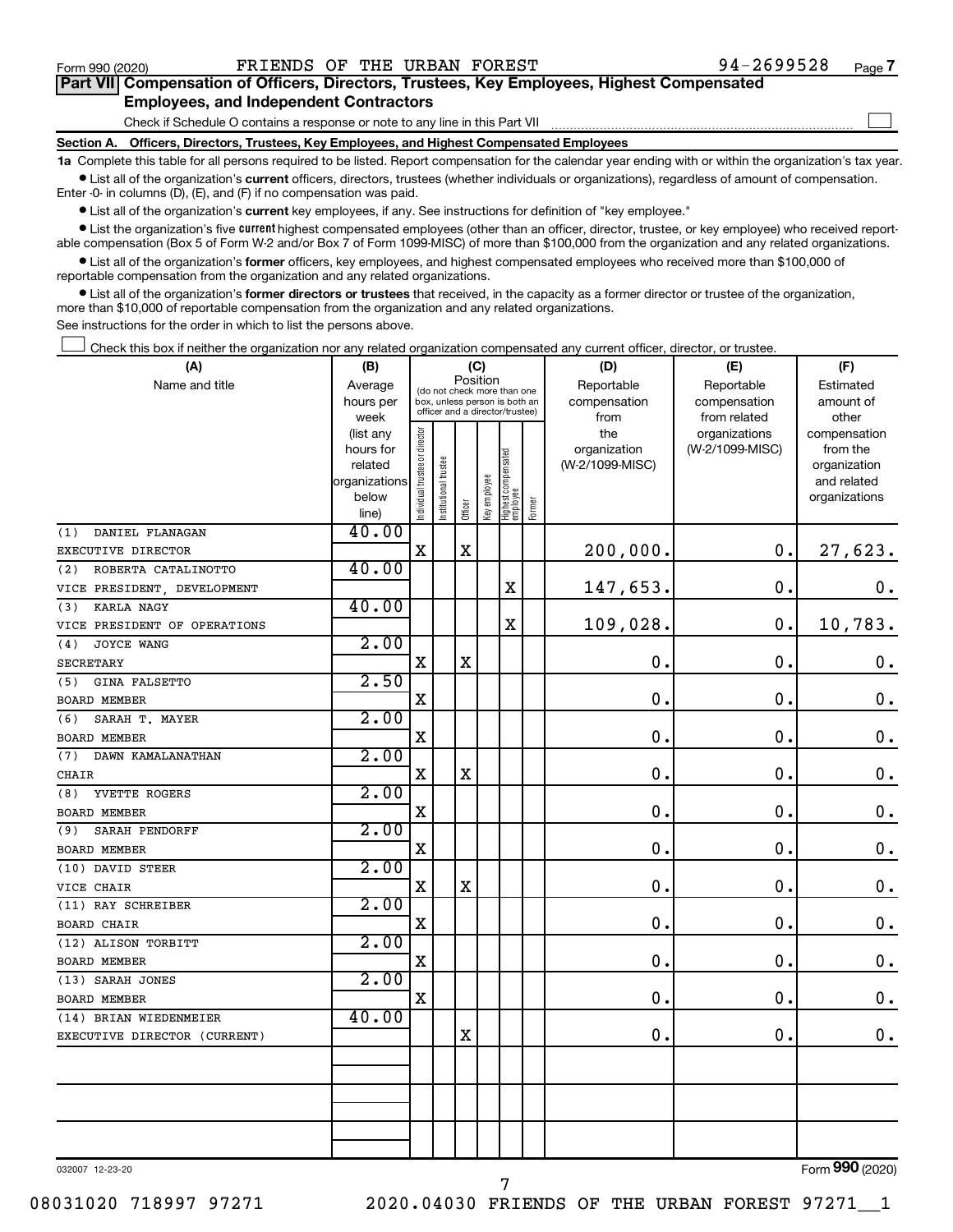|                 | Form 990 (2020)                                                                                                                                                     | FRIENDS OF THE URBAN FOREST      |                        |                               |                       |          |              |                                  |        |                                                                                                        | 94-2699528      |    |                     |                             | Page 8           |
|-----------------|---------------------------------------------------------------------------------------------------------------------------------------------------------------------|----------------------------------|------------------------|-------------------------------|-----------------------|----------|--------------|----------------------------------|--------|--------------------------------------------------------------------------------------------------------|-----------------|----|---------------------|-----------------------------|------------------|
| <b>Part VII</b> |                                                                                                                                                                     |                                  |                        |                               |                       |          |              |                                  |        | Section A. Officers, Directors, Trustees, Key Employees, and Highest Compensated Employees (continued) |                 |    |                     |                             |                  |
|                 | (A)                                                                                                                                                                 |                                  | (B)                    |                               |                       |          | (C)          |                                  |        | (D)                                                                                                    | (E)             |    |                     | (F)                         |                  |
|                 | Name and title                                                                                                                                                      |                                  | Average                |                               |                       | Position |              | (do not check more than one      |        | Reportable                                                                                             | Reportable      |    |                     | Estimated                   |                  |
|                 |                                                                                                                                                                     |                                  | hours per              |                               |                       |          |              | box, unless person is both an    |        | compensation                                                                                           | compensation    |    |                     | amount of                   |                  |
|                 |                                                                                                                                                                     |                                  | week                   |                               |                       |          |              | officer and a director/trustee)  |        | from                                                                                                   | from related    |    |                     | other                       |                  |
|                 |                                                                                                                                                                     |                                  | (list any<br>hours for |                               |                       |          |              |                                  |        | the                                                                                                    | organizations   |    |                     | compensation                |                  |
|                 |                                                                                                                                                                     |                                  | related                |                               |                       |          |              |                                  |        | organization                                                                                           | (W-2/1099-MISC) |    |                     | from the                    |                  |
|                 |                                                                                                                                                                     |                                  | organizations          |                               |                       |          |              |                                  |        | (W-2/1099-MISC)                                                                                        |                 |    |                     | organization<br>and related |                  |
|                 |                                                                                                                                                                     |                                  | below                  |                               |                       |          |              |                                  |        |                                                                                                        |                 |    |                     | organizations               |                  |
|                 |                                                                                                                                                                     |                                  | line)                  | ndividual trustee or director | Institutional trustee | Officer  | Key employee | Highest compensated<br> employee | Former |                                                                                                        |                 |    |                     |                             |                  |
|                 |                                                                                                                                                                     |                                  |                        |                               |                       |          |              |                                  |        |                                                                                                        |                 |    |                     |                             |                  |
|                 |                                                                                                                                                                     |                                  |                        |                               |                       |          |              |                                  |        |                                                                                                        |                 |    |                     |                             |                  |
|                 |                                                                                                                                                                     |                                  |                        |                               |                       |          |              |                                  |        |                                                                                                        |                 |    |                     |                             |                  |
|                 |                                                                                                                                                                     |                                  |                        |                               |                       |          |              |                                  |        |                                                                                                        |                 |    |                     |                             |                  |
|                 |                                                                                                                                                                     |                                  |                        |                               |                       |          |              |                                  |        |                                                                                                        |                 |    |                     |                             |                  |
|                 |                                                                                                                                                                     |                                  |                        |                               |                       |          |              |                                  |        |                                                                                                        |                 |    |                     |                             |                  |
|                 |                                                                                                                                                                     |                                  |                        |                               |                       |          |              |                                  |        |                                                                                                        |                 |    |                     |                             |                  |
|                 |                                                                                                                                                                     |                                  |                        |                               |                       |          |              |                                  |        |                                                                                                        |                 |    |                     |                             |                  |
|                 |                                                                                                                                                                     |                                  |                        |                               |                       |          |              |                                  |        |                                                                                                        |                 |    |                     |                             |                  |
|                 |                                                                                                                                                                     |                                  |                        |                               |                       |          |              |                                  |        |                                                                                                        |                 |    |                     |                             |                  |
|                 |                                                                                                                                                                     |                                  |                        |                               |                       |          |              |                                  |        |                                                                                                        |                 |    |                     |                             |                  |
|                 |                                                                                                                                                                     |                                  |                        |                               |                       |          |              |                                  |        |                                                                                                        |                 |    |                     |                             |                  |
|                 |                                                                                                                                                                     |                                  |                        |                               |                       |          |              |                                  |        |                                                                                                        |                 |    |                     |                             |                  |
|                 |                                                                                                                                                                     |                                  |                        |                               |                       |          |              |                                  |        |                                                                                                        |                 |    |                     |                             |                  |
|                 |                                                                                                                                                                     |                                  |                        |                               |                       |          |              |                                  |        |                                                                                                        |                 |    |                     |                             |                  |
|                 | 1b Subtotal                                                                                                                                                         |                                  |                        |                               |                       |          |              |                                  |        | 456,681.                                                                                               |                 | Ο. |                     | 38,406.                     |                  |
|                 |                                                                                                                                                                     |                                  |                        |                               |                       |          |              |                                  |        | о.                                                                                                     |                 | σ. |                     |                             | $\overline{0}$ . |
|                 |                                                                                                                                                                     |                                  |                        |                               |                       |          |              |                                  |        | 456,681.                                                                                               |                 | σ. |                     | 38,406.                     |                  |
| 2               | Total number of individuals (including but not limited to those listed above) who received more than \$100,000 of reportable                                        |                                  |                        |                               |                       |          |              |                                  |        |                                                                                                        |                 |    |                     |                             | 3                |
|                 | compensation from the organization $\blacktriangleright$                                                                                                            |                                  |                        |                               |                       |          |              |                                  |        |                                                                                                        |                 |    |                     | Yes                         | No               |
| 3               | Did the organization list any former officer, director, trustee, key employee, or highest compensated employee on                                                   |                                  |                        |                               |                       |          |              |                                  |        |                                                                                                        |                 |    |                     |                             |                  |
|                 |                                                                                                                                                                     |                                  |                        |                               |                       |          |              |                                  |        |                                                                                                        |                 |    | 3                   |                             | X                |
|                 | For any individual listed on line 1a, is the sum of reportable compensation and other compensation from the organization                                            |                                  |                        |                               |                       |          |              |                                  |        |                                                                                                        |                 |    |                     |                             |                  |
|                 | and related organizations greater than \$150,000? If "Yes," complete Schedule J for such individual                                                                 |                                  |                        |                               |                       |          |              |                                  |        |                                                                                                        |                 |    | 4                   | X                           |                  |
| 5               | Did any person listed on line 1a receive or accrue compensation from any unrelated organization or individual for services                                          |                                  |                        |                               |                       |          |              |                                  |        |                                                                                                        |                 |    |                     |                             |                  |
|                 | rendered to the organization? If "Yes," complete Schedule J for such person.                                                                                        |                                  |                        |                               |                       |          |              |                                  |        |                                                                                                        |                 |    | 5                   |                             | x                |
|                 | <b>Section B. Independent Contractors</b>                                                                                                                           |                                  |                        |                               |                       |          |              |                                  |        |                                                                                                        |                 |    |                     |                             |                  |
| 1.              | Complete this table for your five highest compensated independent contractors that received more than \$100,000 of compensation from                                |                                  |                        |                               |                       |          |              |                                  |        |                                                                                                        |                 |    |                     |                             |                  |
|                 | the organization. Report compensation for the calendar year ending with or within the organization's tax year.                                                      |                                  |                        |                               |                       |          |              |                                  |        |                                                                                                        |                 |    |                     |                             |                  |
|                 |                                                                                                                                                                     | (A)<br>Name and business address |                        |                               | <b>NONE</b>           |          |              |                                  |        | (B)<br>Description of services                                                                         |                 |    | (C)<br>Compensation |                             |                  |
|                 |                                                                                                                                                                     |                                  |                        |                               |                       |          |              |                                  |        |                                                                                                        |                 |    |                     |                             |                  |
|                 |                                                                                                                                                                     |                                  |                        |                               |                       |          |              |                                  |        |                                                                                                        |                 |    |                     |                             |                  |
|                 |                                                                                                                                                                     |                                  |                        |                               |                       |          |              |                                  |        |                                                                                                        |                 |    |                     |                             |                  |
|                 |                                                                                                                                                                     |                                  |                        |                               |                       |          |              |                                  |        |                                                                                                        |                 |    |                     |                             |                  |
|                 |                                                                                                                                                                     |                                  |                        |                               |                       |          |              |                                  |        |                                                                                                        |                 |    |                     |                             |                  |
|                 |                                                                                                                                                                     |                                  |                        |                               |                       |          |              |                                  |        |                                                                                                        |                 |    |                     |                             |                  |
|                 |                                                                                                                                                                     |                                  |                        |                               |                       |          |              |                                  |        |                                                                                                        |                 |    |                     |                             |                  |
|                 |                                                                                                                                                                     |                                  |                        |                               |                       |          |              |                                  |        |                                                                                                        |                 |    |                     |                             |                  |
| 2               | Total number of independent contractors (including but not limited to those listed above) who received more than<br>\$100,000 of compensation from the organization |                                  |                        |                               |                       |          |              | 0                                |        |                                                                                                        |                 |    |                     |                             |                  |
|                 |                                                                                                                                                                     |                                  |                        |                               |                       |          |              |                                  |        |                                                                                                        |                 |    | Form 990 (2020)     |                             |                  |

032008 12-23-20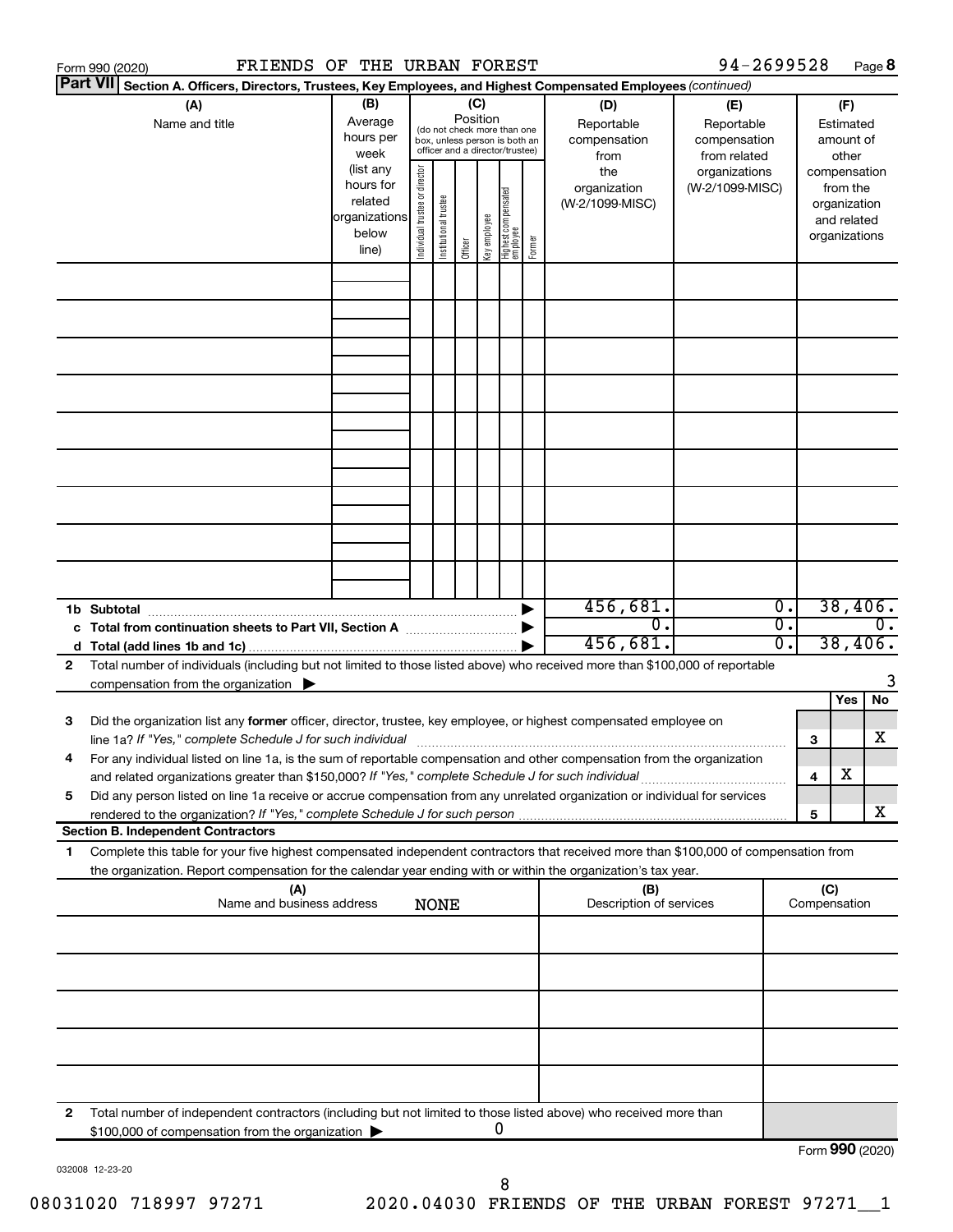|                                                                                         |                                                                          |                        | FRIENDS OF THE URBAN FOREST<br>Form 990 (2020)                                                                                                                                                                                                                                                                                                                                                                                                  |                                                            |                       |                                       | 94-2699528                    | Page 9                                                          |
|-----------------------------------------------------------------------------------------|--------------------------------------------------------------------------|------------------------|-------------------------------------------------------------------------------------------------------------------------------------------------------------------------------------------------------------------------------------------------------------------------------------------------------------------------------------------------------------------------------------------------------------------------------------------------|------------------------------------------------------------|-----------------------|---------------------------------------|-------------------------------|-----------------------------------------------------------------|
|                                                                                         | <b>Part VIII</b>                                                         |                        | <b>Statement of Revenue</b>                                                                                                                                                                                                                                                                                                                                                                                                                     |                                                            |                       |                                       |                               |                                                                 |
|                                                                                         |                                                                          |                        |                                                                                                                                                                                                                                                                                                                                                                                                                                                 |                                                            |                       |                                       |                               |                                                                 |
|                                                                                         |                                                                          |                        |                                                                                                                                                                                                                                                                                                                                                                                                                                                 |                                                            | Total revenue         | Related or exempt<br>function revenue | Unrelated<br>business revenue | (D)<br>Revenue excluded<br>from tax under<br>sections 512 - 514 |
| Contributions, Gifts, Grants<br>and Other Similar Amounts<br>Program Service<br>Revenue |                                                                          | b<br>с<br>g<br>2a<br>b | 1a<br>1 a Federated campaigns<br>1 <sub>b</sub><br>Membership dues<br>1 <sub>c</sub><br>Fundraising events<br>1 <sub>d</sub><br>d Related organizations<br>.<br>1e<br>Government grants (contributions)<br>All other contributions, gifts, grants, and<br>similar amounts not included above<br>1f<br>  1g  \$<br>Noncash contributions included in lines 1a-1f<br>CONTRACT REVENUES<br><u> 1989 - Johann Barbara, martin amerikan basar da</u> | 2,172,937.<br>1,872,836.<br><b>Business Code</b><br>561499 | 4,045,773.<br>16,989. | 16,989.                               |                               |                                                                 |
|                                                                                         |                                                                          |                        | the contract of the contract of the contract of                                                                                                                                                                                                                                                                                                                                                                                                 |                                                            |                       |                                       |                               |                                                                 |
|                                                                                         |                                                                          | d                      | the control of the control of the control of the control of the control of                                                                                                                                                                                                                                                                                                                                                                      |                                                            |                       |                                       |                               |                                                                 |
|                                                                                         |                                                                          |                        |                                                                                                                                                                                                                                                                                                                                                                                                                                                 |                                                            |                       |                                       |                               |                                                                 |
|                                                                                         |                                                                          | f.                     |                                                                                                                                                                                                                                                                                                                                                                                                                                                 |                                                            | 16,989.               |                                       |                               |                                                                 |
|                                                                                         | 3                                                                        |                        | Investment income (including dividends, interest, and                                                                                                                                                                                                                                                                                                                                                                                           |                                                            | 185.                  |                                       |                               | 185.                                                            |
|                                                                                         | Income from investment of tax-exempt bond proceeds<br>4<br>5<br>(i) Real |                        |                                                                                                                                                                                                                                                                                                                                                                                                                                                 | (ii) Personal                                              |                       |                                       |                               |                                                                 |
|                                                                                         |                                                                          | 6а<br>b                | Gross rents<br> 6a<br>$\overline{\phantom{a}}$<br>6b<br>Less: rental expenses<br>6c<br>Rental income or (loss)<br>d Net rental income or (loss)                                                                                                                                                                                                                                                                                                 |                                                            |                       |                                       |                               |                                                                 |
| evenue                                                                                  |                                                                          |                        | (i) Securities<br>7 a Gross amount from sales of<br>assets other than inventory<br>7a<br><b>b</b> Less: cost or other basis<br>and sales expenses<br>7b                                                                                                                                                                                                                                                                                         | (ii) Other                                                 |                       |                                       |                               |                                                                 |
|                                                                                         |                                                                          |                        | 7c<br>c Gain or (loss)                                                                                                                                                                                                                                                                                                                                                                                                                          |                                                            |                       |                                       |                               |                                                                 |
| Œ<br><b>Other</b>                                                                       |                                                                          |                        | 8 a Gross income from fundraising events (not<br>including $$$<br>of<br>contributions reported on line 1c). See                                                                                                                                                                                                                                                                                                                                 |                                                            |                       |                                       |                               |                                                                 |
|                                                                                         |                                                                          |                        | 8b                                                                                                                                                                                                                                                                                                                                                                                                                                              |                                                            |                       |                                       |                               |                                                                 |
|                                                                                         |                                                                          |                        | c Net income or (loss) from fundraising events                                                                                                                                                                                                                                                                                                                                                                                                  |                                                            |                       |                                       |                               |                                                                 |
|                                                                                         |                                                                          |                        | 9 a Gross income from gaming activities. See<br>19a                                                                                                                                                                                                                                                                                                                                                                                             |                                                            |                       |                                       |                               |                                                                 |
|                                                                                         |                                                                          |                        | 9 <sub>b</sub>                                                                                                                                                                                                                                                                                                                                                                                                                                  |                                                            |                       |                                       |                               |                                                                 |
|                                                                                         |                                                                          |                        | c Net income or (loss) from gaming activities                                                                                                                                                                                                                                                                                                                                                                                                   |                                                            |                       |                                       |                               |                                                                 |
|                                                                                         |                                                                          |                        | 10 a Gross sales of inventory, less returns                                                                                                                                                                                                                                                                                                                                                                                                     |                                                            |                       |                                       |                               |                                                                 |
|                                                                                         |                                                                          |                        | 10 <sub>b</sub><br><b>b</b> Less: cost of goods sold                                                                                                                                                                                                                                                                                                                                                                                            |                                                            |                       |                                       |                               |                                                                 |
|                                                                                         |                                                                          |                        | c Net income or (loss) from sales of inventory                                                                                                                                                                                                                                                                                                                                                                                                  | <b>Business Code</b>                                       |                       |                                       |                               |                                                                 |
| Miscellaneous                                                                           | 11a                                                                      |                        | <u> 1989 - Johann John Stein, mars an deus Amerikaansk kommunister (</u>                                                                                                                                                                                                                                                                                                                                                                        |                                                            |                       |                                       |                               |                                                                 |
| Revenue                                                                                 |                                                                          | b                      |                                                                                                                                                                                                                                                                                                                                                                                                                                                 |                                                            |                       |                                       |                               |                                                                 |
|                                                                                         |                                                                          |                        | <u> 1989 - Johann Barbara, martin a</u>                                                                                                                                                                                                                                                                                                                                                                                                         |                                                            |                       |                                       |                               |                                                                 |
|                                                                                         |                                                                          |                        |                                                                                                                                                                                                                                                                                                                                                                                                                                                 |                                                            |                       |                                       |                               |                                                                 |
|                                                                                         |                                                                          |                        |                                                                                                                                                                                                                                                                                                                                                                                                                                                 |                                                            |                       |                                       |                               |                                                                 |
|                                                                                         | 12                                                                       |                        |                                                                                                                                                                                                                                                                                                                                                                                                                                                 |                                                            | 4,062,947.            | 16,989.                               | 0.                            | 185.                                                            |
| 032009 12-23-20                                                                         |                                                                          |                        |                                                                                                                                                                                                                                                                                                                                                                                                                                                 |                                                            |                       |                                       |                               | Form 990 (2020)                                                 |

**9**

<sup>032009 12-23-20</sup>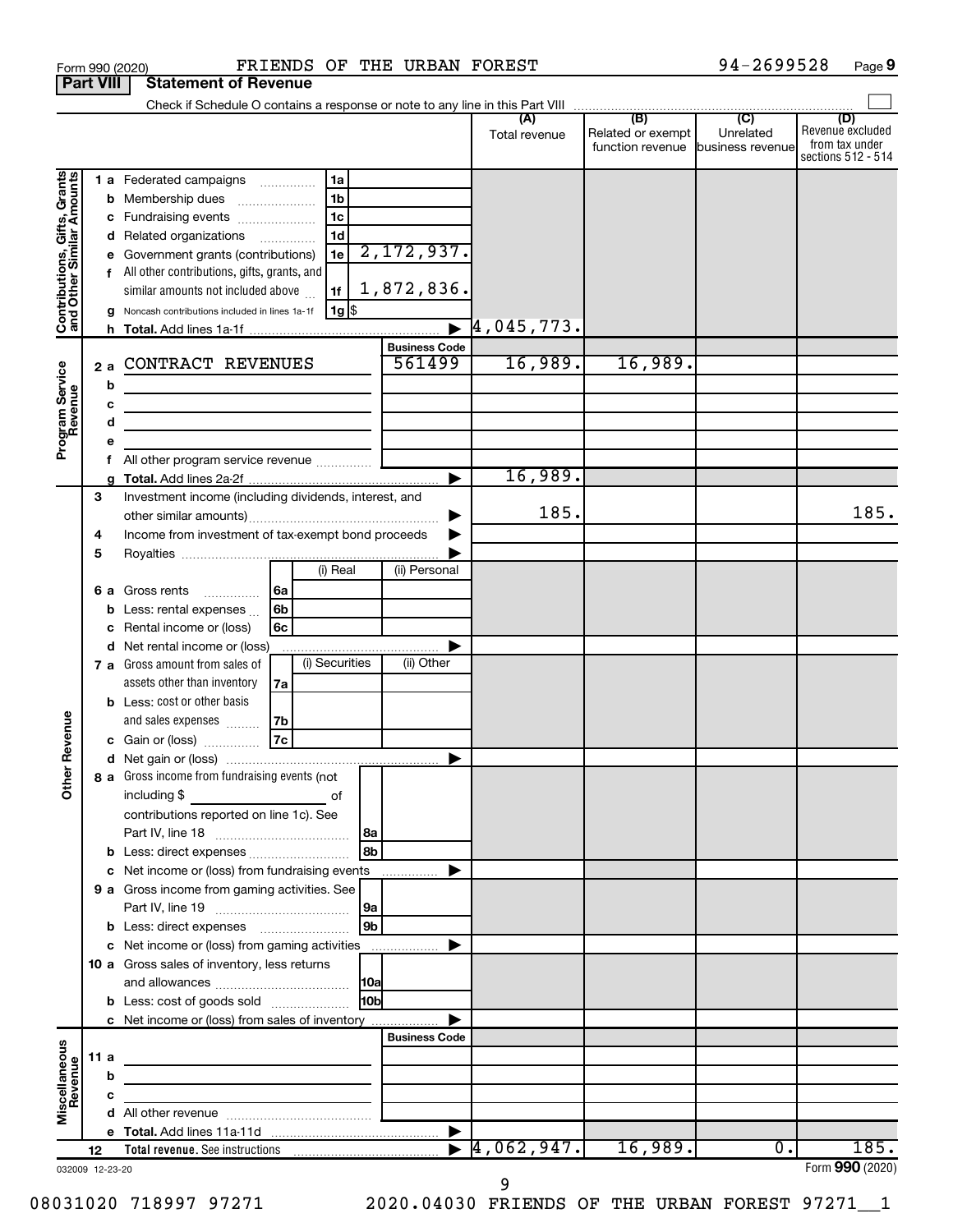**Part IX | Statement of Functional Expenses** 

Form 990 (2020) FRIENDS OF THE URBAN FOREST FOREST Form 990 (2020) Page

|                                                                             | Section 501(c)(3) and 501(c)(4) organizations must complete all columns. All other organizations must complete column (A).                                 |                       |                                    |                                           |                                |  |  |  |  |  |  |
|-----------------------------------------------------------------------------|------------------------------------------------------------------------------------------------------------------------------------------------------------|-----------------------|------------------------------------|-------------------------------------------|--------------------------------|--|--|--|--|--|--|
| Check if Schedule O contains a response or note to any line in this Part IX |                                                                                                                                                            |                       |                                    |                                           |                                |  |  |  |  |  |  |
|                                                                             | Do not include amounts reported on lines 6b,<br>7b, 8b, 9b, and 10b of Part VIII.                                                                          | (A)<br>Total expenses | (B)<br>Program service<br>expenses | (C)<br>Management and<br>general expenses | (D)<br>Fundraising<br>expenses |  |  |  |  |  |  |
| 1.                                                                          | Grants and other assistance to domestic organizations                                                                                                      |                       |                                    |                                           |                                |  |  |  |  |  |  |
|                                                                             | and domestic governments. See Part IV, line 21                                                                                                             |                       |                                    |                                           |                                |  |  |  |  |  |  |
| 2                                                                           | Grants and other assistance to domestic                                                                                                                    |                       |                                    |                                           |                                |  |  |  |  |  |  |
|                                                                             | individuals. See Part IV, line 22                                                                                                                          |                       |                                    |                                           |                                |  |  |  |  |  |  |
| 3                                                                           | Grants and other assistance to foreign                                                                                                                     |                       |                                    |                                           |                                |  |  |  |  |  |  |
|                                                                             | organizations, foreign governments, and foreign                                                                                                            |                       |                                    |                                           |                                |  |  |  |  |  |  |
|                                                                             | individuals. See Part IV, lines 15 and 16                                                                                                                  |                       |                                    |                                           |                                |  |  |  |  |  |  |
| 4                                                                           | Benefits paid to or for members                                                                                                                            |                       |                                    |                                           |                                |  |  |  |  |  |  |
| 5                                                                           | Compensation of current officers, directors,                                                                                                               |                       |                                    |                                           |                                |  |  |  |  |  |  |
|                                                                             | trustees, and key employees                                                                                                                                | 221,632.              | 110,816.                           | 66,490.                                   | 44,326.                        |  |  |  |  |  |  |
| 6                                                                           | Compensation not included above to disqualified                                                                                                            |                       |                                    |                                           |                                |  |  |  |  |  |  |
|                                                                             | persons (as defined under section 4958(f)(1)) and                                                                                                          |                       |                                    |                                           |                                |  |  |  |  |  |  |
|                                                                             | persons described in section 4958(c)(3)(B)                                                                                                                 |                       |                                    |                                           |                                |  |  |  |  |  |  |
| 7                                                                           | Other salaries and wages                                                                                                                                   | 1,571,663.            | 1, 237, 760.                       | 73,701.                                   | 260, 202.                      |  |  |  |  |  |  |
| 8                                                                           | Pension plan accruals and contributions (include                                                                                                           |                       |                                    |                                           |                                |  |  |  |  |  |  |
|                                                                             | section 401(k) and 403(b) employer contributions)                                                                                                          |                       |                                    |                                           |                                |  |  |  |  |  |  |
| 9                                                                           | Other employee benefits                                                                                                                                    | 226, 645.             | 191,870.                           | 16,968.                                   | 17,807.                        |  |  |  |  |  |  |
| 10                                                                          |                                                                                                                                                            | 146,087.              | 112,041.                           | 10,496.                                   | 23,550.                        |  |  |  |  |  |  |
| 11                                                                          | Fees for services (nonemployees):                                                                                                                          |                       |                                    |                                           |                                |  |  |  |  |  |  |
|                                                                             |                                                                                                                                                            |                       |                                    |                                           |                                |  |  |  |  |  |  |
| b                                                                           |                                                                                                                                                            |                       |                                    |                                           |                                |  |  |  |  |  |  |
|                                                                             |                                                                                                                                                            | 15,188.               |                                    | 15, 188.                                  |                                |  |  |  |  |  |  |
|                                                                             |                                                                                                                                                            |                       |                                    |                                           |                                |  |  |  |  |  |  |
|                                                                             | e Professional fundraising services. See Part IV, line 17                                                                                                  |                       |                                    |                                           |                                |  |  |  |  |  |  |
|                                                                             | Investment management fees                                                                                                                                 |                       |                                    |                                           |                                |  |  |  |  |  |  |
|                                                                             | g Other. (If line 11g amount exceeds 10% of line 25,                                                                                                       |                       |                                    |                                           |                                |  |  |  |  |  |  |
|                                                                             | column (A) amount, list line 11g expenses on Sch O.)                                                                                                       | 91,408.               | $\frac{71,241}{1,056}$             | 20,167.                                   |                                |  |  |  |  |  |  |
| 12                                                                          |                                                                                                                                                            | 1,056.                |                                    |                                           |                                |  |  |  |  |  |  |
| 13                                                                          |                                                                                                                                                            | 14, 167.              | 13,845.                            |                                           | 322.                           |  |  |  |  |  |  |
| 14                                                                          |                                                                                                                                                            |                       |                                    |                                           |                                |  |  |  |  |  |  |
| 15                                                                          |                                                                                                                                                            |                       |                                    | 15,010.                                   | 32,606.                        |  |  |  |  |  |  |
| 16                                                                          |                                                                                                                                                            | 192,007.<br>520.      | 144,391.<br>520.                   |                                           |                                |  |  |  |  |  |  |
| 17                                                                          |                                                                                                                                                            |                       |                                    |                                           |                                |  |  |  |  |  |  |
| 18                                                                          | Payments of travel or entertainment expenses                                                                                                               |                       |                                    |                                           |                                |  |  |  |  |  |  |
|                                                                             | for any federal, state, or local public officials                                                                                                          |                       |                                    |                                           |                                |  |  |  |  |  |  |
| 19                                                                          | Conferences, conventions, and meetings                                                                                                                     |                       |                                    |                                           |                                |  |  |  |  |  |  |
| 20                                                                          | Interest                                                                                                                                                   |                       |                                    |                                           |                                |  |  |  |  |  |  |
| 21<br>22                                                                    | Depreciation, depletion, and amortization                                                                                                                  | 75, 344.              | 56,659.                            | 5,890.                                    | 12,795.                        |  |  |  |  |  |  |
| 23                                                                          | Insurance                                                                                                                                                  | 74,874.               | 56,306.                            | 5,853.                                    | 12,715.                        |  |  |  |  |  |  |
| 24                                                                          | Other expenses. Itemize expenses not covered                                                                                                               |                       |                                    |                                           |                                |  |  |  |  |  |  |
|                                                                             | above (List miscellaneous expenses on line 24e. If<br>line 24e amount exceeds 10% of line 25, column (A)<br>amount, list line 24e expenses on Schedule O.) |                       |                                    |                                           |                                |  |  |  |  |  |  |
| a                                                                           | TREE PLANTING                                                                                                                                              | 510, 617.             | 510,617.                           |                                           |                                |  |  |  |  |  |  |
| b                                                                           | EQUIPMENT RENTAL AND RE                                                                                                                                    | 87,744.               | 82,647.                            | 29.                                       | 5,068.                         |  |  |  |  |  |  |
|                                                                             | <b>TELECOMMUNICATIONS</b>                                                                                                                                  | 35,120.               | 26,411.                            | 2,745.                                    | 5,964.                         |  |  |  |  |  |  |
| d                                                                           | PRINTING AND GRAPHICS                                                                                                                                      | 26, 159.              | 977.                               |                                           | 25,182.                        |  |  |  |  |  |  |
|                                                                             | e All other expenses                                                                                                                                       | 47,896.               | 31,550.                            | 11, 169.                                  | 5,177.                         |  |  |  |  |  |  |
| 25                                                                          | Total functional expenses. Add lines 1 through 24e                                                                                                         | 3,338,127.            | $2,648,707$ .                      | 243,706.                                  | 445,714.                       |  |  |  |  |  |  |
| 26                                                                          | Joint costs. Complete this line only if the organization                                                                                                   |                       |                                    |                                           |                                |  |  |  |  |  |  |
|                                                                             | reported in column (B) joint costs from a combined                                                                                                         |                       |                                    |                                           |                                |  |  |  |  |  |  |
|                                                                             | educational campaign and fundraising solicitation.                                                                                                         |                       |                                    |                                           |                                |  |  |  |  |  |  |
|                                                                             | Check here $\blacktriangleright$<br>if following SOP 98-2 (ASC 958-720)                                                                                    |                       |                                    |                                           |                                |  |  |  |  |  |  |

032010 12-23-20

Form (2020) **990**

08031020 718997 97271 2020.04030 FRIENDS OF THE URBAN FOREST 97271\_1 10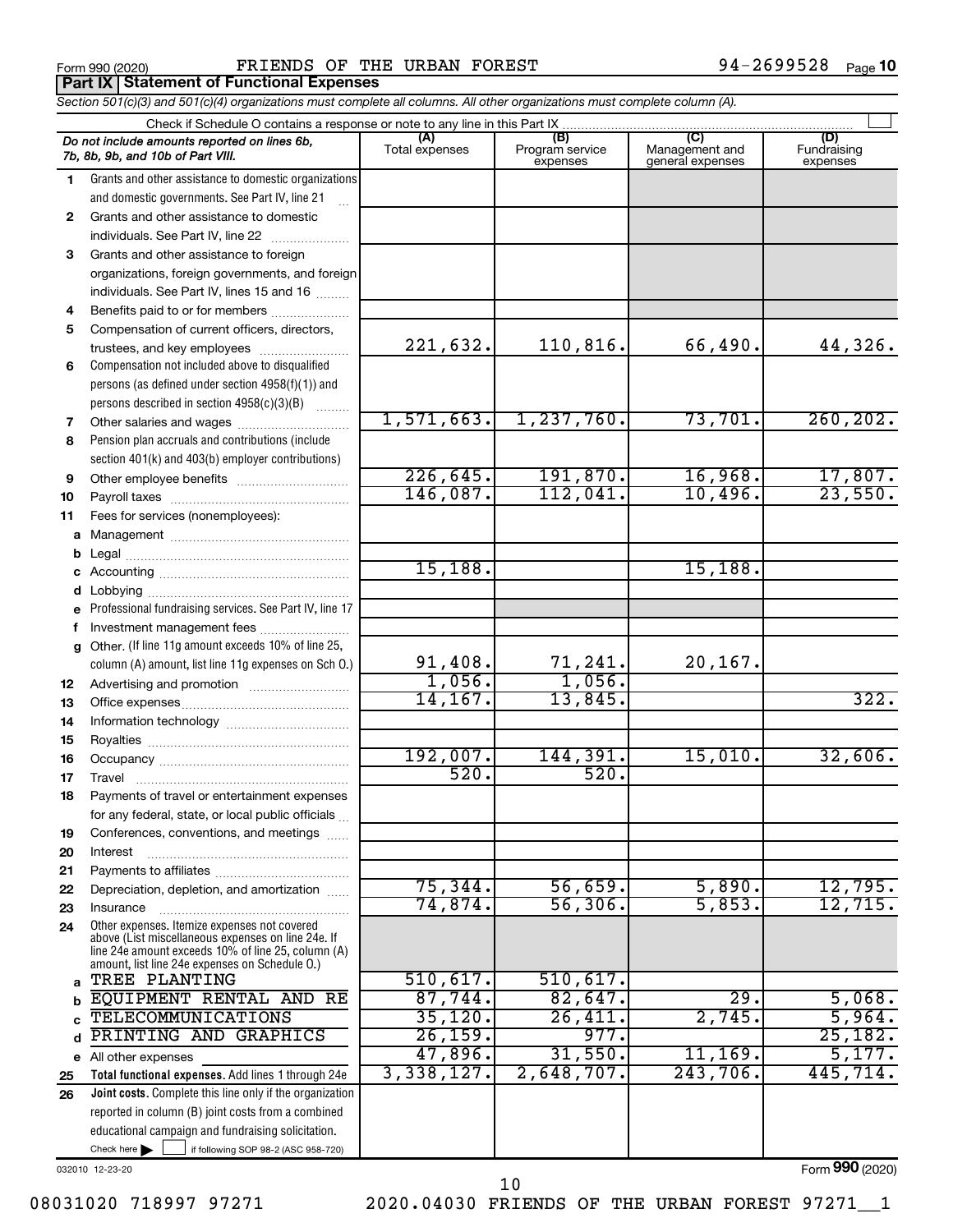$\overline{666, 234.}$   $\overline{3}$   $\overline{1, 149, 101.}$ **3 3** Pledges and grants receivable, net ~~~~~~~~~~~~~~~~~~~~~ **4 4** Accounts receivable, net ~~~~~~~~~~~~~~~~~~~~~~~~~~ **5** Loans and other receivables from any current or former officer, director, trustee, key employee, creator or founder, substantial contributor, or 35% controlled entity or family member of any of these persons ~~~~~~~~~ **5 6** Loans and other receivables from other disqualified persons (as defined under section 4958(f)(1)), and persons described in section  $4958(c)(3)(B)$  ...... **6 7 7** Notes and loans receivable, net ~~~~~~~~~~~~~~~~~~~~~~~ **Assets**  $3,082.$  8  $1,586.$ **8 8** Inventories for sale or use ~~~~~~~~~~~~~~~~~~~~~~~~~~ 35,035. 22,052. **9 9** Prepaid expenses and deferred charges ~~~~~~~~~~~~~~~~~~ **10 a** Land, buildings, and equipment: cost or other 588,166. basis. Complete Part VI of Schedule D  $\frac{1}{10}$  10a  $319,469.$   $337,431.$   $10c$   $268,697.$ **10c b** Less: accumulated depreciation  $\ldots$  [10b **11 11** Investments - publicly traded securities ~~~~~~~~~~~~~~~~~~~ **12 12** Investments - other securities. See Part IV, line 11 ~~~~~~~~~~~~~~ **13 13** Investments - program-related. See Part IV, line 11 ~~~~~~~~~~~~~ **14 14** Intangible assets ~~~~~~~~~~~~~~~~~~~~~~~~~~~~~~ Other assets. See Part IV, line 11 ~~~~~~~~~~~~~~~~~~~~~~ 15,035. 15,035. **15 15** <u>3,416,509. 16 4,152,117.</u><br>182,534. <sub>17</sub> 193,322. **16 16 Total assets.**  Add lines 1 through 15 (must equal line 33) 182,534. **17 17** Accounts payable and accrued expenses ~~~~~~~~~~~~~~~~~~ **18 18** Grants payable ~~~~~~~~~~~~~~~~~~~~~~~~~~~~~~~ **19 19** Deferred revenue ~~~~~~~~~~~~~~~~~~~~~~~~~~~~~~ **20 20** Tax-exempt bond liabilities ~~~~~~~~~~~~~~~~~~~~~~~~~ **21 21** Escrow or custodial account liability. Complete Part IV of Schedule D ........... **22** Loans and other payables to any current or former officer, director, **Liabilities** trustee, key employee, creator or founder, substantial contributor, or 35% **22** controlled entity or family member of any of these persons ~~~~~~~~~ **23** Secured mortgages and notes payable to unrelated third parties  $\ldots$ ................. **23 24** Unsecured notes and loans payable to unrelated third parties **24 25** Other liabilities (including federal income tax, payables to related third parties, and other liabilities not included on lines 17-24). Complete Part X of Schedule D ~~~~~~~~~~~~~~~~~~~~~~~~~~~~~~~ **25 26** 182,534. 193,322. **26 Total liabilities.**  Add lines 17 through 25 Organizations that follow FASB ASC 958, check here  $\blacktriangleright \boxed{\text{X}}$ Net Assets or Fund Balances **Net Assets or Fund Balances and complete lines 27, 28, 32, and 33.**  $3,183,975.$   $27$  3,783,795. **27 27** Net assets without donor restrictions ~~~~~~~~~~~~~~~~~~~~ 50,000. 175,000. **28 28** Net assets with donor restrictions ~~~~~~~~~~~~~~~~~~~~~~ **Organizations that do not follow FASB ASC 958, check here** | † **and complete lines 29 through 33. 29 29** Capital stock or trust principal, or current funds ~~~~~~~~~~~~~~~ **30 30** Paid-in or capital surplus, or land, building, or equipment fund ....................... **31 31** Retained earnings, endowment, accumulated income, or other funds ............  $3,233,975.$   $32$  3,958,795. Total net assets or fund balances ~~~~~~~~~~~~~~~~~~~~~~ **32 32** ,416,509. <sub>33</sub> 4,152,117. **33** Total liabilities and net assets/fund balances **33** Form (2020) **990**

94-2699528 <sub>Page</sub> 11

 $\perp$ 

**(A) (B)**

Beginning of year | | End of year

**1 2**

 $\overline{591,701.}$  1  $\overline{495,920.}$ 1,767,991. 2,199,726.

**Part X** | **Balance Sheet** 

**1 2**

Form 990 (2020) FRIENDS OF THE URBAN FOREST FOREST FRAGE 2699528  $_{\text{Page}}$ 

Check if Schedule O contains a response or note to any line in this Part X

Cash - non-interest-bearing ~~~~~~~~~~~~~~~~~~~~~~~~~ Savings and temporary cash investments ~~~~~~~~~~~~~~~~~~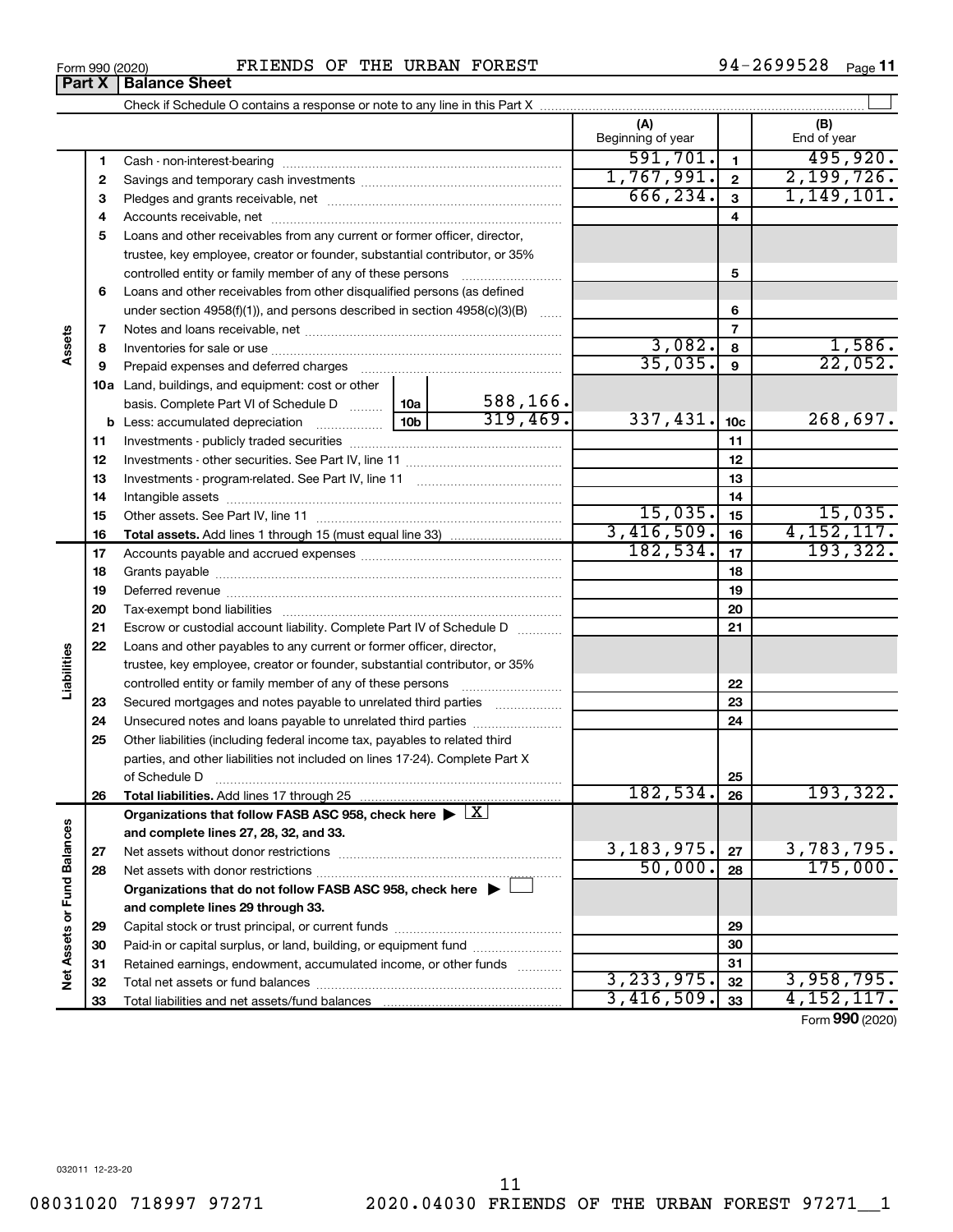| Part XI<br><b>Reconciliation of Net Assets</b><br>4,062,947.<br>$\mathbf{1}$<br>1<br>3,338,127.<br>$\overline{2}$<br>2<br>724,820.<br>3<br>3<br>3, 233, 975.<br>$\overline{\mathbf{4}}$<br>4<br>5<br>5<br>6<br>6<br>$\overline{7}$<br>Investment expenses www.communication.com/www.communication.com/www.communication.com/www.com<br>7<br>8<br>Prior period adjustments www.communication.communication.communication.com/<br>8<br>$\overline{0}$ .<br>$\mathbf{Q}$<br>Other changes in net assets or fund balances (explain on Schedule O)<br>9<br>Net assets or fund balances at end of year. Combine lines 3 through 9 (must equal Part X, line 32,<br>10<br>3,958,795.<br>10<br>Part XII Financial Statements and Reporting<br> X <br>No<br>Yes<br>$\lfloor x \rfloor$ Accrual<br>Accounting method used to prepare the Form 990: $\Box$ Cash<br>Other<br>1.<br>If the organization changed its method of accounting from a prior year or checked "Other," explain in Schedule O.<br>х<br>2a<br>If "Yes," check a box below to indicate whether the financial statements for the year were compiled or reviewed on a<br>separate basis, consolidated basis, or both:<br>Both consolidated and separate basis<br>Separate basis<br>Consolidated basis<br>x<br>2 <sub>b</sub> | FRIENDS OF THE URBAN FOREST<br>Form 990 (2020)                                                                          | 94-2699528 | Page 12 |
|-----------------------------------------------------------------------------------------------------------------------------------------------------------------------------------------------------------------------------------------------------------------------------------------------------------------------------------------------------------------------------------------------------------------------------------------------------------------------------------------------------------------------------------------------------------------------------------------------------------------------------------------------------------------------------------------------------------------------------------------------------------------------------------------------------------------------------------------------------------------------------------------------------------------------------------------------------------------------------------------------------------------------------------------------------------------------------------------------------------------------------------------------------------------------------------------------------------------------------------------------------------------------------------|-------------------------------------------------------------------------------------------------------------------------|------------|---------|
|                                                                                                                                                                                                                                                                                                                                                                                                                                                                                                                                                                                                                                                                                                                                                                                                                                                                                                                                                                                                                                                                                                                                                                                                                                                                                   |                                                                                                                         |            |         |
|                                                                                                                                                                                                                                                                                                                                                                                                                                                                                                                                                                                                                                                                                                                                                                                                                                                                                                                                                                                                                                                                                                                                                                                                                                                                                   |                                                                                                                         |            |         |
|                                                                                                                                                                                                                                                                                                                                                                                                                                                                                                                                                                                                                                                                                                                                                                                                                                                                                                                                                                                                                                                                                                                                                                                                                                                                                   |                                                                                                                         |            |         |
|                                                                                                                                                                                                                                                                                                                                                                                                                                                                                                                                                                                                                                                                                                                                                                                                                                                                                                                                                                                                                                                                                                                                                                                                                                                                                   |                                                                                                                         |            |         |
|                                                                                                                                                                                                                                                                                                                                                                                                                                                                                                                                                                                                                                                                                                                                                                                                                                                                                                                                                                                                                                                                                                                                                                                                                                                                                   |                                                                                                                         |            |         |
|                                                                                                                                                                                                                                                                                                                                                                                                                                                                                                                                                                                                                                                                                                                                                                                                                                                                                                                                                                                                                                                                                                                                                                                                                                                                                   |                                                                                                                         |            |         |
|                                                                                                                                                                                                                                                                                                                                                                                                                                                                                                                                                                                                                                                                                                                                                                                                                                                                                                                                                                                                                                                                                                                                                                                                                                                                                   |                                                                                                                         |            |         |
|                                                                                                                                                                                                                                                                                                                                                                                                                                                                                                                                                                                                                                                                                                                                                                                                                                                                                                                                                                                                                                                                                                                                                                                                                                                                                   |                                                                                                                         |            |         |
|                                                                                                                                                                                                                                                                                                                                                                                                                                                                                                                                                                                                                                                                                                                                                                                                                                                                                                                                                                                                                                                                                                                                                                                                                                                                                   |                                                                                                                         |            |         |
|                                                                                                                                                                                                                                                                                                                                                                                                                                                                                                                                                                                                                                                                                                                                                                                                                                                                                                                                                                                                                                                                                                                                                                                                                                                                                   |                                                                                                                         |            |         |
|                                                                                                                                                                                                                                                                                                                                                                                                                                                                                                                                                                                                                                                                                                                                                                                                                                                                                                                                                                                                                                                                                                                                                                                                                                                                                   |                                                                                                                         |            |         |
|                                                                                                                                                                                                                                                                                                                                                                                                                                                                                                                                                                                                                                                                                                                                                                                                                                                                                                                                                                                                                                                                                                                                                                                                                                                                                   |                                                                                                                         |            |         |
|                                                                                                                                                                                                                                                                                                                                                                                                                                                                                                                                                                                                                                                                                                                                                                                                                                                                                                                                                                                                                                                                                                                                                                                                                                                                                   |                                                                                                                         |            |         |
|                                                                                                                                                                                                                                                                                                                                                                                                                                                                                                                                                                                                                                                                                                                                                                                                                                                                                                                                                                                                                                                                                                                                                                                                                                                                                   |                                                                                                                         |            |         |
|                                                                                                                                                                                                                                                                                                                                                                                                                                                                                                                                                                                                                                                                                                                                                                                                                                                                                                                                                                                                                                                                                                                                                                                                                                                                                   |                                                                                                                         |            |         |
|                                                                                                                                                                                                                                                                                                                                                                                                                                                                                                                                                                                                                                                                                                                                                                                                                                                                                                                                                                                                                                                                                                                                                                                                                                                                                   |                                                                                                                         |            |         |
|                                                                                                                                                                                                                                                                                                                                                                                                                                                                                                                                                                                                                                                                                                                                                                                                                                                                                                                                                                                                                                                                                                                                                                                                                                                                                   |                                                                                                                         |            |         |
|                                                                                                                                                                                                                                                                                                                                                                                                                                                                                                                                                                                                                                                                                                                                                                                                                                                                                                                                                                                                                                                                                                                                                                                                                                                                                   |                                                                                                                         |            |         |
|                                                                                                                                                                                                                                                                                                                                                                                                                                                                                                                                                                                                                                                                                                                                                                                                                                                                                                                                                                                                                                                                                                                                                                                                                                                                                   |                                                                                                                         |            |         |
|                                                                                                                                                                                                                                                                                                                                                                                                                                                                                                                                                                                                                                                                                                                                                                                                                                                                                                                                                                                                                                                                                                                                                                                                                                                                                   |                                                                                                                         |            |         |
|                                                                                                                                                                                                                                                                                                                                                                                                                                                                                                                                                                                                                                                                                                                                                                                                                                                                                                                                                                                                                                                                                                                                                                                                                                                                                   |                                                                                                                         |            |         |
|                                                                                                                                                                                                                                                                                                                                                                                                                                                                                                                                                                                                                                                                                                                                                                                                                                                                                                                                                                                                                                                                                                                                                                                                                                                                                   |                                                                                                                         |            |         |
|                                                                                                                                                                                                                                                                                                                                                                                                                                                                                                                                                                                                                                                                                                                                                                                                                                                                                                                                                                                                                                                                                                                                                                                                                                                                                   |                                                                                                                         |            |         |
|                                                                                                                                                                                                                                                                                                                                                                                                                                                                                                                                                                                                                                                                                                                                                                                                                                                                                                                                                                                                                                                                                                                                                                                                                                                                                   |                                                                                                                         |            |         |
|                                                                                                                                                                                                                                                                                                                                                                                                                                                                                                                                                                                                                                                                                                                                                                                                                                                                                                                                                                                                                                                                                                                                                                                                                                                                                   | If "Yes," check a box below to indicate whether the financial statements for the year were audited on a separate basis, |            |         |
| consolidated basis, or both:                                                                                                                                                                                                                                                                                                                                                                                                                                                                                                                                                                                                                                                                                                                                                                                                                                                                                                                                                                                                                                                                                                                                                                                                                                                      |                                                                                                                         |            |         |
| $ \mathbf{X} $ Separate basis<br>Consolidated basis<br>Both consolidated and separate basis                                                                                                                                                                                                                                                                                                                                                                                                                                                                                                                                                                                                                                                                                                                                                                                                                                                                                                                                                                                                                                                                                                                                                                                       |                                                                                                                         |            |         |
| c If "Yes" to line 2a or 2b, does the organization have a committee that assumes responsibility for oversight of the audit,                                                                                                                                                                                                                                                                                                                                                                                                                                                                                                                                                                                                                                                                                                                                                                                                                                                                                                                                                                                                                                                                                                                                                       |                                                                                                                         |            |         |
| х<br>2 <sub>c</sub>                                                                                                                                                                                                                                                                                                                                                                                                                                                                                                                                                                                                                                                                                                                                                                                                                                                                                                                                                                                                                                                                                                                                                                                                                                                               |                                                                                                                         |            |         |
| If the organization changed either its oversight process or selection process during the tax year, explain on Schedule O.                                                                                                                                                                                                                                                                                                                                                                                                                                                                                                                                                                                                                                                                                                                                                                                                                                                                                                                                                                                                                                                                                                                                                         |                                                                                                                         |            |         |
| 3a As a result of a federal award, was the organization required to undergo an audit or audits as set forth in the Single Audit                                                                                                                                                                                                                                                                                                                                                                                                                                                                                                                                                                                                                                                                                                                                                                                                                                                                                                                                                                                                                                                                                                                                                   |                                                                                                                         |            |         |
| x<br>За                                                                                                                                                                                                                                                                                                                                                                                                                                                                                                                                                                                                                                                                                                                                                                                                                                                                                                                                                                                                                                                                                                                                                                                                                                                                           |                                                                                                                         |            |         |
| <b>b</b> If "Yes," did the organization undergo the required audit or audits? If the organization did not undergo the required audit                                                                                                                                                                                                                                                                                                                                                                                                                                                                                                                                                                                                                                                                                                                                                                                                                                                                                                                                                                                                                                                                                                                                              |                                                                                                                         |            |         |
| Зb<br>$000 \text{ days}$                                                                                                                                                                                                                                                                                                                                                                                                                                                                                                                                                                                                                                                                                                                                                                                                                                                                                                                                                                                                                                                                                                                                                                                                                                                          |                                                                                                                         |            |         |

Form (2020) **990**

032012 12-23-20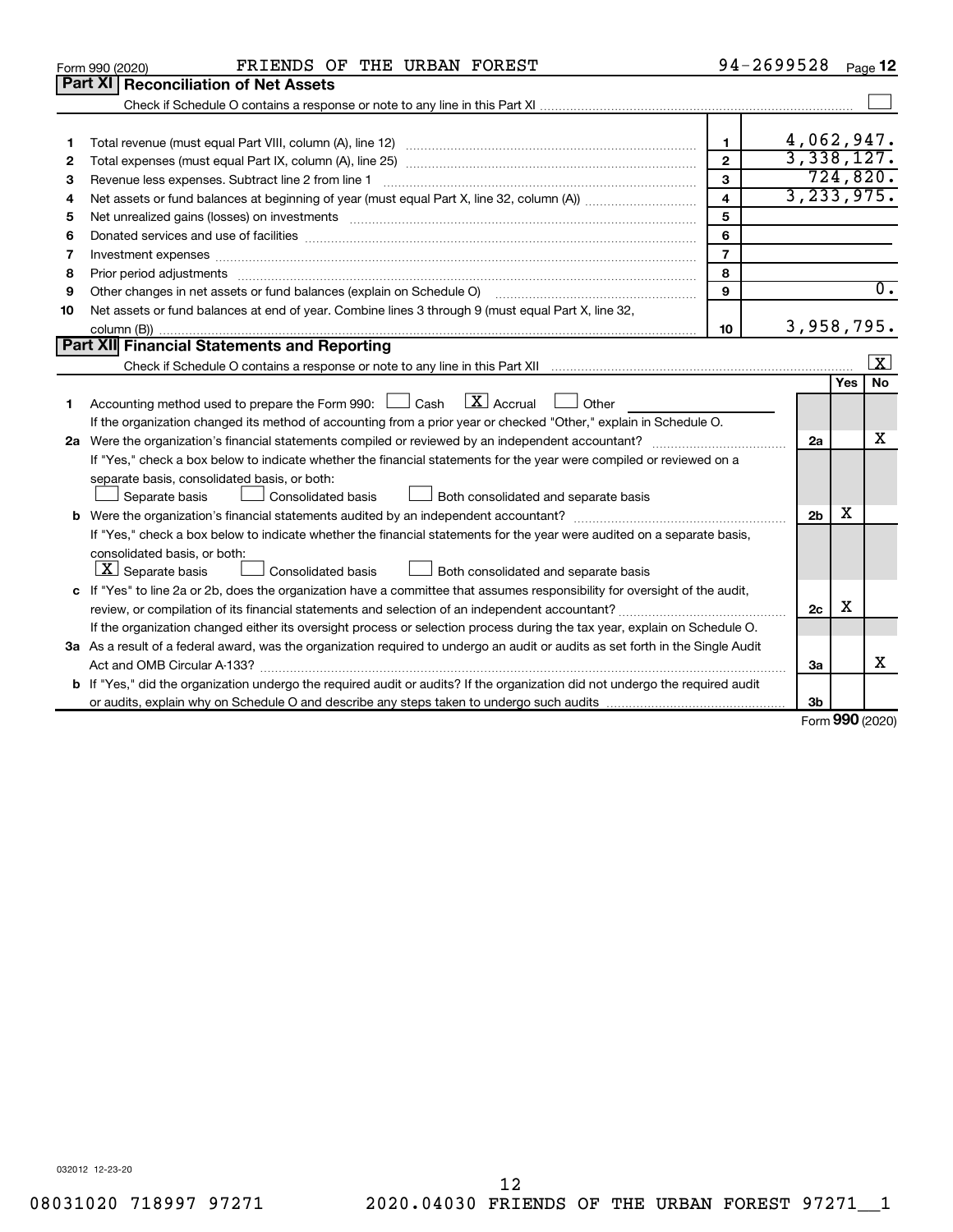**SCHEDULE A**

# Form 990 or 990-EZ) **Public Charity Status and Public Support**<br>
Complete if the organization is a section 501(c)(3) organization or a section<br> **2020**

**4947(a)(1) nonexempt charitable trust.**

|    | OMB No. 1545-0047                   |
|----|-------------------------------------|
|    | U21                                 |
|    | <b>Open to Public</b><br>Inspection |
| ١r | entification nu                     |

|                |                     | Department of the Treasury<br>Internal Revenue Service |                                                                        | Attach to Form 990 or Form 990-EZ.                                                                                                           |     |                                 |                                                      | <b>Open to Public</b><br><b>Inspection</b>         |
|----------------|---------------------|--------------------------------------------------------|------------------------------------------------------------------------|----------------------------------------------------------------------------------------------------------------------------------------------|-----|---------------------------------|------------------------------------------------------|----------------------------------------------------|
|                |                     | Name of the organization                               |                                                                        | $\blacktriangleright$ Go to www.irs.gov/Form990 for instructions and the latest information.                                                 |     |                                 |                                                      | <b>Employer identification number</b>              |
|                |                     |                                                        |                                                                        | FRIENDS OF THE URBAN FOREST                                                                                                                  |     |                                 |                                                      | 94-2699528                                         |
|                | <b>Part I</b>       |                                                        |                                                                        | Reason for Public Charity Status. (All organizations must complete this part.) See instructions.                                             |     |                                 |                                                      |                                                    |
|                |                     |                                                        |                                                                        |                                                                                                                                              |     |                                 |                                                      |                                                    |
|                |                     |                                                        |                                                                        | The organization is not a private foundation because it is: (For lines 1 through 12, check only one box.)                                    |     |                                 |                                                      |                                                    |
| 1              |                     |                                                        |                                                                        | A church, convention of churches, or association of churches described in section 170(b)(1)(A)(i).                                           |     |                                 |                                                      |                                                    |
| 2              |                     |                                                        |                                                                        | A school described in section 170(b)(1)(A)(ii). (Attach Schedule E (Form 990 or 990-EZ).)                                                    |     |                                 |                                                      |                                                    |
| 3              |                     |                                                        |                                                                        | A hospital or a cooperative hospital service organization described in section 170(b)(1)(A)(iii).                                            |     |                                 |                                                      |                                                    |
| 4              |                     |                                                        |                                                                        | A medical research organization operated in conjunction with a hospital described in section 170(b)(1)(A)(iii). Enter the hospital's name,   |     |                                 |                                                      |                                                    |
| 5              |                     | city, and state:                                       |                                                                        | An organization operated for the benefit of a college or university owned or operated by a governmental unit described in                    |     |                                 |                                                      |                                                    |
|                |                     |                                                        | section 170(b)(1)(A)(iv). (Complete Part II.)                          |                                                                                                                                              |     |                                 |                                                      |                                                    |
| 6              |                     |                                                        |                                                                        | A federal, state, or local government or governmental unit described in section 170(b)(1)(A)(v).                                             |     |                                 |                                                      |                                                    |
| $\overline{7}$ | $\lfloor x \rfloor$ |                                                        |                                                                        | An organization that normally receives a substantial part of its support from a governmental unit or from the general public described in    |     |                                 |                                                      |                                                    |
|                |                     |                                                        | section 170(b)(1)(A)(vi). (Complete Part II.)                          |                                                                                                                                              |     |                                 |                                                      |                                                    |
| 8              |                     |                                                        |                                                                        | A community trust described in section 170(b)(1)(A)(vi). (Complete Part II.)                                                                 |     |                                 |                                                      |                                                    |
| 9              |                     |                                                        |                                                                        | An agricultural research organization described in section 170(b)(1)(A)(ix) operated in conjunction with a land-grant college                |     |                                 |                                                      |                                                    |
|                |                     |                                                        |                                                                        | or university or a non-land-grant college of agriculture (see instructions). Enter the name, city, and state of the college or               |     |                                 |                                                      |                                                    |
|                |                     | university:                                            |                                                                        |                                                                                                                                              |     |                                 |                                                      |                                                    |
| 10             |                     |                                                        |                                                                        | An organization that normally receives (1) more than 33 1/3% of its support from contributions, membership fees, and gross receipts from     |     |                                 |                                                      |                                                    |
|                |                     |                                                        |                                                                        | activities related to its exempt functions, subject to certain exceptions; and (2) no more than 33 1/3% of its support from gross investment |     |                                 |                                                      |                                                    |
|                |                     |                                                        |                                                                        | income and unrelated business taxable income (less section 511 tax) from businesses acquired by the organization after June 30, 1975.        |     |                                 |                                                      |                                                    |
|                |                     |                                                        | See section 509(a)(2). (Complete Part III.)                            |                                                                                                                                              |     |                                 |                                                      |                                                    |
| 11             |                     |                                                        |                                                                        | An organization organized and operated exclusively to test for public safety. See section 509(a)(4).                                         |     |                                 |                                                      |                                                    |
| 12             |                     |                                                        |                                                                        | An organization organized and operated exclusively for the benefit of, to perform the functions of, or to carry out the purposes of one or   |     |                                 |                                                      |                                                    |
|                |                     |                                                        |                                                                        | more publicly supported organizations described in section 509(a)(1) or section 509(a)(2). See section 509(a)(3). Check the box in           |     |                                 |                                                      |                                                    |
|                |                     |                                                        |                                                                        | lines 12a through 12d that describes the type of supporting organization and complete lines 12e, 12f, and 12g.                               |     |                                 |                                                      |                                                    |
| а              |                     |                                                        |                                                                        | Type I. A supporting organization operated, supervised, or controlled by its supported organization(s), typically by giving                  |     |                                 |                                                      |                                                    |
|                |                     |                                                        |                                                                        | the supported organization(s) the power to regularly appoint or elect a majority of the directors or trustees of the supporting              |     |                                 |                                                      |                                                    |
|                |                     |                                                        | organization. You must complete Part IV, Sections A and B.             |                                                                                                                                              |     |                                 |                                                      |                                                    |
| b              |                     |                                                        |                                                                        | Type II. A supporting organization supervised or controlled in connection with its supported organization(s), by having                      |     |                                 |                                                      |                                                    |
|                |                     |                                                        |                                                                        | control or management of the supporting organization vested in the same persons that control or manage the supported                         |     |                                 |                                                      |                                                    |
|                |                     |                                                        |                                                                        | organization(s). You must complete Part IV, Sections A and C.                                                                                |     |                                 |                                                      |                                                    |
| c              |                     |                                                        |                                                                        | Type III functionally integrated. A supporting organization operated in connection with, and functionally integrated with,                   |     |                                 |                                                      |                                                    |
|                |                     |                                                        |                                                                        | its supported organization(s) (see instructions). You must complete Part IV, Sections A, D, and E.                                           |     |                                 |                                                      |                                                    |
| d              |                     |                                                        |                                                                        | Type III non-functionally integrated. A supporting organization operated in connection with its supported organization(s)                    |     |                                 |                                                      |                                                    |
|                |                     |                                                        |                                                                        | that is not functionally integrated. The organization generally must satisfy a distribution requirement and an attentiveness                 |     |                                 |                                                      |                                                    |
|                |                     |                                                        |                                                                        | requirement (see instructions). You must complete Part IV, Sections A and D, and Part V.                                                     |     |                                 |                                                      |                                                    |
| е              |                     |                                                        |                                                                        | Check this box if the organization received a written determination from the IRS that it is a Type I, Type II, Type III                      |     |                                 |                                                      |                                                    |
|                |                     |                                                        |                                                                        | functionally integrated, or Type III non-functionally integrated supporting organization.                                                    |     |                                 |                                                      |                                                    |
|                |                     | <b>f</b> Enter the number of supported organizations   |                                                                        |                                                                                                                                              |     |                                 |                                                      |                                                    |
|                |                     |                                                        | Provide the following information about the supported organization(s). |                                                                                                                                              |     | (iv) Is the organization listed |                                                      |                                                    |
|                |                     | (i) Name of supported<br>organization                  | (ii) EIN                                                               | (iii) Type of organization<br>(described on lines 1-10)                                                                                      |     | in your governing document?     | (v) Amount of monetary<br>support (see instructions) | (vi) Amount of other<br>support (see instructions) |
|                |                     |                                                        |                                                                        | above (see instructions))                                                                                                                    | Yes | No                              |                                                      |                                                    |
|                |                     |                                                        |                                                                        |                                                                                                                                              |     |                                 |                                                      |                                                    |
|                |                     |                                                        |                                                                        |                                                                                                                                              |     |                                 |                                                      |                                                    |
|                |                     |                                                        |                                                                        |                                                                                                                                              |     |                                 |                                                      |                                                    |
|                |                     |                                                        |                                                                        |                                                                                                                                              |     |                                 |                                                      |                                                    |
|                |                     |                                                        |                                                                        |                                                                                                                                              |     |                                 |                                                      |                                                    |
|                |                     |                                                        |                                                                        |                                                                                                                                              |     |                                 |                                                      |                                                    |
|                |                     |                                                        |                                                                        |                                                                                                                                              |     |                                 |                                                      |                                                    |
|                |                     |                                                        |                                                                        |                                                                                                                                              |     |                                 |                                                      |                                                    |
|                |                     |                                                        |                                                                        |                                                                                                                                              |     |                                 |                                                      |                                                    |
| Total          |                     |                                                        |                                                                        |                                                                                                                                              |     |                                 |                                                      |                                                    |
|                |                     |                                                        |                                                                        |                                                                                                                                              |     |                                 |                                                      |                                                    |

LHA For Paperwork Reduction Act Notice, see the Instructions for Form 990 or 990-EZ. 032021 01-25-21 Schedule A (Form 990 or 990-EZ) 2020 13

08031020 718997 97271 2020.04030 FRIENDS OF THE URBAN FOREST 97271\_1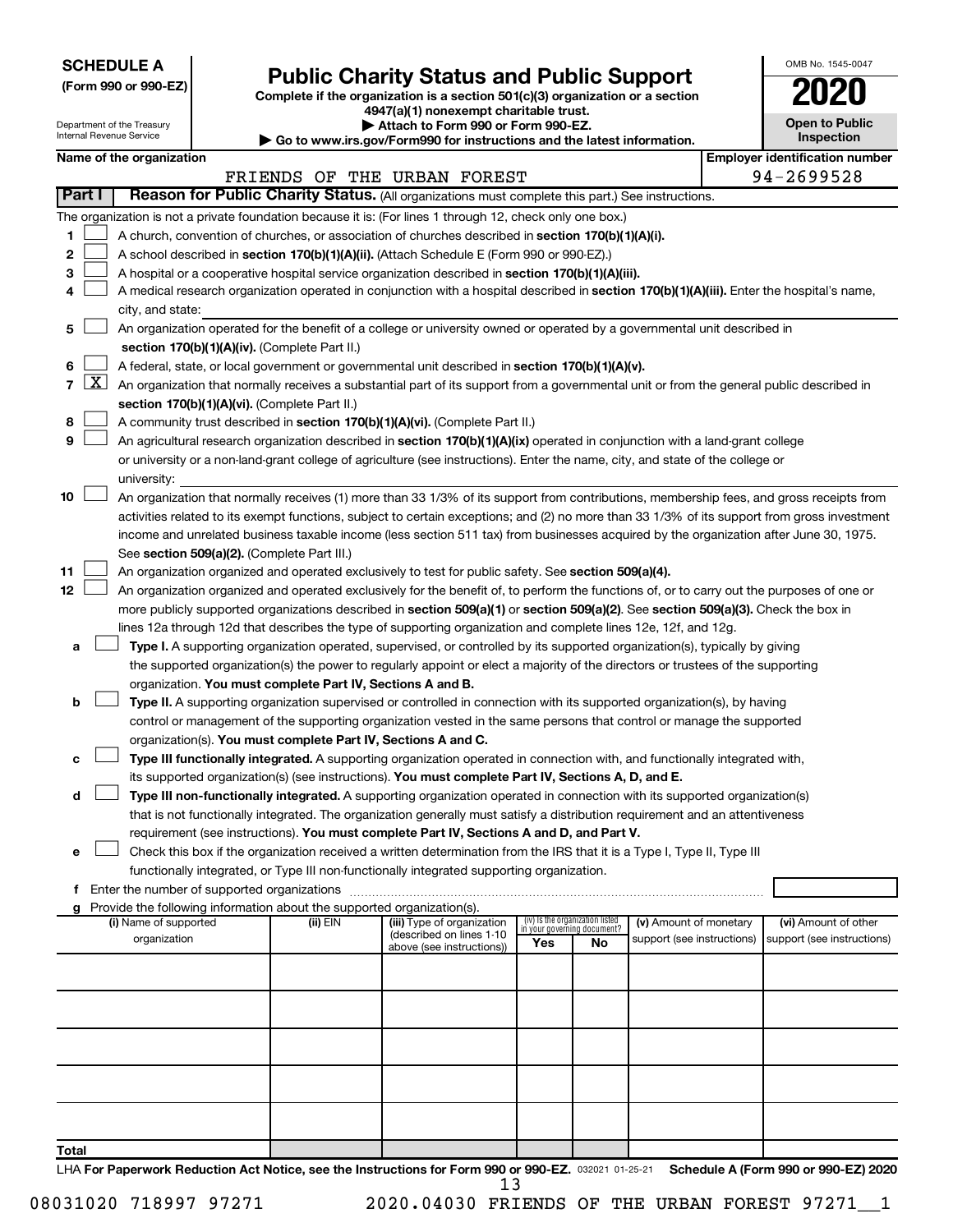#### Schedule A (Form 990 or 990-EZ) 2020  $\texttt{FRIENDS}$  OF THE URBAN  $\texttt{FOREST}$  94 - 2699528  $\texttt{Page}$

94-2699528 Page 2

(Complete only if you checked the box on line 5, 7, or 8 of Part I or if the organization failed to qualify under Part III. If the organization fails to qualify under the tests listed below, please complete Part III.) **Part II Support Schedule for Organizations Described in Sections 170(b)(1)(A)(iv) and 170(b)(1)(A)(vi)**

|    | <b>Section A. Public Support</b>                                                                                                                                                                                               |                      |                     |                        |                       |          |                                          |
|----|--------------------------------------------------------------------------------------------------------------------------------------------------------------------------------------------------------------------------------|----------------------|---------------------|------------------------|-----------------------|----------|------------------------------------------|
|    | Calendar year (or fiscal year beginning in)                                                                                                                                                                                    | (a) 2016             | (b) 2017            | $(c)$ 2018             | $(d)$ 2019            | (e) 2020 | (f) Total                                |
|    | 1 Gifts, grants, contributions, and                                                                                                                                                                                            |                      |                     |                        |                       |          |                                          |
|    | membership fees received. (Do not                                                                                                                                                                                              |                      |                     |                        |                       |          |                                          |
|    | include any "unusual grants.")                                                                                                                                                                                                 | 2496009.             | 3609879.            | 3581860.               | 3749735.              |          | 4045773.17483256.                        |
|    | 2 Tax revenues levied for the organ-                                                                                                                                                                                           |                      |                     |                        |                       |          |                                          |
|    | ization's benefit and either paid to                                                                                                                                                                                           |                      |                     |                        |                       |          |                                          |
|    | or expended on its behalf                                                                                                                                                                                                      |                      |                     |                        |                       |          |                                          |
|    | 3 The value of services or facilities                                                                                                                                                                                          |                      |                     |                        |                       |          |                                          |
|    | furnished by a governmental unit to                                                                                                                                                                                            |                      |                     |                        |                       |          |                                          |
|    | the organization without charge                                                                                                                                                                                                |                      |                     |                        |                       |          |                                          |
|    | 4 Total. Add lines 1 through 3                                                                                                                                                                                                 | 2496009.             | 3609879.            | 3581860.               | 3749735.              |          | 4045773.17483256.                        |
| 5  | The portion of total contributions                                                                                                                                                                                             |                      |                     |                        |                       |          |                                          |
|    | by each person (other than a                                                                                                                                                                                                   |                      |                     |                        |                       |          |                                          |
|    | governmental unit or publicly                                                                                                                                                                                                  |                      |                     |                        |                       |          |                                          |
|    | supported organization) included                                                                                                                                                                                               |                      |                     |                        |                       |          |                                          |
|    | on line 1 that exceeds 2% of the                                                                                                                                                                                               |                      |                     |                        |                       |          |                                          |
|    | amount shown on line 11,                                                                                                                                                                                                       |                      |                     |                        |                       |          |                                          |
|    | column (f)                                                                                                                                                                                                                     |                      |                     |                        |                       |          | 17483256.                                |
|    | 6 Public support. Subtract line 5 from line 4.<br><b>Section B. Total Support</b>                                                                                                                                              |                      |                     |                        |                       |          |                                          |
|    |                                                                                                                                                                                                                                |                      |                     |                        |                       |          |                                          |
|    | Calendar year (or fiscal year beginning in)<br><b>7</b> Amounts from line 4                                                                                                                                                    | (a) 2016<br>2496009. | (b) 2017<br>3609879 | $(c)$ 2018<br>3581860. | $(d)$ 2019<br>3749735 | (e) 2020 | (f) Total<br>4045773.17483256.           |
|    | Gross income from interest,                                                                                                                                                                                                    |                      |                     |                        |                       |          |                                          |
| 8  |                                                                                                                                                                                                                                |                      |                     |                        |                       |          |                                          |
|    | dividends, payments received on<br>securities loans, rents, royalties,                                                                                                                                                         |                      |                     |                        |                       |          |                                          |
|    | and income from similar sources                                                                                                                                                                                                | 3,215.               | 1,014.              | 883.                   | 492.                  | 185.     | 5,789.                                   |
| 9  | Net income from unrelated business                                                                                                                                                                                             |                      |                     |                        |                       |          |                                          |
|    | activities, whether or not the                                                                                                                                                                                                 |                      |                     |                        |                       |          |                                          |
|    | business is regularly carried on                                                                                                                                                                                               |                      |                     |                        |                       |          |                                          |
|    | 10 Other income. Do not include gain                                                                                                                                                                                           |                      |                     |                        |                       |          |                                          |
|    | or loss from the sale of capital                                                                                                                                                                                               |                      |                     |                        |                       |          |                                          |
|    | assets (Explain in Part VI.)                                                                                                                                                                                                   |                      |                     |                        |                       |          |                                          |
|    | 11 Total support. Add lines 7 through 10                                                                                                                                                                                       |                      |                     |                        |                       |          | 17489045.                                |
|    | <b>12</b> Gross receipts from related activities, etc. (see instructions)                                                                                                                                                      |                      |                     |                        |                       | 12       | 502,935.                                 |
|    | 13 First 5 years. If the Form 990 is for the organization's first, second, third, fourth, or fifth tax year as a section 501(c)(3)                                                                                             |                      |                     |                        |                       |          |                                          |
|    |                                                                                                                                                                                                                                |                      |                     |                        |                       |          |                                          |
|    | <b>Section C. Computation of Public Support Percentage</b>                                                                                                                                                                     |                      |                     |                        |                       |          |                                          |
|    |                                                                                                                                                                                                                                |                      |                     |                        |                       | 14       | 99.97<br>%                               |
|    |                                                                                                                                                                                                                                |                      |                     |                        |                       | 15       | 99.91<br>$\%$                            |
|    | 16a 33 1/3% support test - 2020. If the organization did not check the box on line 13, and line 14 is 33 1/3% or more, check this box and                                                                                      |                      |                     |                        |                       |          |                                          |
|    | stop here. The organization qualifies as a publicly supported organization manufaction manufacture or manufacture or the organization manufacture or the organization of the state of the state of the state of the state of t |                      |                     |                        |                       |          | $\blacktriangleright$ $\boxed{\text{X}}$ |
|    | b 33 1/3% support test - 2019. If the organization did not check a box on line 13 or 16a, and line 15 is 33 1/3% or more, check this box                                                                                       |                      |                     |                        |                       |          |                                          |
|    |                                                                                                                                                                                                                                |                      |                     |                        |                       |          |                                          |
|    | 17a 10% -facts-and-circumstances test - 2020. If the organization did not check a box on line 13, 16a, or 16b, and line 14 is 10% or more,                                                                                     |                      |                     |                        |                       |          |                                          |
|    | and if the organization meets the facts-and-circumstances test, check this box and stop here. Explain in Part VI how the organization                                                                                          |                      |                     |                        |                       |          |                                          |
|    | meets the facts-and-circumstances test. The organization qualifies as a publicly supported organization                                                                                                                        |                      |                     |                        |                       |          |                                          |
|    | <b>b 10%</b> -facts-and-circumstances test - 2019. If the organization did not check a box on line 13, 16a, 16b, or 17a, and line 15 is 10% or                                                                                 |                      |                     |                        |                       |          |                                          |
|    | more, and if the organization meets the facts-and-circumstances test, check this box and <b>stop here.</b> Explain in Part VI how the                                                                                          |                      |                     |                        |                       |          |                                          |
|    | organization meets the facts-and-circumstances test. The organization qualifies as a publicly supported organization                                                                                                           |                      |                     |                        |                       |          |                                          |
| 18 | Private foundation. If the organization did not check a box on line 13, 16a, 16b, 17a, or 17b, check this box and see instructions.                                                                                            |                      |                     |                        |                       |          |                                          |
|    |                                                                                                                                                                                                                                |                      |                     |                        |                       |          | Schedule A (Form 990 or 990-EZ) 2020     |

032022 01-25-21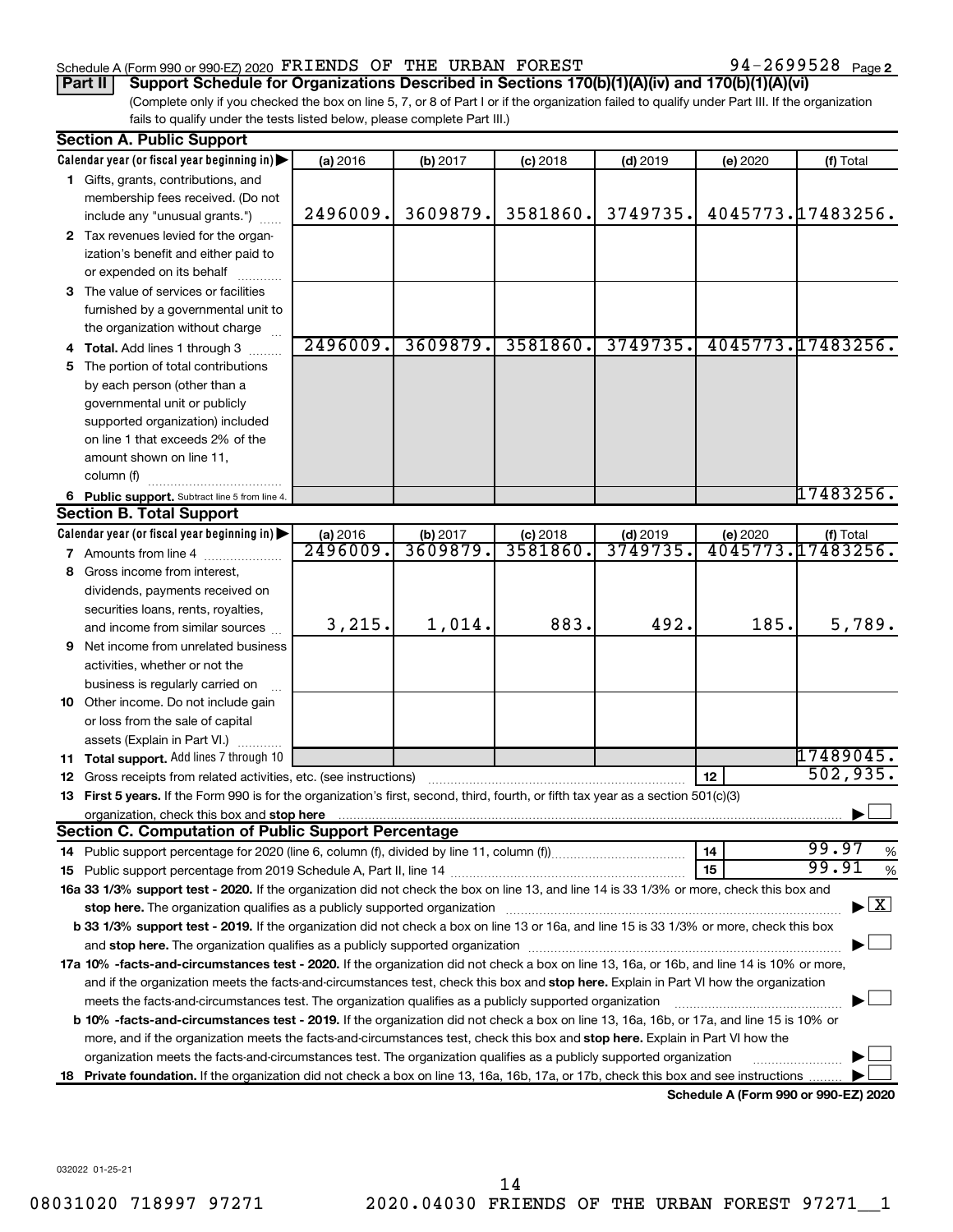#### Schedule A (Form 990 or 990-EZ) 2020  $\texttt{FRIENDS}$  OF THE URBAN  $\texttt{FOREST}$  94 - 2699528  $\texttt{Page}$ **Part III Support Schedule for Organizations Described in Section 509(a)(2)**

(Complete only if you checked the box on line 10 of Part I or if the organization failed to qualify under Part II. If the organization fails to qualify under the tests listed below, please complete Part II.)

| $\mathbf{2}$ |                                                                                                                                                                                                                                                                  | (a) 2016 | (b) 2017 | $(c)$ 2018 | $(d)$ 2019 |    | (e) 2020 | (f) Total                            |
|--------------|------------------------------------------------------------------------------------------------------------------------------------------------------------------------------------------------------------------------------------------------------------------|----------|----------|------------|------------|----|----------|--------------------------------------|
|              | 1 Gifts, grants, contributions, and                                                                                                                                                                                                                              |          |          |            |            |    |          |                                      |
|              | membership fees received. (Do not                                                                                                                                                                                                                                |          |          |            |            |    |          |                                      |
|              | include any "unusual grants.")                                                                                                                                                                                                                                   |          |          |            |            |    |          |                                      |
|              | Gross receipts from admissions,<br>merchandise sold or services per-<br>formed, or facilities furnished in<br>any activity that is related to the<br>organization's tax-exempt purpose                                                                           |          |          |            |            |    |          |                                      |
| 3            | Gross receipts from activities that                                                                                                                                                                                                                              |          |          |            |            |    |          |                                      |
|              | are not an unrelated trade or bus-                                                                                                                                                                                                                               |          |          |            |            |    |          |                                      |
|              | iness under section 513                                                                                                                                                                                                                                          |          |          |            |            |    |          |                                      |
| 4            | Tax revenues levied for the organ-                                                                                                                                                                                                                               |          |          |            |            |    |          |                                      |
|              | ization's benefit and either paid to<br>or expended on its behalf<br>.                                                                                                                                                                                           |          |          |            |            |    |          |                                      |
| 5            | The value of services or facilities                                                                                                                                                                                                                              |          |          |            |            |    |          |                                      |
|              | furnished by a governmental unit to                                                                                                                                                                                                                              |          |          |            |            |    |          |                                      |
|              | the organization without charge                                                                                                                                                                                                                                  |          |          |            |            |    |          |                                      |
| 6            | Total. Add lines 1 through 5                                                                                                                                                                                                                                     |          |          |            |            |    |          |                                      |
|              | 7a Amounts included on lines 1, 2, and                                                                                                                                                                                                                           |          |          |            |            |    |          |                                      |
|              | 3 received from disqualified persons                                                                                                                                                                                                                             |          |          |            |            |    |          |                                      |
|              | <b>b</b> Amounts included on lines 2 and 3 received<br>from other than disqualified persons that<br>exceed the greater of \$5,000 or 1% of the<br>amount on line 13 for the year                                                                                 |          |          |            |            |    |          |                                      |
|              | c Add lines 7a and 7b                                                                                                                                                                                                                                            |          |          |            |            |    |          |                                      |
|              | 8 Public support. (Subtract line 7c from line 6.)                                                                                                                                                                                                                |          |          |            |            |    |          |                                      |
|              | <b>Section B. Total Support</b>                                                                                                                                                                                                                                  |          |          |            |            |    |          |                                      |
|              | Calendar year (or fiscal year beginning in)                                                                                                                                                                                                                      | (a) 2016 | (b) 2017 | $(c)$ 2018 | $(d)$ 2019 |    | (e) 2020 | (f) Total                            |
|              | 9 Amounts from line 6                                                                                                                                                                                                                                            |          |          |            |            |    |          |                                      |
|              | <b>10a</b> Gross income from interest,<br>dividends, payments received on<br>securities loans, rents, royalties,<br>and income from similar sources                                                                                                              |          |          |            |            |    |          |                                      |
|              | <b>b</b> Unrelated business taxable income                                                                                                                                                                                                                       |          |          |            |            |    |          |                                      |
|              | (less section 511 taxes) from businesses<br>acquired after June 30, 1975                                                                                                                                                                                         |          |          |            |            |    |          |                                      |
|              | c Add lines 10a and 10b                                                                                                                                                                                                                                          |          |          |            |            |    |          |                                      |
| 11           | Net income from unrelated business<br>activities not included in line 10b.<br>whether or not the business is<br>regularly carried on                                                                                                                             |          |          |            |            |    |          |                                      |
|              | <b>12</b> Other income. Do not include gain<br>or loss from the sale of capital<br>assets (Explain in Part VI.)                                                                                                                                                  |          |          |            |            |    |          |                                      |
|              | 13 Total support. (Add lines 9, 10c, 11, and 12.)                                                                                                                                                                                                                |          |          |            |            |    |          |                                      |
|              | 14 First 5 years. If the Form 990 is for the organization's first, second, third, fourth, or fifth tax year as a section 501(c)(3) organization,                                                                                                                 |          |          |            |            |    |          |                                      |
|              |                                                                                                                                                                                                                                                                  |          |          |            |            |    |          |                                      |
|              | <b>Section C. Computation of Public Support Percentage</b>                                                                                                                                                                                                       |          |          |            |            |    |          |                                      |
|              |                                                                                                                                                                                                                                                                  |          |          |            |            | 15 |          | %                                    |
|              |                                                                                                                                                                                                                                                                  |          |          |            |            | 16 |          | %                                    |
|              | Section D. Computation of Investment Income Percentage                                                                                                                                                                                                           |          |          |            |            |    |          |                                      |
|              |                                                                                                                                                                                                                                                                  |          |          |            |            | 17 |          | %                                    |
|              |                                                                                                                                                                                                                                                                  |          |          |            |            | 18 |          | %                                    |
|              |                                                                                                                                                                                                                                                                  |          |          |            |            |    |          |                                      |
|              |                                                                                                                                                                                                                                                                  |          |          |            |            |    |          |                                      |
|              | 19a 33 1/3% support tests - 2020. If the organization did not check the box on line 14, and line 15 is more than 33 1/3%, and line 17 is not                                                                                                                     |          |          |            |            |    |          |                                      |
|              | more than 33 1/3%, check this box and stop here. The organization qualifies as a publicly supported organization<br><b>b 33 1/3% support tests - 2019.</b> If the organization did not check a box on line 14 or line 19a, and line 16 is more than 33 1/3%, and |          |          |            |            |    |          |                                      |
|              | line 18 is not more than 33 1/3%, check this box and stop here. The organization qualifies as a publicly supported organization                                                                                                                                  |          |          |            |            |    |          |                                      |
|              |                                                                                                                                                                                                                                                                  |          |          |            |            |    |          |                                      |
|              | 032023 01-25-21                                                                                                                                                                                                                                                  |          |          | 15         |            |    |          | Schedule A (Form 990 or 990-EZ) 2020 |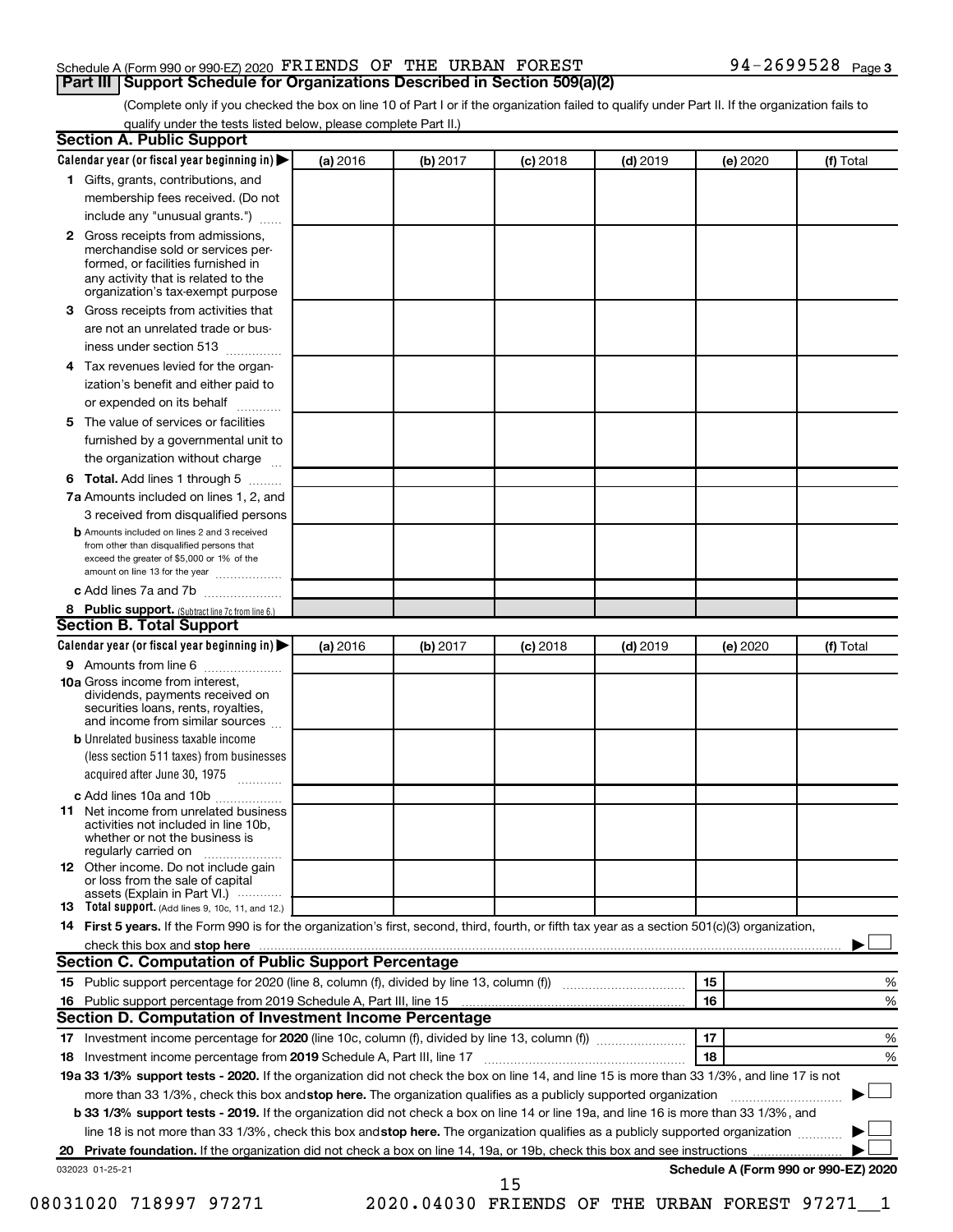#### Schedule A (Form 990 or 990-EZ) 2020  $\texttt{FRIENDS}$  OF THE URBAN  $\texttt{FOREST}$  94 - 2699528  $\texttt{Page}$

### **Part IV Supporting Organizations**

(Complete only if you checked a box in line 12 on Part I. If you checked box 12a, Part I, complete Sections A and B. If you checked box 12b, Part I, complete Sections A and C. If you checked box 12c, Part I, complete Sections A, D, and E. If you checked box 12d, Part I, complete Sections A and D, and complete Part V.)

#### **Section A. All Supporting Organizations**

- **1** Are all of the organization's supported organizations listed by name in the organization's governing documents? If "No," describe in Part VI how the supported organizations are designated. If designated by *class or purpose, describe the designation. If historic and continuing relationship, explain.*
- **2** Did the organization have any supported organization that does not have an IRS determination of status under section 509(a)(1) or (2)? If "Yes," explain in Part **VI** how the organization determined that the supported *organization was described in section 509(a)(1) or (2).*
- **3a** Did the organization have a supported organization described in section 501(c)(4), (5), or (6)? If "Yes," answer *lines 3b and 3c below.*
- **b** Did the organization confirm that each supported organization qualified under section 501(c)(4), (5), or (6) and satisfied the public support tests under section 509(a)(2)? If "Yes," describe in Part VI when and how the *organization made the determination.*
- **c** Did the organization ensure that all support to such organizations was used exclusively for section 170(c)(2)(B) purposes? If "Yes," explain in Part VI what controls the organization put in place to ensure such use.
- **4 a** *If* Was any supported organization not organized in the United States ("foreign supported organization")? *"Yes," and if you checked box 12a or 12b in Part I, answer lines 4b and 4c below.*
- **b** Did the organization have ultimate control and discretion in deciding whether to make grants to the foreign supported organization? If "Yes," describe in Part VI how the organization had such control and discretion *despite being controlled or supervised by or in connection with its supported organizations.*
- **c** Did the organization support any foreign supported organization that does not have an IRS determination under sections 501(c)(3) and 509(a)(1) or (2)? If "Yes," explain in Part VI what controls the organization used *to ensure that all support to the foreign supported organization was used exclusively for section 170(c)(2)(B) purposes.*
- **5a** Did the organization add, substitute, or remove any supported organizations during the tax year? If "Yes," answer lines 5b and 5c below (if applicable). Also, provide detail in **Part VI,** including (i) the names and EIN *numbers of the supported organizations added, substituted, or removed; (ii) the reasons for each such action; (iii) the authority under the organization's organizing document authorizing such action; and (iv) how the action was accomplished (such as by amendment to the organizing document).*
- **b Type I or Type II only.** Was any added or substituted supported organization part of a class already designated in the organization's organizing document?
- **c Substitutions only.**  Was the substitution the result of an event beyond the organization's control?
- **6** Did the organization provide support (whether in the form of grants or the provision of services or facilities) to **Part VI.** support or benefit one or more of the filing organization's supported organizations? If "Yes," provide detail in anyone other than (i) its supported organizations, (ii) individuals that are part of the charitable class benefited by one or more of its supported organizations, or (iii) other supporting organizations that also
- **7** Did the organization provide a grant, loan, compensation, or other similar payment to a substantial contributor regard to a substantial contributor? If "Yes," complete Part I of Schedule L (Form 990 or 990-EZ). (as defined in section 4958(c)(3)(C)), a family member of a substantial contributor, or a 35% controlled entity with
- **8** Did the organization make a loan to a disqualified person (as defined in section 4958) not described in line 7? *If "Yes," complete Part I of Schedule L (Form 990 or 990-EZ).*
- **9 a** Was the organization controlled directly or indirectly at any time during the tax year by one or more in section 509(a)(1) or (2))? If "Yes," provide detail in **Part VI.** disqualified persons, as defined in section 4946 (other than foundation managers and organizations described
- **b** Did one or more disqualified persons (as defined in line 9a) hold a controlling interest in any entity in which the supporting organization had an interest? If "Yes," provide detail in Part VI.
- **c** Did a disqualified person (as defined in line 9a) have an ownership interest in, or derive any personal benefit from, assets in which the supporting organization also had an interest? If "Yes," provide detail in Part VI.
- **10 a** Was the organization subject to the excess business holdings rules of section 4943 because of section supporting organizations)? If "Yes," answer line 10b below. 4943(f) (regarding certain Type II supporting organizations, and all Type III non-functionally integrated
	- **b** Did the organization have any excess business holdings in the tax year? (Use Schedule C, Form 4720, to *determine whether the organization had excess business holdings.)*

032024 01-25-21

**Yes No 1 2 3a 3b 3c 4a 4b 4c 5a 5b 5c 6 7 8 9a 9b 9c**

**Schedule A (Form 990 or 990-EZ) 2020**

**10a**

**10b**

08031020 718997 97271 2020.04030 FRIENDS OF THE URBAN FOREST 97271 1

16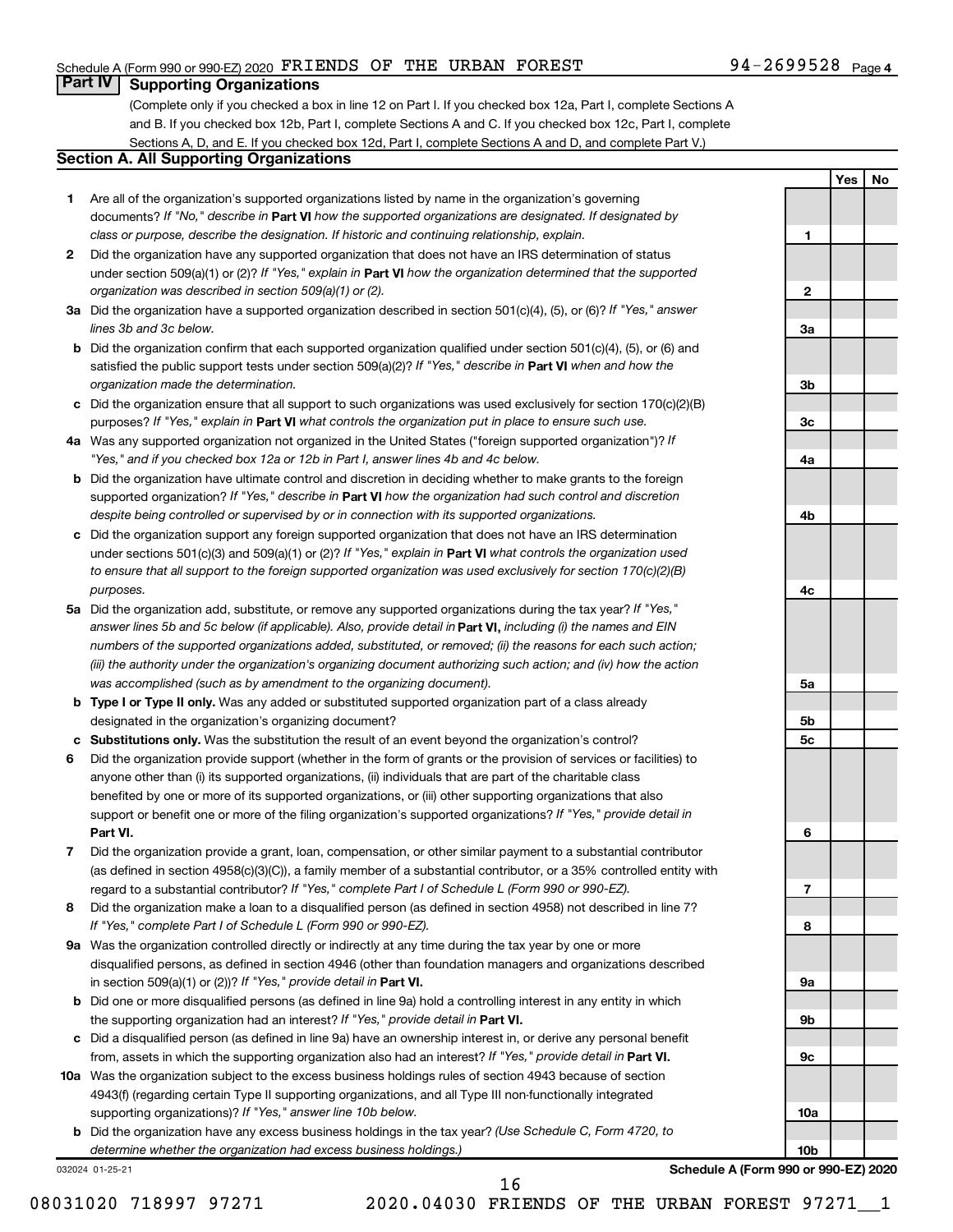#### Schedule A (Form 990 or 990-EZ) 2020  $\texttt{FRIENDS}$  OF THE URBAN  $\texttt{FOREST}$  94 - 2699528  $\texttt{Page}$

|    | <b>Supporting Organizations (continued)</b><br>Part IV                                                                                                                                                                                                    |                 |            |    |
|----|-----------------------------------------------------------------------------------------------------------------------------------------------------------------------------------------------------------------------------------------------------------|-----------------|------------|----|
|    |                                                                                                                                                                                                                                                           |                 | <b>Yes</b> | No |
| 11 | Has the organization accepted a gift or contribution from any of the following persons?                                                                                                                                                                   |                 |            |    |
|    | a A person who directly or indirectly controls, either alone or together with persons described in lines 11b and                                                                                                                                          |                 |            |    |
|    | 11c below, the governing body of a supported organization?                                                                                                                                                                                                | 11a             |            |    |
|    | <b>b</b> A family member of a person described in line 11a above?                                                                                                                                                                                         | 11 <sub>b</sub> |            |    |
|    | c A 35% controlled entity of a person described in line 11a or 11b above? If "Yes" to line 11a, 11b, or 11c, provide                                                                                                                                      |                 |            |    |
|    | detail in Part VI.                                                                                                                                                                                                                                        | 11c             |            |    |
|    | <b>Section B. Type I Supporting Organizations</b>                                                                                                                                                                                                         |                 |            |    |
|    |                                                                                                                                                                                                                                                           |                 | Yes        | No |
| 1  | Did the governing body, members of the governing body, officers acting in their official capacity, or membership of one or                                                                                                                                |                 |            |    |
|    | more supported organizations have the power to regularly appoint or elect at least a majority of the organization's officers,                                                                                                                             |                 |            |    |
|    | directors, or trustees at all times during the tax year? If "No," describe in Part VI how the supported organization(s)<br>effectively operated, supervised, or controlled the organization's activities. If the organization had more than one supported |                 |            |    |
|    | organization, describe how the powers to appoint and/or remove officers, directors, or trustees were allocated among the                                                                                                                                  |                 |            |    |
|    | supported organizations and what conditions or restrictions, if any, applied to such powers during the tax year.                                                                                                                                          | 1               |            |    |
| 2  | Did the organization operate for the benefit of any supported organization other than the supported                                                                                                                                                       |                 |            |    |
|    | organization(s) that operated, supervised, or controlled the supporting organization? If "Yes," explain in                                                                                                                                                |                 |            |    |
|    | Part VI how providing such benefit carried out the purposes of the supported organization(s) that operated,                                                                                                                                               |                 |            |    |
|    | supervised, or controlled the supporting organization.                                                                                                                                                                                                    | $\mathbf{2}$    |            |    |
|    | <b>Section C. Type II Supporting Organizations</b>                                                                                                                                                                                                        |                 |            |    |
|    |                                                                                                                                                                                                                                                           |                 | <b>Yes</b> | No |
| 1  | Were a majority of the organization's directors or trustees during the tax year also a majority of the directors                                                                                                                                          |                 |            |    |
|    | or trustees of each of the organization's supported organization(s)? If "No," describe in Part VI how control                                                                                                                                             |                 |            |    |
|    | or management of the supporting organization was vested in the same persons that controlled or managed                                                                                                                                                    |                 |            |    |
|    | the supported organization(s).                                                                                                                                                                                                                            | 1               |            |    |
|    | <b>Section D. All Type III Supporting Organizations</b>                                                                                                                                                                                                   |                 |            |    |
|    |                                                                                                                                                                                                                                                           |                 | <b>Yes</b> | No |
| 1  | Did the organization provide to each of its supported organizations, by the last day of the fifth month of the                                                                                                                                            |                 |            |    |
|    | organization's tax year, (i) a written notice describing the type and amount of support provided during the prior tax                                                                                                                                     |                 |            |    |
|    | year, (ii) a copy of the Form 990 that was most recently filed as of the date of notification, and (iii) copies of the                                                                                                                                    |                 |            |    |
|    | organization's governing documents in effect on the date of notification, to the extent not previously provided?                                                                                                                                          | 1               |            |    |
| 2  | Were any of the organization's officers, directors, or trustees either (i) appointed or elected by the supported                                                                                                                                          |                 |            |    |
|    | organization(s) or (ii) serving on the governing body of a supported organization? If "No," explain in <b>Part VI</b> how                                                                                                                                 |                 |            |    |
|    | the organization maintained a close and continuous working relationship with the supported organization(s).                                                                                                                                               | $\mathbf 2$     |            |    |
| 3  | By reason of the relationship described in line 2, above, did the organization's supported organizations have a                                                                                                                                           |                 |            |    |
|    | significant voice in the organization's investment policies and in directing the use of the organization's                                                                                                                                                |                 |            |    |
|    | income or assets at all times during the tax year? If "Yes," describe in Part VI the role the organization's                                                                                                                                              |                 |            |    |
|    | supported organizations played in this regard.                                                                                                                                                                                                            | 3               |            |    |
|    | Section E. Type III Functionally Integrated Supporting Organizations                                                                                                                                                                                      |                 |            |    |
| 1  | Check the box next to the method that the organization used to satisfy the Integral Part Test during the yealsee instructions).                                                                                                                           |                 |            |    |
| a  | The organization satisfied the Activities Test. Complete line 2 below.                                                                                                                                                                                    |                 |            |    |
| b  | The organization is the parent of each of its supported organizations. Complete line 3 below.                                                                                                                                                             |                 |            |    |
| с  | The organization supported a governmental entity. Describe in Part VI how you supported a governmental entity (see instructions).                                                                                                                         |                 |            |    |
| 2  | Activities Test. Answer lines 2a and 2b below.                                                                                                                                                                                                            |                 | Yes        | No |
| а  | Did substantially all of the organization's activities during the tax year directly further the exempt purposes of                                                                                                                                        |                 |            |    |
|    | the supported organization(s) to which the organization was responsive? If "Yes," then in Part VI identify                                                                                                                                                |                 |            |    |
|    | those supported organizations and explain how these activities directly furthered their exempt purposes,                                                                                                                                                  |                 |            |    |
|    | how the organization was responsive to those supported organizations, and how the organization determined                                                                                                                                                 |                 |            |    |
|    | that these activities constituted substantially all of its activities.                                                                                                                                                                                    | 2a              |            |    |
|    | b Did the activities described in line 2a, above, constitute activities that, but for the organization's involvement,                                                                                                                                     |                 |            |    |
|    | one or more of the organization's supported organization(s) would have been engaged in? If "Yes," explain in                                                                                                                                              |                 |            |    |
|    | <b>Part VI</b> the reasons for the organization's position that its supported organization(s) would have engaged in                                                                                                                                       |                 |            |    |
|    | these activities but for the organization's involvement.                                                                                                                                                                                                  | 2b              |            |    |
| З  | Parent of Supported Organizations. Answer lines 3a and 3b below.                                                                                                                                                                                          |                 |            |    |
| а  | Did the organization have the power to regularly appoint or elect a majority of the officers, directors, or                                                                                                                                               |                 |            |    |
|    | trustees of each of the supported organizations? If "Yes" or "No" provide details in Part VI.                                                                                                                                                             | За              |            |    |
|    | <b>b</b> Did the organization exercise a substantial degree of direction over the policies, programs, and activities of each                                                                                                                              |                 |            |    |
|    | of its supported organizations? If "Yes," describe in Part VI the role played by the organization in this regard.                                                                                                                                         | 3b              |            |    |
|    | Schedule A (Form 990 or 990-EZ) 2020<br>032025 01-25-21                                                                                                                                                                                                   |                 |            |    |
|    | 17                                                                                                                                                                                                                                                        |                 |            |    |

08031020 718997 97271 2020.04030 FRIENDS OF THE URBAN FOREST 97271\_1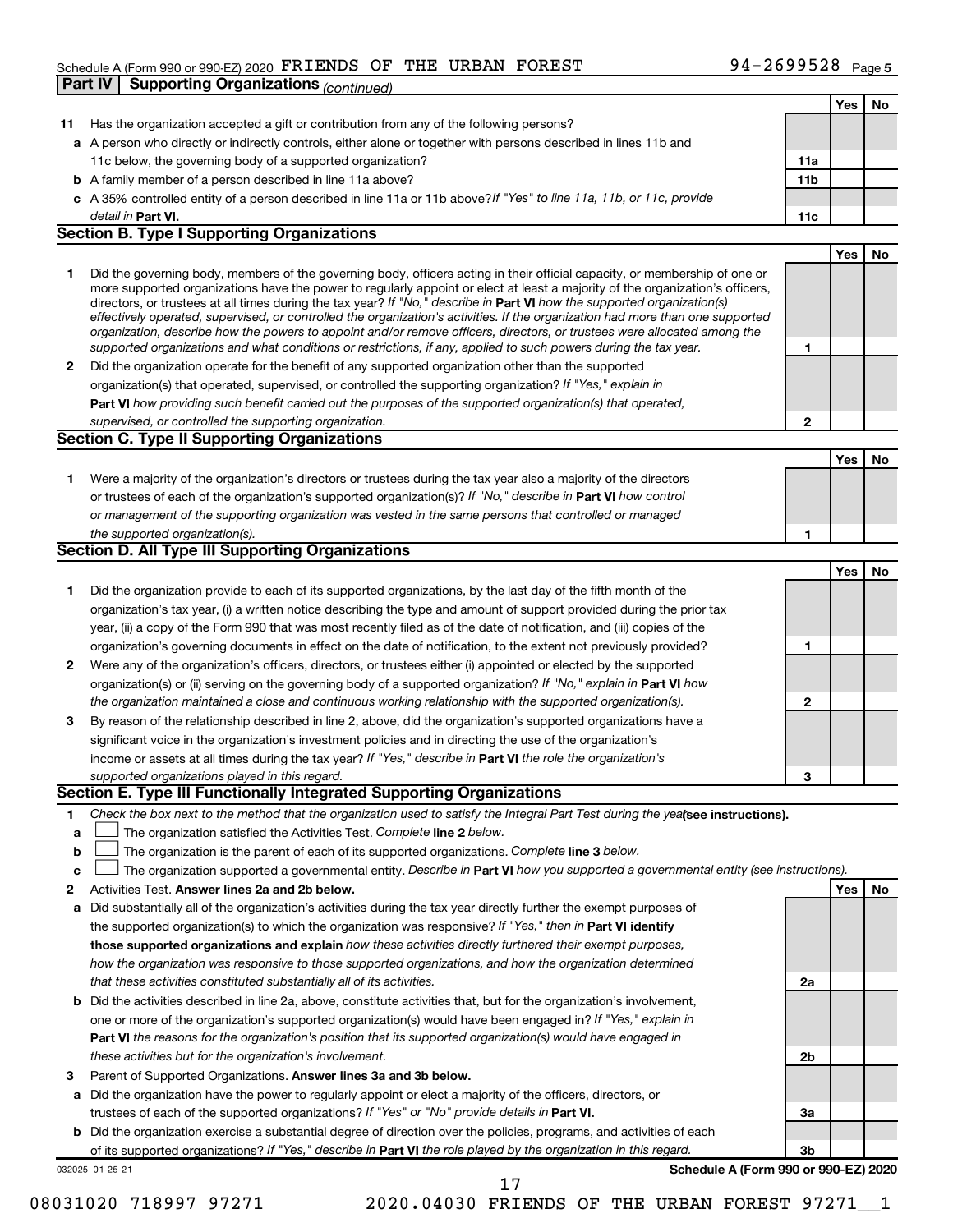#### Schedule A (Form 990 or 990-EZ) 2020  $\texttt{FRIENDS}$  OF THE URBAN  $\texttt{FOREST}$  94 - 2699528  $\texttt{Page}$ **Part V Type III Non-Functionally Integrated 509(a)(3) Supporting Organizations**

1 **Letter See instructions.** Check here if the organization satisfied the Integral Part Test as a qualifying trust on Nov. 20, 1970 (*explain in* Part **VI**). See instructions. All other Type III non-functionally integrated supporting organizations must complete Sections A through E.

|              | Section A - Adjusted Net Income                                             |                | (A) Prior Year | (B) Current Year<br>(optional) |
|--------------|-----------------------------------------------------------------------------|----------------|----------------|--------------------------------|
| 1            | Net short-term capital gain                                                 | 1              |                |                                |
| 2            | Recoveries of prior-year distributions                                      | $\mathbf{2}$   |                |                                |
| 3            | Other gross income (see instructions)                                       | 3              |                |                                |
| 4            | Add lines 1 through 3.                                                      | 4              |                |                                |
| 5            | Depreciation and depletion                                                  | 5              |                |                                |
| 6            | Portion of operating expenses paid or incurred for production or            |                |                |                                |
|              | collection of gross income or for management, conservation, or              |                |                |                                |
|              | maintenance of property held for production of income (see instructions)    | 6              |                |                                |
| 7            | Other expenses (see instructions)                                           | $\overline{7}$ |                |                                |
| 8            | Adjusted Net Income (subtract lines 5, 6, and 7 from line 4)                | 8              |                |                                |
|              | <b>Section B - Minimum Asset Amount</b>                                     |                | (A) Prior Year | (B) Current Year<br>(optional) |
| 1.           | Aggregate fair market value of all non-exempt-use assets (see               |                |                |                                |
|              | instructions for short tax year or assets held for part of year):           |                |                |                                |
|              | <b>a</b> Average monthly value of securities                                | 1a             |                |                                |
|              | <b>b</b> Average monthly cash balances                                      | 1 <sub>b</sub> |                |                                |
|              | c Fair market value of other non-exempt-use assets                          | 1c             |                |                                |
|              | d Total (add lines 1a, 1b, and 1c)                                          | 1d             |                |                                |
|              | e Discount claimed for blockage or other factors                            |                |                |                                |
|              | (explain in detail in <b>Part VI</b> ):                                     |                |                |                                |
| 2            | Acquisition indebtedness applicable to non-exempt-use assets                | $\mathbf{2}$   |                |                                |
| 3            | Subtract line 2 from line 1d.                                               | 3              |                |                                |
| 4            | Cash deemed held for exempt use. Enter 0.015 of line 3 (for greater amount, |                |                |                                |
|              | see instructions).                                                          | 4              |                |                                |
| 5            | Net value of non-exempt-use assets (subtract line 4 from line 3)            | 5              |                |                                |
| 6            | Multiply line 5 by 0.035.                                                   | 6              |                |                                |
| 7            | Recoveries of prior-year distributions                                      | $\overline{7}$ |                |                                |
| 8            | <b>Minimum Asset Amount (add line 7 to line 6)</b>                          | 8              |                |                                |
|              | <b>Section C - Distributable Amount</b>                                     |                |                | <b>Current Year</b>            |
| 1            | Adjusted net income for prior year (from Section A, line 8, column A)       | 1              |                |                                |
| $\mathbf{2}$ | Enter 0.85 of line 1.                                                       | $\mathbf{2}$   |                |                                |
| 3            | Minimum asset amount for prior year (from Section B, line 8, column A)      | 3              |                |                                |
| 4            | Enter greater of line 2 or line 3.                                          | 4              |                |                                |
| 5            | Income tax imposed in prior year                                            | 5              |                |                                |
| 6            | Distributable Amount. Subtract line 5 from line 4, unless subject to        |                |                |                                |
|              | emergency temporary reduction (see instructions).                           | 6              |                |                                |
|              |                                                                             |                |                |                                |

**7** Check here if the current year is the organization's first as a non-functionally integrated Type III supporting organization (see † instructions).

**Schedule A (Form 990 or 990-EZ) 2020**

032026 01-25-21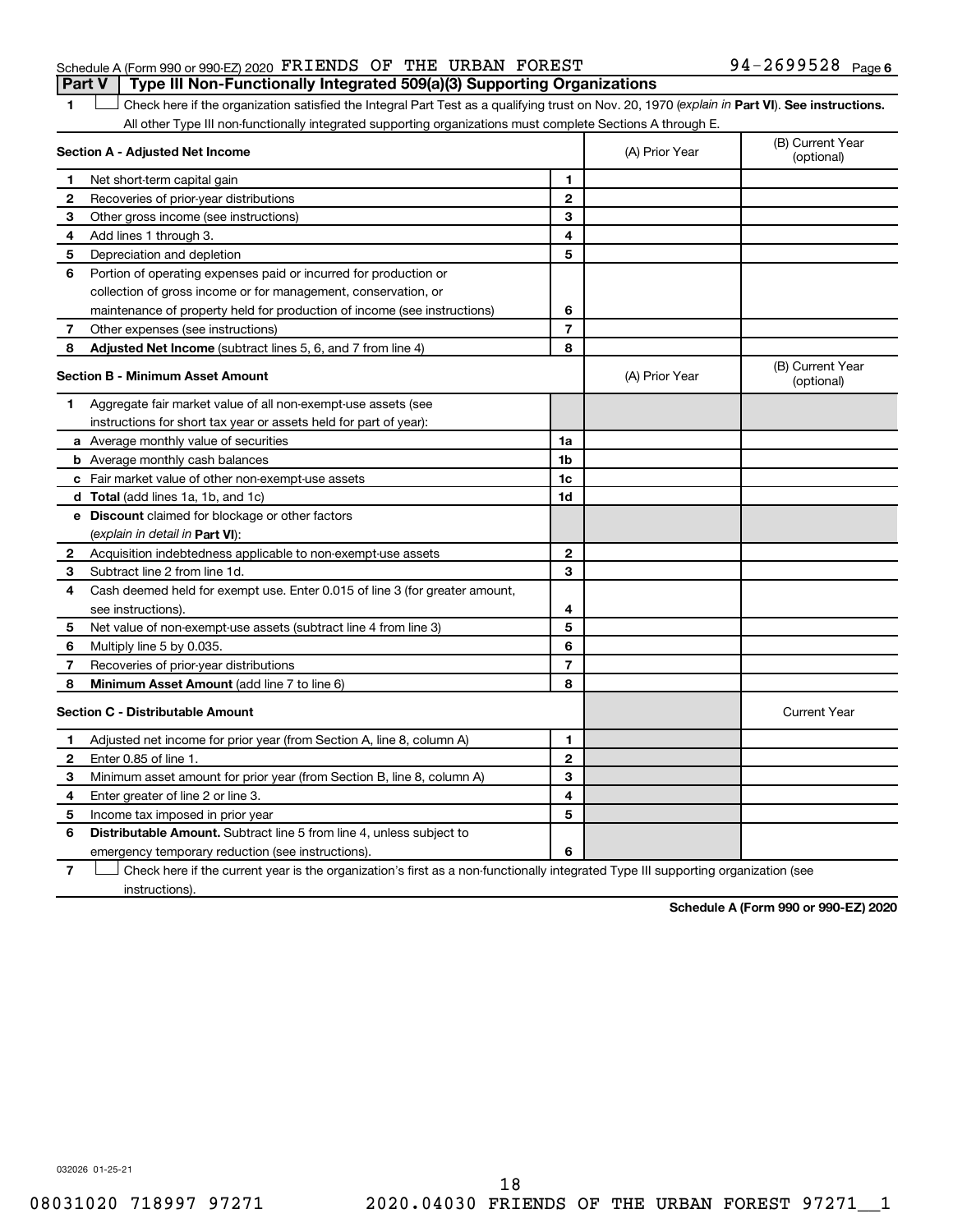#### Schedule A (Form 990 or 990-EZ) 2020 PIRILENDS OF THE URBAN FOREST NAMES (Particle of the Page of Page of the M FRIENDS OF THE URBAN FOREST 94-2699528

| <b>Part V</b> | Type III Non-Functionally Integrated 509(a)(3) Supporting Organizations (continued)        |                             |                                       |              |                                                |
|---------------|--------------------------------------------------------------------------------------------|-----------------------------|---------------------------------------|--------------|------------------------------------------------|
|               | <b>Section D - Distributions</b>                                                           |                             |                                       |              | <b>Current Year</b>                            |
| 1             | Amounts paid to supported organizations to accomplish exempt purposes                      |                             |                                       | $\mathbf{1}$ |                                                |
| 2             | Amounts paid to perform activity that directly furthers exempt purposes of supported       |                             |                                       |              |                                                |
|               | organizations, in excess of income from activity                                           |                             |                                       | $\mathbf{2}$ |                                                |
| 3             | Administrative expenses paid to accomplish exempt purposes of supported organizations      |                             |                                       | 3            |                                                |
| 4             | Amounts paid to acquire exempt-use assets                                                  |                             |                                       | 4            |                                                |
| 5             | Qualified set-aside amounts (prior IRS approval required - provide details in Part VI)     |                             |                                       | 5            |                                                |
| 6             | Other distributions ( <i>describe in Part VI</i> ). See instructions.                      |                             |                                       | 6            |                                                |
| 7             | Total annual distributions. Add lines 1 through 6.                                         |                             |                                       | 7            |                                                |
| 8             | Distributions to attentive supported organizations to which the organization is responsive |                             |                                       |              |                                                |
|               | (provide details in Part VI). See instructions.                                            |                             |                                       | 8            |                                                |
| 9             | Distributable amount for 2020 from Section C, line 6                                       |                             |                                       | 9            |                                                |
| 10            | Line 8 amount divided by line 9 amount                                                     |                             |                                       | 10           |                                                |
|               |                                                                                            | (i)                         | (ii)                                  |              | (iii)                                          |
|               | <b>Section E - Distribution Allocations (see instructions)</b>                             | <b>Excess Distributions</b> | <b>Underdistributions</b><br>Pre-2020 |              | <b>Distributable</b><br><b>Amount for 2020</b> |
| 1             | Distributable amount for 2020 from Section C, line 6                                       |                             |                                       |              |                                                |
| 2             | Underdistributions, if any, for years prior to 2020 (reason-                               |                             |                                       |              |                                                |
|               | able cause required - explain in Part VI). See instructions.                               |                             |                                       |              |                                                |
| 3             | Excess distributions carryover, if any, to 2020                                            |                             |                                       |              |                                                |
|               | a From 2015                                                                                |                             |                                       |              |                                                |
|               | <b>b</b> From 2016                                                                         |                             |                                       |              |                                                |
|               | c From 2017                                                                                |                             |                                       |              |                                                |
|               | d From 2018                                                                                |                             |                                       |              |                                                |
|               | e From 2019                                                                                |                             |                                       |              |                                                |
|               | f Total of lines 3a through 3e                                                             |                             |                                       |              |                                                |
|               | g Applied to underdistributions of prior years                                             |                             |                                       |              |                                                |
|               | h Applied to 2020 distributable amount                                                     |                             |                                       |              |                                                |
| Ť.            | Carryover from 2015 not applied (see instructions)                                         |                             |                                       |              |                                                |
|               | Remainder. Subtract lines 3g, 3h, and 3i from line 3f.                                     |                             |                                       |              |                                                |
| 4             | Distributions for 2020 from Section D,                                                     |                             |                                       |              |                                                |
|               | line $7:$                                                                                  |                             |                                       |              |                                                |
|               | a Applied to underdistributions of prior years                                             |                             |                                       |              |                                                |
|               | <b>b</b> Applied to 2020 distributable amount                                              |                             |                                       |              |                                                |
|               | c Remainder. Subtract lines 4a and 4b from line 4.                                         |                             |                                       |              |                                                |
| 5             | Remaining underdistributions for years prior to 2020, if                                   |                             |                                       |              |                                                |
|               | any. Subtract lines 3g and 4a from line 2. For result greater                              |                             |                                       |              |                                                |
|               | than zero, explain in Part VI. See instructions.                                           |                             |                                       |              |                                                |
| 6             | Remaining underdistributions for 2020. Subtract lines 3h                                   |                             |                                       |              |                                                |
|               | and 4b from line 1. For result greater than zero, explain in                               |                             |                                       |              |                                                |
|               | <b>Part VI.</b> See instructions.                                                          |                             |                                       |              |                                                |
| 7             | Excess distributions carryover to 2021. Add lines 3j                                       |                             |                                       |              |                                                |
|               | and 4c.                                                                                    |                             |                                       |              |                                                |
| 8             | Breakdown of line 7:                                                                       |                             |                                       |              |                                                |
|               | a Excess from 2016                                                                         |                             |                                       |              |                                                |
|               | <b>b</b> Excess from 2017                                                                  |                             |                                       |              |                                                |
|               | c Excess from 2018                                                                         |                             |                                       |              |                                                |
|               | d Excess from 2019                                                                         |                             |                                       |              |                                                |
|               | e Excess from 2020                                                                         |                             |                                       |              |                                                |

**Schedule A (Form 990 or 990-EZ) 2020**

032027 01-25-21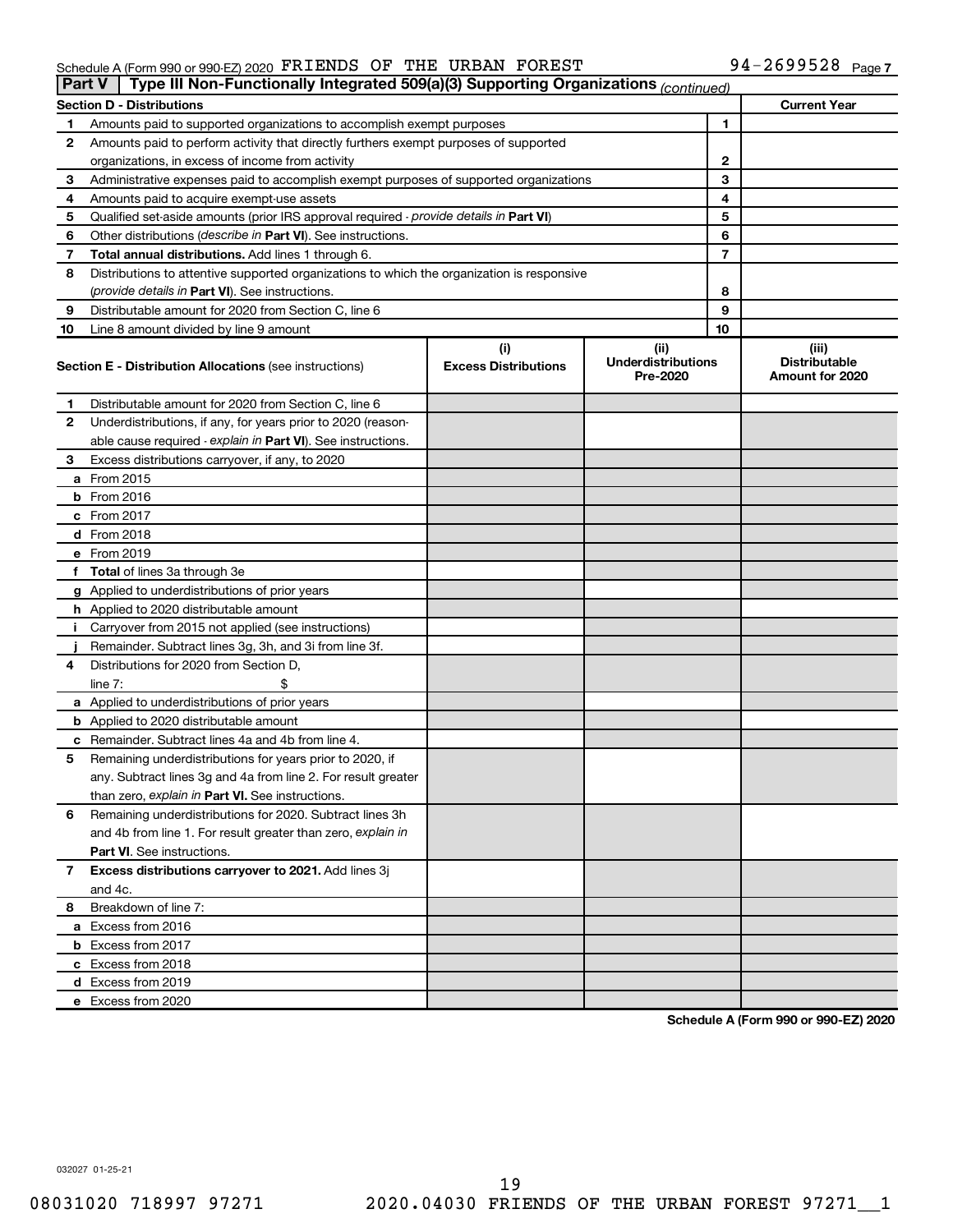| <b>Part VI</b>                                                                                                                                                                                                                                                   |  | Schedule A (Form 990 or 990-EZ) 2020 FRIENDS OF THE URBAN FOREST | 94-2699528 Page 8                                                                                                                                                                                                                                                                                |
|------------------------------------------------------------------------------------------------------------------------------------------------------------------------------------------------------------------------------------------------------------------|--|------------------------------------------------------------------|--------------------------------------------------------------------------------------------------------------------------------------------------------------------------------------------------------------------------------------------------------------------------------------------------|
| Supplemental Information. Provide the explanations required by Part II, line 10; Part II, line 17a or 17b; Part III, line 12;<br>Section D, lines 5, 6, and 8; and Part V, Section E, lines 2, 5, and 6. Also complete this part for any additional information. |  |                                                                  | Part IV, Section A, lines 1, 2, 3b, 3c, 4b, 4c, 5a, 6, 9a, 9b, 9c, 11a, 11b, and 11c; Part IV, Section B, lines 1 and 2; Part IV, Section C,<br>line 1; Part IV, Section D, lines 2 and 3; Part IV, Section E, lines 1c, 2a, 2b, 3a, and 3b; Part V, line 1; Part V, Section B, line 1e; Part V, |
| (See instructions.)                                                                                                                                                                                                                                              |  |                                                                  |                                                                                                                                                                                                                                                                                                  |
|                                                                                                                                                                                                                                                                  |  |                                                                  |                                                                                                                                                                                                                                                                                                  |
|                                                                                                                                                                                                                                                                  |  |                                                                  |                                                                                                                                                                                                                                                                                                  |
|                                                                                                                                                                                                                                                                  |  |                                                                  |                                                                                                                                                                                                                                                                                                  |
|                                                                                                                                                                                                                                                                  |  |                                                                  |                                                                                                                                                                                                                                                                                                  |
|                                                                                                                                                                                                                                                                  |  |                                                                  |                                                                                                                                                                                                                                                                                                  |
|                                                                                                                                                                                                                                                                  |  |                                                                  |                                                                                                                                                                                                                                                                                                  |
|                                                                                                                                                                                                                                                                  |  |                                                                  |                                                                                                                                                                                                                                                                                                  |
|                                                                                                                                                                                                                                                                  |  |                                                                  |                                                                                                                                                                                                                                                                                                  |
|                                                                                                                                                                                                                                                                  |  |                                                                  |                                                                                                                                                                                                                                                                                                  |
|                                                                                                                                                                                                                                                                  |  |                                                                  |                                                                                                                                                                                                                                                                                                  |
|                                                                                                                                                                                                                                                                  |  |                                                                  |                                                                                                                                                                                                                                                                                                  |
|                                                                                                                                                                                                                                                                  |  |                                                                  |                                                                                                                                                                                                                                                                                                  |
|                                                                                                                                                                                                                                                                  |  |                                                                  |                                                                                                                                                                                                                                                                                                  |
|                                                                                                                                                                                                                                                                  |  |                                                                  |                                                                                                                                                                                                                                                                                                  |
|                                                                                                                                                                                                                                                                  |  |                                                                  |                                                                                                                                                                                                                                                                                                  |
|                                                                                                                                                                                                                                                                  |  |                                                                  |                                                                                                                                                                                                                                                                                                  |
|                                                                                                                                                                                                                                                                  |  |                                                                  |                                                                                                                                                                                                                                                                                                  |
|                                                                                                                                                                                                                                                                  |  |                                                                  |                                                                                                                                                                                                                                                                                                  |
|                                                                                                                                                                                                                                                                  |  |                                                                  |                                                                                                                                                                                                                                                                                                  |
|                                                                                                                                                                                                                                                                  |  |                                                                  |                                                                                                                                                                                                                                                                                                  |
|                                                                                                                                                                                                                                                                  |  |                                                                  |                                                                                                                                                                                                                                                                                                  |
|                                                                                                                                                                                                                                                                  |  |                                                                  |                                                                                                                                                                                                                                                                                                  |
|                                                                                                                                                                                                                                                                  |  |                                                                  |                                                                                                                                                                                                                                                                                                  |
|                                                                                                                                                                                                                                                                  |  |                                                                  |                                                                                                                                                                                                                                                                                                  |
|                                                                                                                                                                                                                                                                  |  |                                                                  |                                                                                                                                                                                                                                                                                                  |
|                                                                                                                                                                                                                                                                  |  |                                                                  |                                                                                                                                                                                                                                                                                                  |
|                                                                                                                                                                                                                                                                  |  |                                                                  |                                                                                                                                                                                                                                                                                                  |
|                                                                                                                                                                                                                                                                  |  |                                                                  |                                                                                                                                                                                                                                                                                                  |
|                                                                                                                                                                                                                                                                  |  |                                                                  |                                                                                                                                                                                                                                                                                                  |
|                                                                                                                                                                                                                                                                  |  |                                                                  |                                                                                                                                                                                                                                                                                                  |
|                                                                                                                                                                                                                                                                  |  |                                                                  |                                                                                                                                                                                                                                                                                                  |
|                                                                                                                                                                                                                                                                  |  |                                                                  |                                                                                                                                                                                                                                                                                                  |
|                                                                                                                                                                                                                                                                  |  |                                                                  |                                                                                                                                                                                                                                                                                                  |
|                                                                                                                                                                                                                                                                  |  |                                                                  |                                                                                                                                                                                                                                                                                                  |
|                                                                                                                                                                                                                                                                  |  |                                                                  |                                                                                                                                                                                                                                                                                                  |
|                                                                                                                                                                                                                                                                  |  |                                                                  |                                                                                                                                                                                                                                                                                                  |
|                                                                                                                                                                                                                                                                  |  |                                                                  |                                                                                                                                                                                                                                                                                                  |
|                                                                                                                                                                                                                                                                  |  |                                                                  |                                                                                                                                                                                                                                                                                                  |
|                                                                                                                                                                                                                                                                  |  |                                                                  |                                                                                                                                                                                                                                                                                                  |
| 032028 01-25-21                                                                                                                                                                                                                                                  |  |                                                                  | Schedule A (Form 990 or 990-EZ) 2020                                                                                                                                                                                                                                                             |
|                                                                                                                                                                                                                                                                  |  | 20                                                               |                                                                                                                                                                                                                                                                                                  |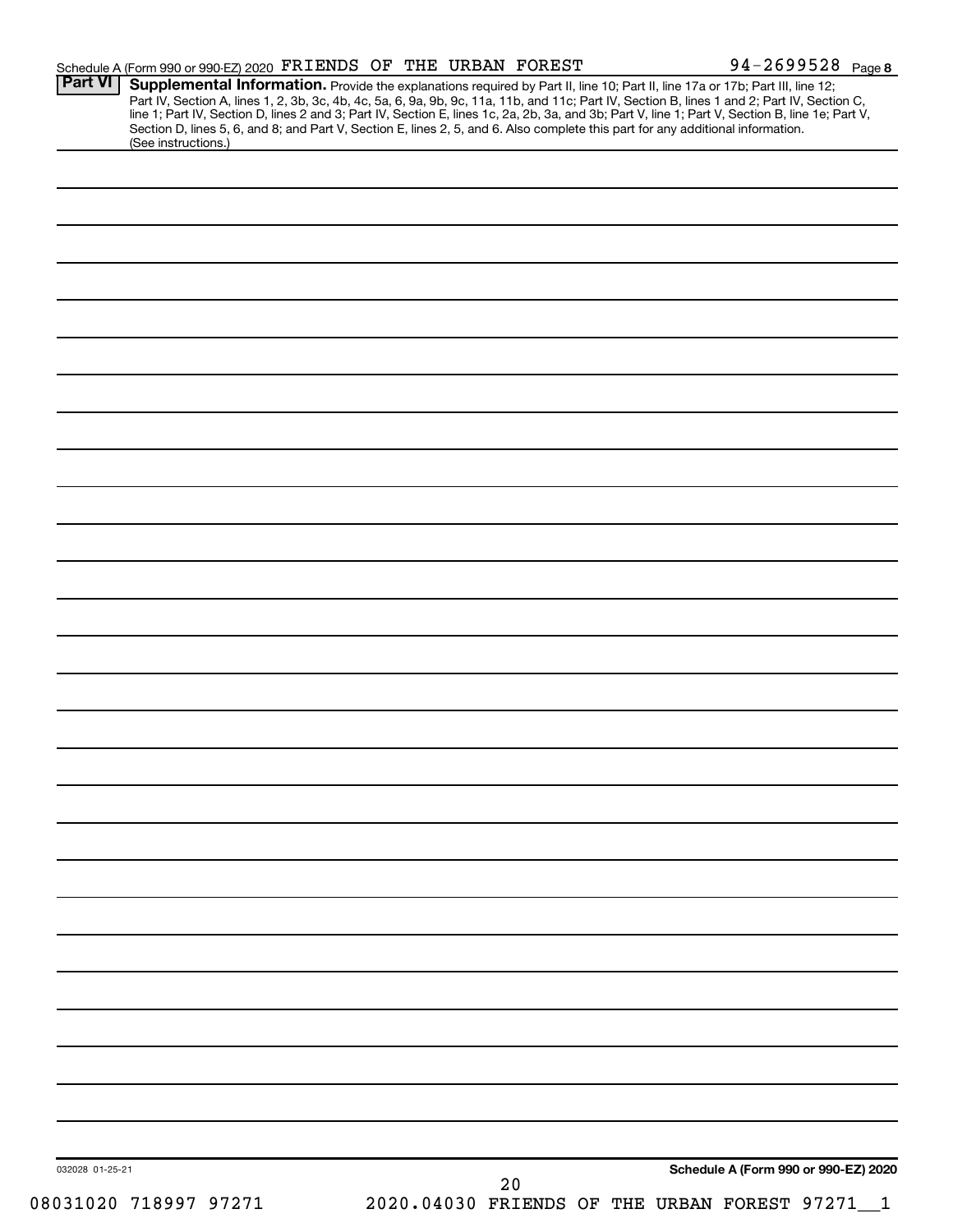Department of the Treasury Internal Revenue Service **(Form 990, 990-EZ,**

Name of the organization

## **Schedule B Schedule of Contributors**

**or 990-PF) | Attach to Form 990, Form 990-EZ, or Form 990-PF. | Go to www.irs.gov/Form990 for the latest information.** OMB No. 1545-0047

**2020**

**Employer identification number**

| -2699528 |  |
|----------|--|
|----------|--|

|                                       | FRIENDS OF THE URBAN FOREST                                               | 94-2699528 |
|---------------------------------------|---------------------------------------------------------------------------|------------|
| <b>Organization type (check one):</b> |                                                                           |            |
| Filers of:                            | Section:                                                                  |            |
| Form 990 or 990-EZ                    | $\boxed{\mathbf{X}}$ 501(c)( 3) (enter number) organization               |            |
|                                       | 4947(a)(1) nonexempt charitable trust not treated as a private foundation |            |
|                                       |                                                                           |            |

|  |  |  | 527 political organization |
|--|--|--|----------------------------|
|--|--|--|----------------------------|

|  | $\Box$ 501(c)(3) exempt private foundation |
|--|--------------------------------------------|
|--|--------------------------------------------|

4947(a)(1) nonexempt charitable trust treated as a private foundation  $\Box$ 

501(c)(3) taxable private foundation  $\Box$ 

Check if your organization is covered by the General Rule or a Special Rule.

**Note:**  Only a section 501(c)(7), (8), or (10) organization can check boxes for both the General Rule and a Special Rule. See instructions.

#### **General Rule**

 $\Box$ 

 $\Box$ 

Form 990-PF

For an organization filing Form 990, 990-EZ, or 990-PF that received, during the year, contributions totaling \$5,000 or more (in money or property) from any one contributor. Complete Parts I and II. See instructions for determining a contributor's total contributions.

#### **Special Rules**

any one contributor, during the year, total contributions of the greater of (1) \$5,000; or (2) 2% of the amount on (i) Form 990, Part VIII, line 1h;  $\boxed{\text{X}}$  For an organization described in section 501(c)(3) filing Form 990 or 990-EZ that met the 33 1/3% support test of the regulations under sections 509(a)(1) and 170(b)(1)(A)(vi), that checked Schedule A (Form 990 or 990-EZ), Part II, line 13, 16a, or 16b, and that received from or (ii) Form 990-EZ, line 1. Complete Parts I and II.

For an organization described in section 501(c)(7), (8), or (10) filing Form 990 or 990-EZ that received from any one contributor, during the year, total contributions of more than \$1,000 exclusively for religious, charitable, scientific, literary, or educational purposes, or for the prevention of cruelty to children or animals. Complete Parts I (entering "N/A" in column (b) instead of the contributor name and address), II, and III.  $\Box$ 

purpose. Don't complete any of the parts unless the General Rule applies to this organization because it received nonexclusively year, contributions exclusively for religious, charitable, etc., purposes, but no such contributions totaled more than \$1,000. If this box is checked, enter here the total contributions that were received during the year for an exclusively religious, charitable, etc., For an organization described in section 501(c)(7), (8), or (10) filing Form 990 or 990-EZ that received from any one contributor, during the religious, charitable, etc., contributions totaling \$5,000 or more during the year  $~\ldots\ldots\ldots\ldots\ldots\ldots\ldots\ldots\blacktriangleright~$ \$

**Caution:**  An organization that isn't covered by the General Rule and/or the Special Rules doesn't file Schedule B (Form 990, 990-EZ, or 990-PF),  **must** but it answer "No" on Part IV, line 2, of its Form 990; or check the box on line H of its Form 990-EZ or on its Form 990-PF, Part I, line 2, to certify that it doesn't meet the filing requirements of Schedule B (Form 990, 990-EZ, or 990-PF).

**For Paperwork Reduction Act Notice, see the instructions for Form 990, 990-EZ, or 990-PF. Schedule B (Form 990, 990-EZ, or 990-PF) (2020)** LHA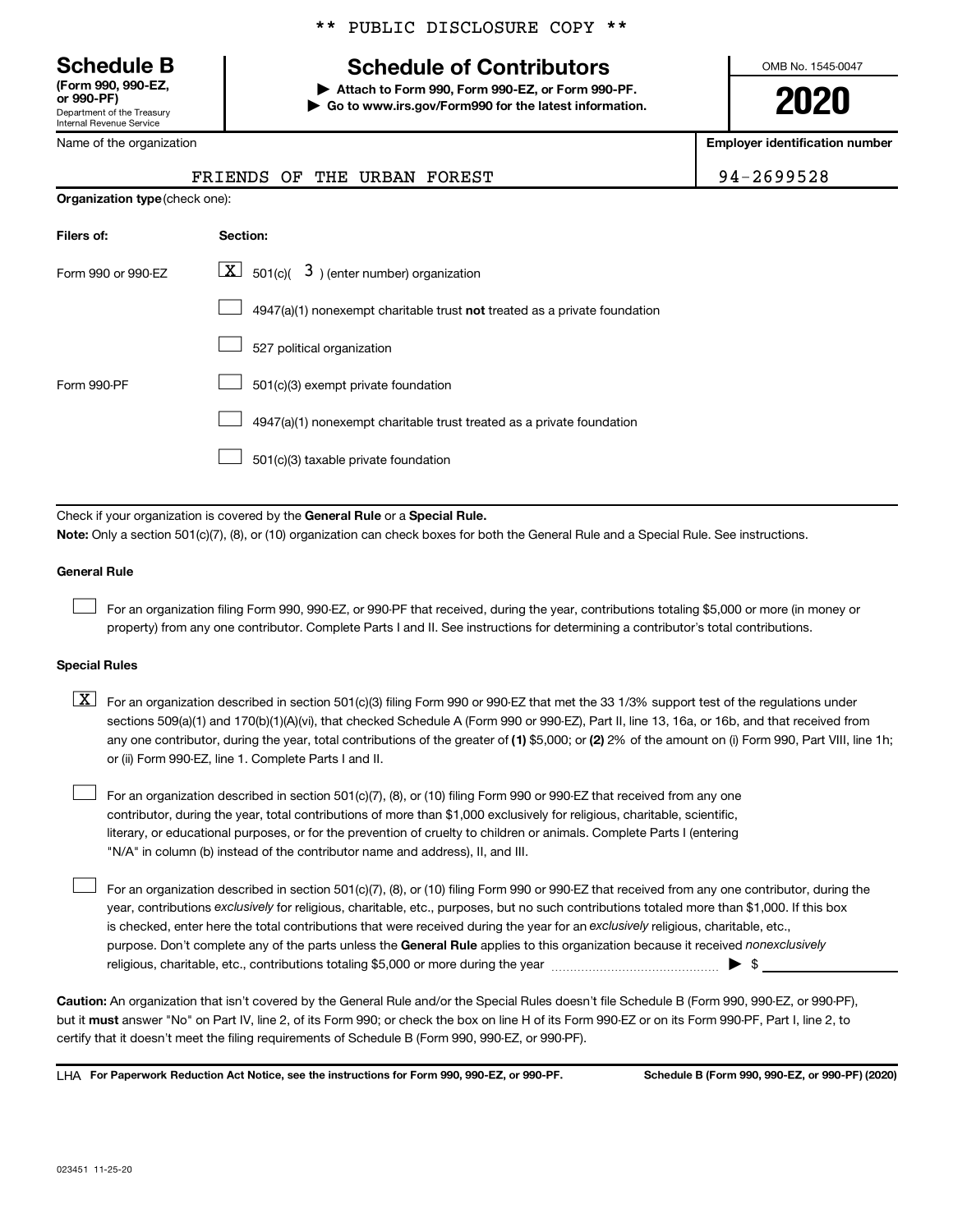#### Schedule B (Form 990, 990-EZ, or 990-PF) (2020)

Name of organization

**Employer identification number**

### FRIENDS OF THE URBAN FOREST 94-2699528

| Part I               | <b>Contributors</b> (see instructions). Use duplicate copies of Part I if additional space is needed. |                                   |                                                                                                                                                     |
|----------------------|-------------------------------------------------------------------------------------------------------|-----------------------------------|-----------------------------------------------------------------------------------------------------------------------------------------------------|
| (a)<br>No.           | (b)<br>Name, address, and ZIP + 4                                                                     | (c)<br><b>Total contributions</b> | (d)<br>Type of contribution                                                                                                                         |
| 1                    |                                                                                                       | 595,953.<br>\$                    | $\boxed{\textbf{X}}$<br>Person<br>Payroll<br>Noncash<br>(Complete Part II for<br>noncash contributions.)                                            |
| (a)<br>No.           | (b)<br>Name, address, and ZIP + 4                                                                     | (c)<br><b>Total contributions</b> | (d)<br>Type of contribution                                                                                                                         |
| 2                    |                                                                                                       | 125,000.<br>\$                    | $\mathbf{X}$<br>Person<br>Payroll<br>Noncash<br>(Complete Part II for<br>noncash contributions.)                                                    |
| (a)<br>No.           | (b)<br>Name, address, and ZIP + 4                                                                     | (c)<br><b>Total contributions</b> | (d)<br>Type of contribution                                                                                                                         |
| 3                    |                                                                                                       | 1,576,984.<br>\$                  | $\boxed{\mathbf{X}}$<br>Person<br>Payroll<br>Noncash<br>(Complete Part II for<br>noncash contributions.)                                            |
| (a)<br>No.           | (b)<br>Name, address, and ZIP + 4                                                                     | (c)<br><b>Total contributions</b> | (d)<br>Type of contribution                                                                                                                         |
| 4                    |                                                                                                       | 416,700.<br>\$                    | $\mathbf{X}$<br>Person<br>Payroll<br>Noncash<br>(Complete Part II for<br>noncash contributions.)                                                    |
| (a)<br>No.           | (b)<br>Name, address, and ZIP + 4                                                                     | (c)<br><b>Total contributions</b> | (d)<br>Type of contribution                                                                                                                         |
| 5                    |                                                                                                       | 200,000.<br>\$                    | $\boxed{\textbf{X}}$<br>Person<br>Payroll<br><b>Noncash</b><br>(Complete Part II for<br>noncash contributions.)                                     |
| (a)<br>No.           | (b)<br>Name, address, and ZIP + 4                                                                     | (c)<br><b>Total contributions</b> | (d)<br>Type of contribution                                                                                                                         |
| 6<br>023452 11-25-20 |                                                                                                       | 150,000.<br>\$                    | $\mathbf{X}$<br>Person<br>Payroll<br>Noncash<br>(Complete Part II for<br>noncash contributions.)<br>Schedule B (Form 990, 990-EZ, or 990-PF) (2020) |
|                      |                                                                                                       | 22                                |                                                                                                                                                     |

08031020 718997 97271 2020.04030 FRIENDS OF THE URBAN FOREST 97271\_1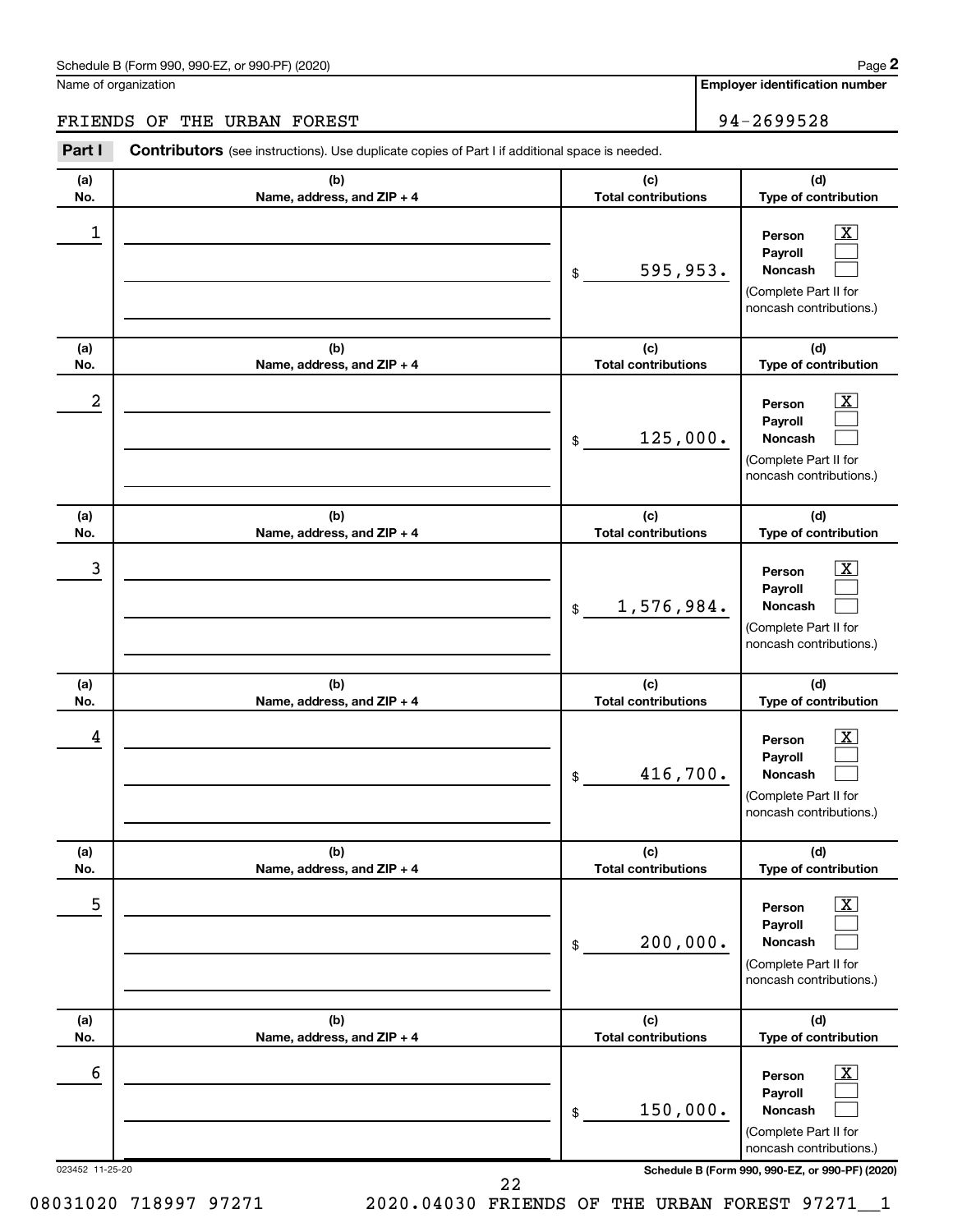Name of organization

**Employer identification number**

FRIENDS OF THE URBAN FOREST 94-2699528

Part II Noncash Property (see instructions). Use duplicate copies of Part II if additional space is needed.

| No.<br>from<br>Part I        | (b)<br>Description of noncash property given | (c)<br>FMV (or estimate)<br>(See instructions.) | (d)<br>Date received |
|------------------------------|----------------------------------------------|-------------------------------------------------|----------------------|
|                              |                                              | \$                                              |                      |
| (a)<br>No.<br>from<br>Part I | (b)<br>Description of noncash property given | (c)<br>FMV (or estimate)<br>(See instructions.) | (d)<br>Date received |
|                              |                                              | \$                                              |                      |
| (a)<br>No.<br>from<br>Part I | (b)<br>Description of noncash property given | (c)<br>FMV (or estimate)<br>(See instructions.) | (d)<br>Date received |
|                              |                                              | \$                                              |                      |
| (a)<br>No.<br>from<br>Part I | (b)<br>Description of noncash property given | (c)<br>FMV (or estimate)<br>(See instructions.) | (d)<br>Date received |
|                              |                                              | $\circ$                                         |                      |
| (a)<br>No.<br>from<br>Part I | (b)<br>Description of noncash property given | (c)<br>FMV (or estimate)<br>(See instructions.) | (d)<br>Date received |
|                              |                                              | \$                                              |                      |
| (a)<br>No.<br>from<br>Part I | (b)<br>Description of noncash property given | (c)<br>FMV (or estimate)<br>(See instructions.) | (d)<br>Date received |
|                              |                                              | \$                                              |                      |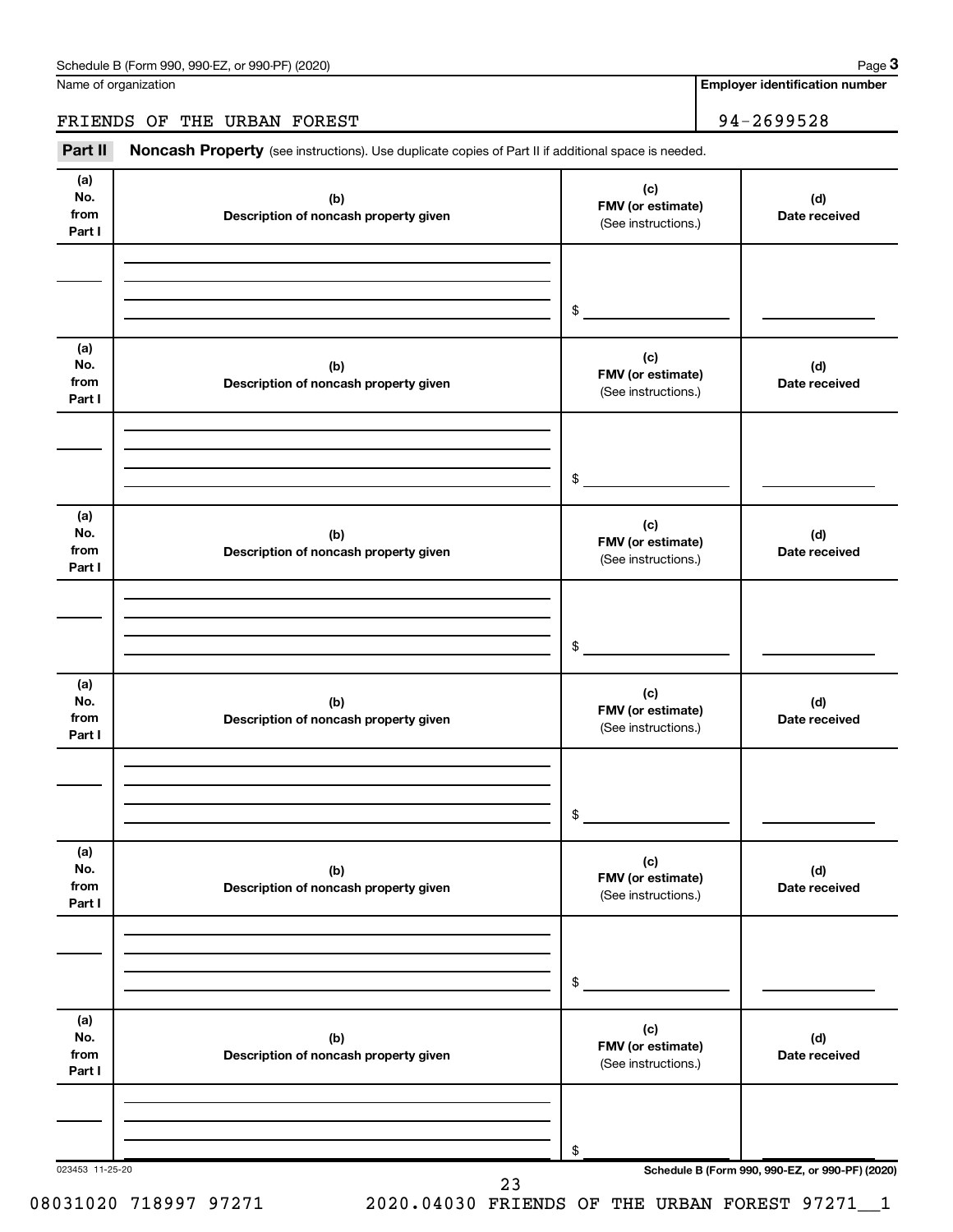**4**

| Name of organization      |                                                                                                                                                                               |                      | <b>Employer identification number</b>                                                                                                                                                                                                                                                                                        |
|---------------------------|-------------------------------------------------------------------------------------------------------------------------------------------------------------------------------|----------------------|------------------------------------------------------------------------------------------------------------------------------------------------------------------------------------------------------------------------------------------------------------------------------------------------------------------------------|
|                           | FRIENDS OF THE URBAN FOREST                                                                                                                                                   |                      | 94-2699528                                                                                                                                                                                                                                                                                                                   |
| Part III                  | from any one contributor. Complete columns (a) through (e) and the following line entry. For organizations<br>Use duplicate copies of Part III if additional space is needed. |                      | Exclusively religious, charitable, etc., contributions to organizations described in section 501(c)(7), (8), or (10) that total more than \$1,000 for the year<br>completing Part III, enter the total of exclusively religious, charitable, etc., contributions of \$1,000 or less for the year. (Enter this info. once.) S |
| (a) No.<br>from<br>Part I | (b) Purpose of gift                                                                                                                                                           | (c) Use of gift      | (d) Description of how gift is held                                                                                                                                                                                                                                                                                          |
|                           |                                                                                                                                                                               | (e) Transfer of gift |                                                                                                                                                                                                                                                                                                                              |
|                           | Transferee's name, address, and ZIP + 4                                                                                                                                       |                      | Relationship of transferor to transferee                                                                                                                                                                                                                                                                                     |
| (a) No.<br>from<br>Part I | (b) Purpose of gift                                                                                                                                                           | (c) Use of gift      | (d) Description of how gift is held                                                                                                                                                                                                                                                                                          |
|                           | Transferee's name, address, and ZIP + 4                                                                                                                                       | (e) Transfer of gift | Relationship of transferor to transferee                                                                                                                                                                                                                                                                                     |
| (a) No.<br>from<br>Part I | (b) Purpose of gift                                                                                                                                                           | (c) Use of gift      | (d) Description of how gift is held                                                                                                                                                                                                                                                                                          |
|                           | Transferee's name, address, and ZIP + 4                                                                                                                                       | (e) Transfer of gift | Relationship of transferor to transferee                                                                                                                                                                                                                                                                                     |
| (a) No.<br>from<br>Part I | (b) Purpose of gift                                                                                                                                                           | (c) Use of gift      | (d) Description of how gift is held                                                                                                                                                                                                                                                                                          |
|                           | Transferee's name, address, and ZIP + 4                                                                                                                                       | (e) Transfer of gift | Relationship of transferor to transferee                                                                                                                                                                                                                                                                                     |
| 023454 11-25-20           |                                                                                                                                                                               | 24                   | Schedule B (Form 990, 990-EZ, or 990-PF) (2020)                                                                                                                                                                                                                                                                              |

08031020 718997 97271 2020.04030 FRIENDS OF THE URBAN FOREST 97271 1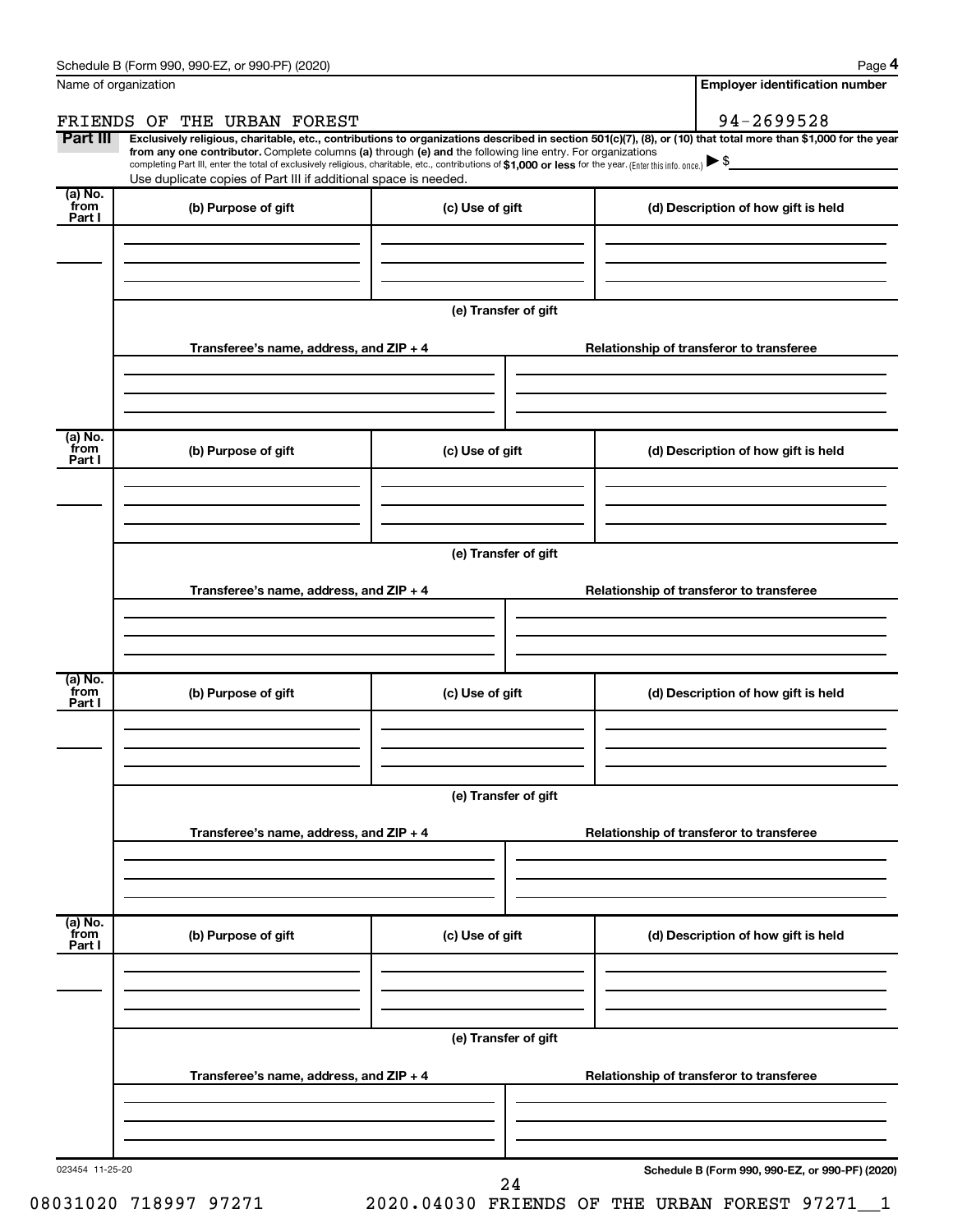| (Form 990) |  |
|------------|--|
|------------|--|

# **SCHEDULE D Supplemental Financial Statements**<br> **Form 990 2020**<br> **Part IV** line 6.7.8.9.10, 11a, 11b, 11d, 11d, 11d, 11d, 11d, 12a, 0r, 12b

**(Form 990) | Complete if the organization answered "Yes" on Form 990, Part IV, line 6, 7, 8, 9, 10, 11a, 11b, 11c, 11d, 11e, 11f, 12a, or 12b.**

**| Attach to Form 990. |Go to www.irs.gov/Form990 for instructions and the latest information.**



Department of the Treasury Internal Revenue Service

#### Name of the organization<br>**ERIENDS OF THE URBAN FOREST** FRIENDS OF THE URBAN FOREST FRIENDS OF THE URBAN FOREST

| 1      |                                                                                                                                                                                                                                                                                                                                                                   | (a) Donor advised funds | (b) Funds and other accounts                       |
|--------|-------------------------------------------------------------------------------------------------------------------------------------------------------------------------------------------------------------------------------------------------------------------------------------------------------------------------------------------------------------------|-------------------------|----------------------------------------------------|
|        |                                                                                                                                                                                                                                                                                                                                                                   |                         |                                                    |
| 2      | Aggregate value of contributions to (during year)                                                                                                                                                                                                                                                                                                                 |                         |                                                    |
| 3      | Aggregate value of grants from (during year)                                                                                                                                                                                                                                                                                                                      |                         |                                                    |
| 4      |                                                                                                                                                                                                                                                                                                                                                                   |                         |                                                    |
| 5      | Did the organization inform all donors and donor advisors in writing that the assets held in donor advised funds                                                                                                                                                                                                                                                  |                         |                                                    |
|        |                                                                                                                                                                                                                                                                                                                                                                   |                         | Yes                                                |
| 6      | Did the organization inform all grantees, donors, and donor advisors in writing that grant funds can be used only                                                                                                                                                                                                                                                 |                         |                                                    |
|        | for charitable purposes and not for the benefit of the donor or donor advisor, or for any other purpose conferring                                                                                                                                                                                                                                                |                         |                                                    |
|        |                                                                                                                                                                                                                                                                                                                                                                   |                         | Yes                                                |
|        | Part II<br>Conservation Easements. Complete if the organization answered "Yes" on Form 990, Part IV, line 7.                                                                                                                                                                                                                                                      |                         |                                                    |
| 1.     | Purpose(s) of conservation easements held by the organization (check all that apply).                                                                                                                                                                                                                                                                             |                         |                                                    |
|        | Preservation of land for public use (for example, recreation or education)                                                                                                                                                                                                                                                                                        |                         | Preservation of a historically important land area |
|        | Protection of natural habitat                                                                                                                                                                                                                                                                                                                                     |                         | Preservation of a certified historic structure     |
|        | Preservation of open space                                                                                                                                                                                                                                                                                                                                        |                         |                                                    |
| 2      | Complete lines 2a through 2d if the organization held a qualified conservation contribution in the form of a conservation easement on the last                                                                                                                                                                                                                    |                         |                                                    |
|        | day of the tax year.                                                                                                                                                                                                                                                                                                                                              |                         | Held at the End of the Tax Year                    |
| а      |                                                                                                                                                                                                                                                                                                                                                                   |                         | 2a                                                 |
|        |                                                                                                                                                                                                                                                                                                                                                                   |                         | 2 <sub>b</sub>                                     |
|        |                                                                                                                                                                                                                                                                                                                                                                   |                         | 2c                                                 |
| d      | Number of conservation easements included in (c) acquired after 7/25/06, and not on a historic structure                                                                                                                                                                                                                                                          |                         |                                                    |
|        |                                                                                                                                                                                                                                                                                                                                                                   |                         | 2d                                                 |
|        | listed in the National Register [111] Marshall Register [11] Marshall Register [11] Marshall Register [11] Marshall Register [11] Marshall Register [11] Marshall Register [11] Marshall Register [11] Marshall Register [11]<br>Number of conservation easements modified, transferred, released, extinguished, or terminated by the organization during the tax |                         |                                                    |
| 3      |                                                                                                                                                                                                                                                                                                                                                                   |                         |                                                    |
|        | $year \blacktriangleright$                                                                                                                                                                                                                                                                                                                                        |                         |                                                    |
| 4      | Number of states where property subject to conservation easement is located >                                                                                                                                                                                                                                                                                     |                         |                                                    |
| 5      | Does the organization have a written policy regarding the periodic monitoring, inspection, handling of                                                                                                                                                                                                                                                            |                         |                                                    |
|        |                                                                                                                                                                                                                                                                                                                                                                   |                         | Yes                                                |
| 6      | Staff and volunteer hours devoted to monitoring, inspecting, handling of violations, and enforcing conservation easements during the year                                                                                                                                                                                                                         |                         |                                                    |
|        |                                                                                                                                                                                                                                                                                                                                                                   |                         |                                                    |
|        |                                                                                                                                                                                                                                                                                                                                                                   |                         |                                                    |
|        | Amount of expenses incurred in monitoring, inspecting, handling of violations, and enforcing conservation easements during the year                                                                                                                                                                                                                               |                         |                                                    |
|        | $\blacktriangleright$ s                                                                                                                                                                                                                                                                                                                                           |                         |                                                    |
| 7<br>8 | Does each conservation easement reported on line 2(d) above satisfy the requirements of section 170(h)(4)(B)(i)                                                                                                                                                                                                                                                   |                         |                                                    |
|        |                                                                                                                                                                                                                                                                                                                                                                   |                         | Yes                                                |
|        | In Part XIII, describe how the organization reports conservation easements in its revenue and expense statement and                                                                                                                                                                                                                                               |                         |                                                    |
|        | balance sheet, and include, if applicable, the text of the footnote to the organization's financial statements that describes the                                                                                                                                                                                                                                 |                         |                                                    |
|        | organization's accounting for conservation easements.                                                                                                                                                                                                                                                                                                             |                         |                                                    |
| 9      | Organizations Maintaining Collections of Art, Historical Treasures, or Other Similar Assets.<br>Part III                                                                                                                                                                                                                                                          |                         |                                                    |
|        | Complete if the organization answered "Yes" on Form 990, Part IV, line 8.                                                                                                                                                                                                                                                                                         |                         |                                                    |
|        | 1a If the organization elected, as permitted under FASB ASC 958, not to report in its revenue statement and balance sheet works                                                                                                                                                                                                                                   |                         |                                                    |
|        | of art, historical treasures, or other similar assets held for public exhibition, education, or research in furtherance of public                                                                                                                                                                                                                                 |                         |                                                    |
|        | service, provide in Part XIII the text of the footnote to its financial statements that describes these items.                                                                                                                                                                                                                                                    |                         |                                                    |
|        | b If the organization elected, as permitted under FASB ASC 958, to report in its revenue statement and balance sheet works of                                                                                                                                                                                                                                     |                         |                                                    |
|        | art, historical treasures, or other similar assets held for public exhibition, education, or research in furtherance of public service,                                                                                                                                                                                                                           |                         |                                                    |
|        | provide the following amounts relating to these items:                                                                                                                                                                                                                                                                                                            |                         |                                                    |
|        |                                                                                                                                                                                                                                                                                                                                                                   |                         |                                                    |
|        | (ii) Assets included in Form 990, Part X                                                                                                                                                                                                                                                                                                                          |                         | $\mathbb{S}$                                       |
|        |                                                                                                                                                                                                                                                                                                                                                                   |                         |                                                    |
| 2      | If the organization received or held works of art, historical treasures, or other similar assets for financial gain, provide                                                                                                                                                                                                                                      |                         |                                                    |
|        | the following amounts required to be reported under FASB ASC 958 relating to these items:                                                                                                                                                                                                                                                                         |                         |                                                    |
| а      |                                                                                                                                                                                                                                                                                                                                                                   |                         | -\$                                                |
|        |                                                                                                                                                                                                                                                                                                                                                                   |                         | $\blacktriangleright$ s                            |
|        | LHA For Paperwork Reduction Act Notice, see the Instructions for Form 990.<br>032051 12-01-20                                                                                                                                                                                                                                                                     |                         | Schedule D (Form 990) 2020                         |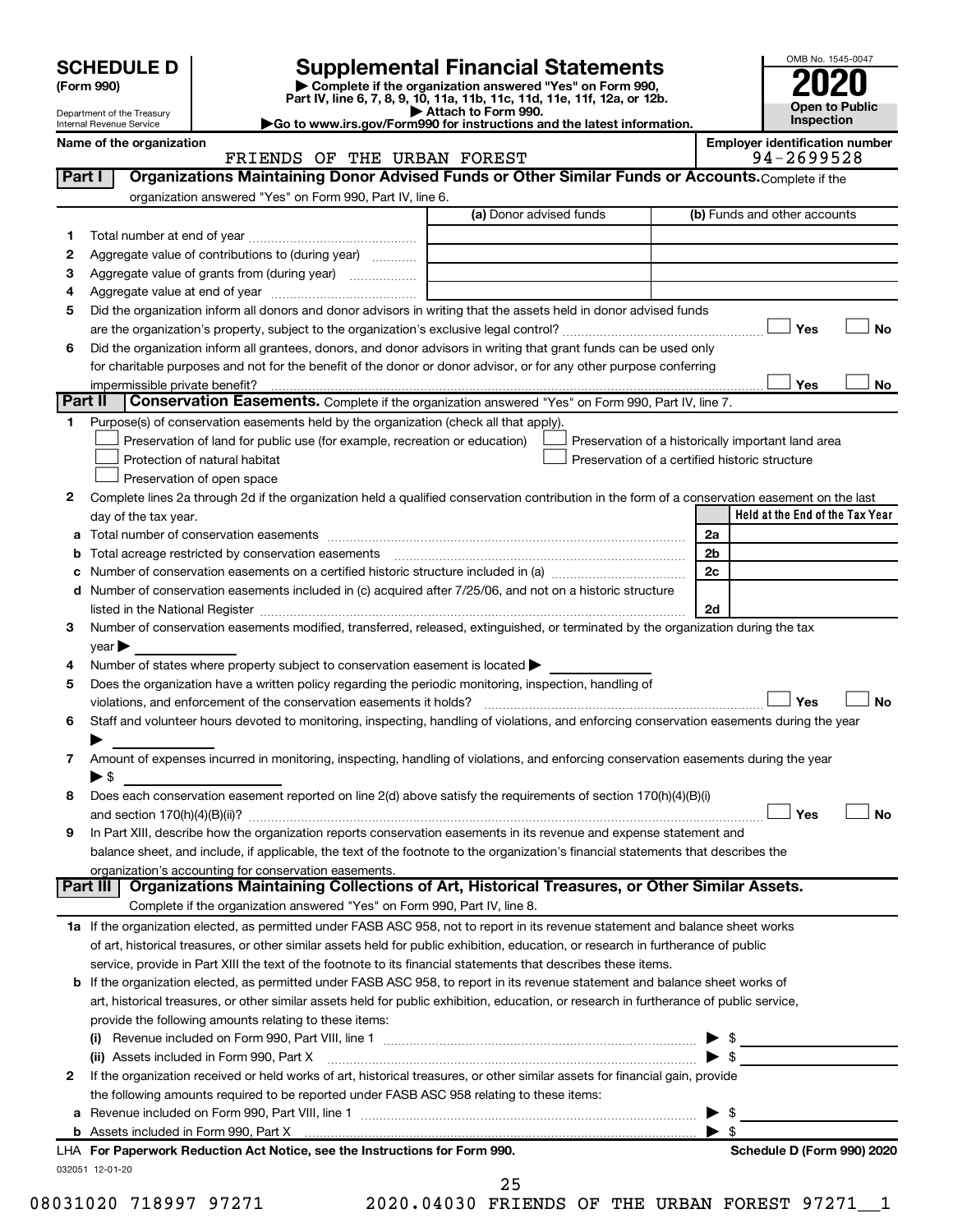|               | Schedule D (Form 990) 2020                                                                                                                                                                                                     | FRIENDS OF THE URBAN FOREST             |   |                |                                                                                                                                                                                                                                |  |                                 |  |                | 94-2699528 Page 2 |
|---------------|--------------------------------------------------------------------------------------------------------------------------------------------------------------------------------------------------------------------------------|-----------------------------------------|---|----------------|--------------------------------------------------------------------------------------------------------------------------------------------------------------------------------------------------------------------------------|--|---------------------------------|--|----------------|-------------------|
|               | Part III<br>Organizations Maintaining Collections of Art, Historical Treasures, or Other Similar Assets (continued)                                                                                                            |                                         |   |                |                                                                                                                                                                                                                                |  |                                 |  |                |                   |
| 3             | Using the organization's acquisition, accession, and other records, check any of the following that make significant use of its                                                                                                |                                         |   |                |                                                                                                                                                                                                                                |  |                                 |  |                |                   |
|               | collection items (check all that apply):                                                                                                                                                                                       |                                         |   |                |                                                                                                                                                                                                                                |  |                                 |  |                |                   |
| а             | Public exhibition                                                                                                                                                                                                              |                                         |   |                | Loan or exchange program                                                                                                                                                                                                       |  |                                 |  |                |                   |
| b             | Scholarly research                                                                                                                                                                                                             | e                                       |   |                | Other and the control of the control of the control of the control of the control of the control of the control of the control of the control of the control of the control of the control of the control of the control of th |  |                                 |  |                |                   |
| с             | Preservation for future generations                                                                                                                                                                                            |                                         |   |                |                                                                                                                                                                                                                                |  |                                 |  |                |                   |
|               | Provide a description of the organization's collections and explain how they further the organization's exempt purpose in Part XIII.<br>4                                                                                      |                                         |   |                |                                                                                                                                                                                                                                |  |                                 |  |                |                   |
|               | During the year, did the organization solicit or receive donations of art, historical treasures, or other similar assets<br>5                                                                                                  |                                         |   |                |                                                                                                                                                                                                                                |  |                                 |  |                |                   |
|               | Yes<br>No<br>Part IV<br><b>Escrow and Custodial Arrangements.</b> Complete if the organization answered "Yes" on Form 990, Part IV, line 9, or                                                                                 |                                         |   |                |                                                                                                                                                                                                                                |  |                                 |  |                |                   |
|               | reported an amount on Form 990, Part X, line 21.                                                                                                                                                                               |                                         |   |                |                                                                                                                                                                                                                                |  |                                 |  |                |                   |
|               | 1a Is the organization an agent, trustee, custodian or other intermediary for contributions or other assets not included                                                                                                       |                                         |   |                |                                                                                                                                                                                                                                |  |                                 |  |                |                   |
|               |                                                                                                                                                                                                                                |                                         |   |                |                                                                                                                                                                                                                                |  |                                 |  | Yes            | No                |
|               | b If "Yes," explain the arrangement in Part XIII and complete the following table:                                                                                                                                             |                                         |   |                |                                                                                                                                                                                                                                |  |                                 |  |                |                   |
|               |                                                                                                                                                                                                                                |                                         |   |                |                                                                                                                                                                                                                                |  |                                 |  | Amount         |                   |
|               |                                                                                                                                                                                                                                |                                         |   |                |                                                                                                                                                                                                                                |  | 1c                              |  |                |                   |
|               |                                                                                                                                                                                                                                |                                         |   |                |                                                                                                                                                                                                                                |  | 1d                              |  |                |                   |
| е             | Distributions during the year manufactured and an account of the year manufactured and the year manufactured and the year manufactured and the year manufactured and the year manufactured and the year manufactured and the y |                                         |   |                |                                                                                                                                                                                                                                |  | 1e                              |  |                |                   |
| f.            |                                                                                                                                                                                                                                |                                         |   |                |                                                                                                                                                                                                                                |  | 1f                              |  |                |                   |
|               | 2a Did the organization include an amount on Form 990, Part X, line 21, for escrow or custodial account liability?                                                                                                             |                                         |   |                |                                                                                                                                                                                                                                |  |                                 |  | Yes            | No                |
|               |                                                                                                                                                                                                                                |                                         |   |                |                                                                                                                                                                                                                                |  |                                 |  |                |                   |
| <b>Part V</b> | Endowment Funds. Complete if the organization answered "Yes" on Form 990, Part IV, line 10.                                                                                                                                    |                                         |   |                |                                                                                                                                                                                                                                |  |                                 |  |                |                   |
|               |                                                                                                                                                                                                                                | (a) Current year                        |   | (b) Prior year | (c) Two years back $\vert$ (d) Three years back $\vert$ (e) Four years back                                                                                                                                                    |  |                                 |  |                |                   |
| 1a            | Beginning of year balance                                                                                                                                                                                                      |                                         |   |                |                                                                                                                                                                                                                                |  |                                 |  |                |                   |
| b             |                                                                                                                                                                                                                                |                                         |   |                |                                                                                                                                                                                                                                |  |                                 |  |                |                   |
| с             | Net investment earnings, gains, and losses                                                                                                                                                                                     |                                         |   |                |                                                                                                                                                                                                                                |  |                                 |  |                |                   |
| d             |                                                                                                                                                                                                                                |                                         |   |                |                                                                                                                                                                                                                                |  |                                 |  |                |                   |
| е             | Other expenditures for facilities                                                                                                                                                                                              |                                         |   |                |                                                                                                                                                                                                                                |  |                                 |  |                |                   |
|               | and programs                                                                                                                                                                                                                   |                                         |   |                |                                                                                                                                                                                                                                |  |                                 |  |                |                   |
|               | f Administrative expenses <i></i>                                                                                                                                                                                              |                                         |   |                |                                                                                                                                                                                                                                |  |                                 |  |                |                   |
| g             |                                                                                                                                                                                                                                |                                         |   |                |                                                                                                                                                                                                                                |  |                                 |  |                |                   |
| 2             | Provide the estimated percentage of the current year end balance (line 1g, column (a)) held as:                                                                                                                                |                                         |   |                |                                                                                                                                                                                                                                |  |                                 |  |                |                   |
| а             | Board designated or quasi-endowment                                                                                                                                                                                            |                                         | % |                |                                                                                                                                                                                                                                |  |                                 |  |                |                   |
| b             | Permanent endowment                                                                                                                                                                                                            | %                                       |   |                |                                                                                                                                                                                                                                |  |                                 |  |                |                   |
| с             | Term endowment $\blacktriangleright$                                                                                                                                                                                           | %                                       |   |                |                                                                                                                                                                                                                                |  |                                 |  |                |                   |
|               | The percentages on lines 2a, 2b, and 2c should equal 100%.                                                                                                                                                                     |                                         |   |                |                                                                                                                                                                                                                                |  |                                 |  |                |                   |
|               | 3a Are there endowment funds not in the possession of the organization that are held and administered for the organization                                                                                                     |                                         |   |                |                                                                                                                                                                                                                                |  |                                 |  |                |                   |
|               | by:                                                                                                                                                                                                                            |                                         |   |                |                                                                                                                                                                                                                                |  |                                 |  |                | Yes<br>No         |
|               | (i)                                                                                                                                                                                                                            |                                         |   |                |                                                                                                                                                                                                                                |  |                                 |  | 3a(i)          |                   |
|               |                                                                                                                                                                                                                                |                                         |   |                |                                                                                                                                                                                                                                |  |                                 |  | 3a(ii)         |                   |
|               |                                                                                                                                                                                                                                |                                         |   |                |                                                                                                                                                                                                                                |  |                                 |  | 3b             |                   |
| 4             | Describe in Part XIII the intended uses of the organization's endowment funds.                                                                                                                                                 |                                         |   |                |                                                                                                                                                                                                                                |  |                                 |  |                |                   |
|               | <b>Land, Buildings, and Equipment.</b><br><b>Part VI</b>                                                                                                                                                                       |                                         |   |                |                                                                                                                                                                                                                                |  |                                 |  |                |                   |
|               | Complete if the organization answered "Yes" on Form 990, Part IV, line 11a. See Form 990, Part X, line 10.                                                                                                                     |                                         |   |                |                                                                                                                                                                                                                                |  |                                 |  |                |                   |
|               | Description of property                                                                                                                                                                                                        | (a) Cost or other<br>basis (investment) |   | basis (other)  | (b) Cost or other                                                                                                                                                                                                              |  | (c) Accumulated<br>depreciation |  | (d) Book value |                   |
|               |                                                                                                                                                                                                                                |                                         |   |                |                                                                                                                                                                                                                                |  |                                 |  |                |                   |
| b             |                                                                                                                                                                                                                                |                                         |   |                |                                                                                                                                                                                                                                |  |                                 |  |                |                   |
| c             | Leasehold improvements                                                                                                                                                                                                         |                                         |   |                | 393, 954.                                                                                                                                                                                                                      |  | 147,732.                        |  |                | 246,222.          |
| d             |                                                                                                                                                                                                                                |                                         |   |                | 194,212.                                                                                                                                                                                                                       |  | 171,737.                        |  |                | 22,475.           |
| е             |                                                                                                                                                                                                                                |                                         |   |                |                                                                                                                                                                                                                                |  |                                 |  |                |                   |
|               | Total. Add lines 1a through 1e. (Column (d) must equal Form 990, Part X, column (B), line 10c.)                                                                                                                                |                                         |   |                |                                                                                                                                                                                                                                |  |                                 |  |                | 268,697.          |
|               |                                                                                                                                                                                                                                |                                         |   |                |                                                                                                                                                                                                                                |  |                                 |  |                |                   |

**Schedule D (Form 990) 2020**

032052 12-01-20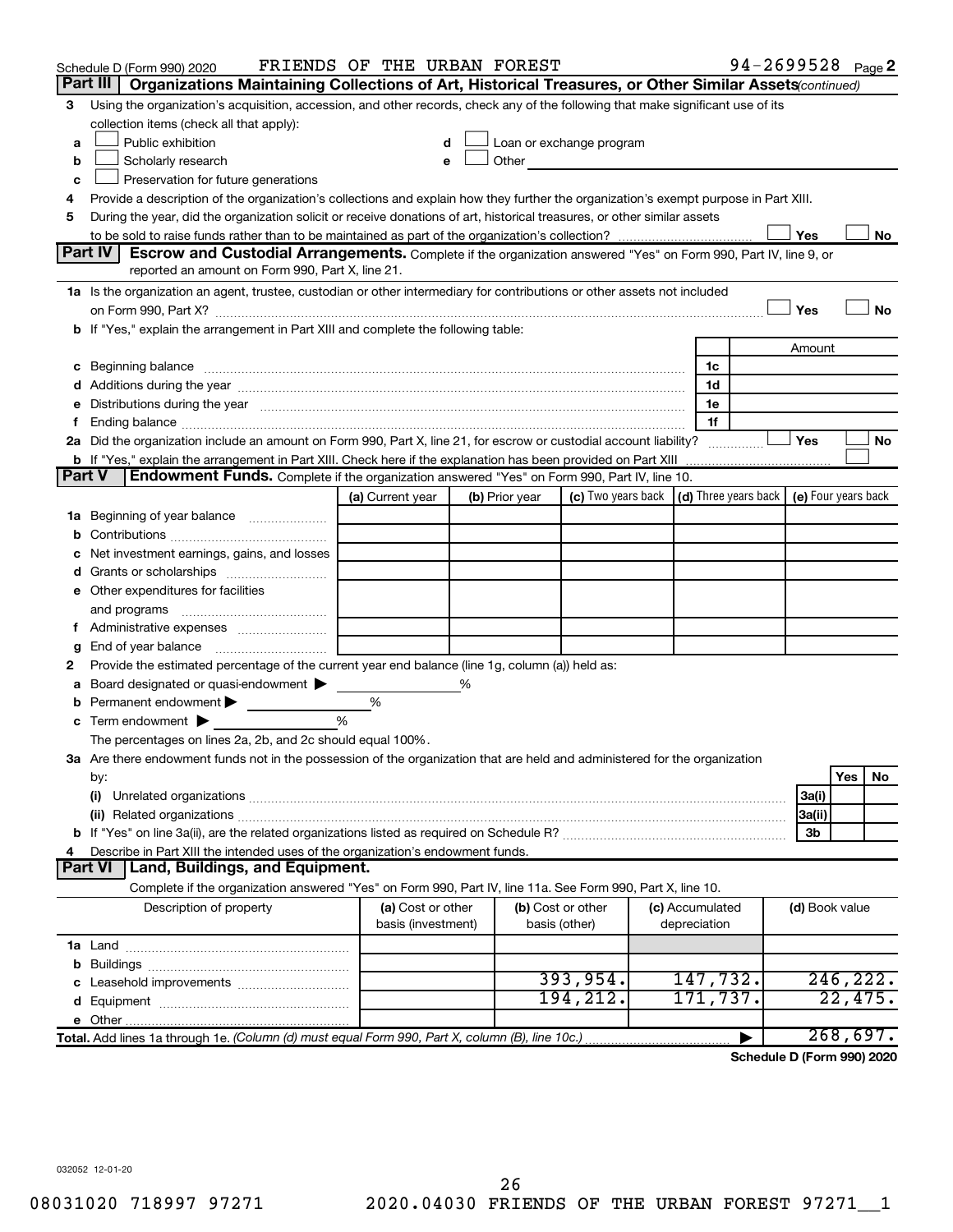| Schedule D (Form 990) 2020                      | FRIENDS OF THE URBAN FOREST |  | 94-2699528 $_{\text{Page}}$ 3 |  |
|-------------------------------------------------|-----------------------------|--|-------------------------------|--|
| <b>Part VII</b> Investments - Other Securities. |                             |  |                               |  |

| Complete if the organization answered "Yes" on Form 990, Part IV, line 11b. See Form 990, Part X, line 12.        |                 |                                                           |                |
|-------------------------------------------------------------------------------------------------------------------|-----------------|-----------------------------------------------------------|----------------|
| (a) Description of security or category (including name of security)                                              | (b) Book value  | (c) Method of valuation: Cost or end-of-year market value |                |
| (1) Financial derivatives                                                                                         |                 |                                                           |                |
| Closely held equity interests<br>(2)                                                                              |                 |                                                           |                |
| (3) Other                                                                                                         |                 |                                                           |                |
| (A)                                                                                                               |                 |                                                           |                |
|                                                                                                                   |                 |                                                           |                |
| (B)                                                                                                               |                 |                                                           |                |
| (C)                                                                                                               |                 |                                                           |                |
| (D)                                                                                                               |                 |                                                           |                |
| (E)                                                                                                               |                 |                                                           |                |
| (F)                                                                                                               |                 |                                                           |                |
| (G)                                                                                                               |                 |                                                           |                |
| (H)                                                                                                               |                 |                                                           |                |
| Total. (Col. (b) must equal Form 990, Part X, col. (B) line 12.) $\blacktriangleright$                            |                 |                                                           |                |
| Part VIII Investments - Program Related.                                                                          |                 |                                                           |                |
| Complete if the organization answered "Yes" on Form 990, Part IV, line 11c. See Form 990, Part X, line 13.        |                 |                                                           |                |
| (a) Description of investment                                                                                     | (b) Book value  | (c) Method of valuation: Cost or end-of-year market value |                |
|                                                                                                                   |                 |                                                           |                |
| (1)                                                                                                               |                 |                                                           |                |
| (2)                                                                                                               |                 |                                                           |                |
| (3)                                                                                                               |                 |                                                           |                |
| (4)                                                                                                               |                 |                                                           |                |
| (5)                                                                                                               |                 |                                                           |                |
| (6)                                                                                                               |                 |                                                           |                |
| (7)                                                                                                               |                 |                                                           |                |
| (8)                                                                                                               |                 |                                                           |                |
| (9)                                                                                                               |                 |                                                           |                |
|                                                                                                                   |                 |                                                           |                |
| Total. (Col. (b) must equal Form 990, Part X, col. (B) line 13.)                                                  |                 |                                                           |                |
| <b>Other Assets.</b><br>Part IX                                                                                   |                 |                                                           |                |
| Complete if the organization answered "Yes" on Form 990, Part IV, line 11d. See Form 990, Part X, line 15.        |                 |                                                           |                |
|                                                                                                                   | (a) Description |                                                           | (b) Book value |
| (1)                                                                                                               |                 |                                                           |                |
| (2)                                                                                                               |                 |                                                           |                |
| (3)                                                                                                               |                 |                                                           |                |
| (4)                                                                                                               |                 |                                                           |                |
| (5)                                                                                                               |                 |                                                           |                |
| (6)                                                                                                               |                 |                                                           |                |
|                                                                                                                   |                 |                                                           |                |
| (7)                                                                                                               |                 |                                                           |                |
| (8)                                                                                                               |                 |                                                           |                |
| (9)                                                                                                               |                 |                                                           |                |
| Total. (Column (b) must equal Form 990, Part X, col. (B) line 15.)                                                |                 |                                                           |                |
| <b>Other Liabilities.</b><br>Part X                                                                               |                 |                                                           |                |
| Complete if the organization answered "Yes" on Form 990, Part IV, line 11e or 11f. See Form 990, Part X, line 25. |                 |                                                           |                |
| (a) Description of liability<br>1.                                                                                |                 |                                                           | (b) Book value |
| (1)<br>Federal income taxes                                                                                       |                 |                                                           |                |
| (2)                                                                                                               |                 |                                                           |                |
|                                                                                                                   |                 |                                                           |                |
| (3)                                                                                                               |                 |                                                           |                |
| (4)                                                                                                               |                 |                                                           |                |
| (5)                                                                                                               |                 |                                                           |                |
| (6)                                                                                                               |                 |                                                           |                |
|                                                                                                                   |                 |                                                           |                |
| (7)                                                                                                               |                 |                                                           |                |
| (8)                                                                                                               |                 |                                                           |                |
|                                                                                                                   |                 |                                                           |                |
| (9)                                                                                                               |                 |                                                           |                |

**2.** Liability for uncertain tax positions. In Part XIII, provide the text of the footnote to the organization's financial statements that reports the organization's liability for uncertain tax positions under FASB ASC 740. Check here if the text of the footnote has been provided in Part XIII ...  $\fbox{\bf X}$ 

#### **Schedule D (Form 990) 2020**

032053 12-01-20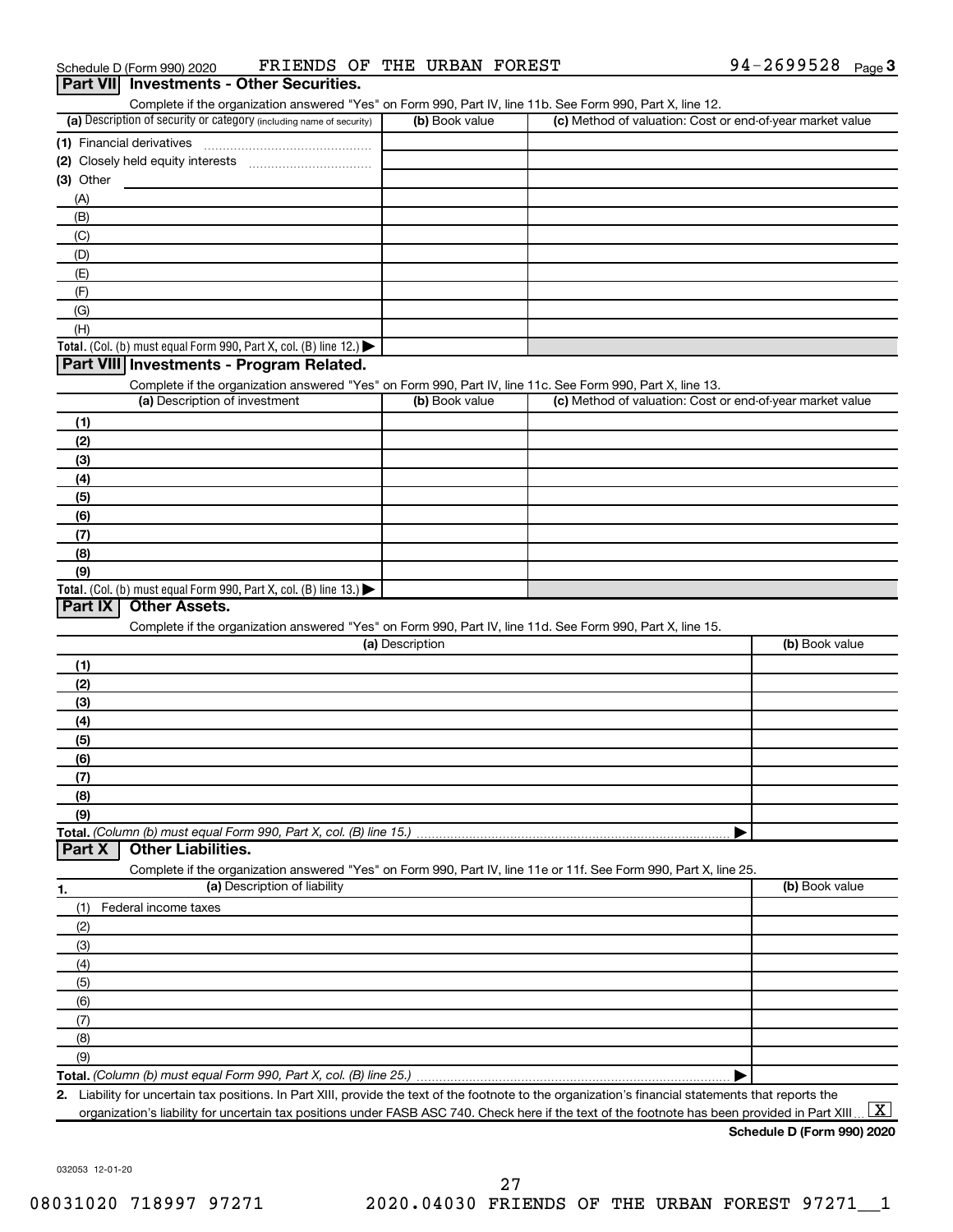| FRIENDS OF THE URBAN FOREST<br>Schedule D (Form 990) 2020                                                   | 94-2699528 Page 4                                                                                                                                                                                                                   |                              |
|-------------------------------------------------------------------------------------------------------------|-------------------------------------------------------------------------------------------------------------------------------------------------------------------------------------------------------------------------------------|------------------------------|
| <b>Part XI</b>                                                                                              | Reconciliation of Revenue per Audited Financial Statements With Revenue per Return.                                                                                                                                                 |                              |
| Complete if the organization answered "Yes" on Form 990, Part IV, line 12a.                                 |                                                                                                                                                                                                                                     |                              |
| 1                                                                                                           |                                                                                                                                                                                                                                     | 4,062,947.<br>$\blacksquare$ |
| Amounts included on line 1 but not on Form 990, Part VIII, line 12:<br>2                                    |                                                                                                                                                                                                                                     |                              |
|                                                                                                             | 2a                                                                                                                                                                                                                                  |                              |
| b                                                                                                           | 2 <sub>b</sub>                                                                                                                                                                                                                      |                              |
| c                                                                                                           | 2c                                                                                                                                                                                                                                  |                              |
| d                                                                                                           | 2d                                                                                                                                                                                                                                  |                              |
| е                                                                                                           | Add lines 2a through 2d <b>manufactures</b> in the contract of the state of the state of the state of the state of the state of the state of the state of the state of the state of the state of the state of the state of the stat | <b>2e</b>                    |
| 3                                                                                                           |                                                                                                                                                                                                                                     | 4,062,947.<br>3              |
| Amounts included on Form 990, Part VIII, line 12, but not on line 1:                                        |                                                                                                                                                                                                                                     |                              |
| Investment expenses not included on Form 990, Part VIII, line 7b<br>a                                       | 4a                                                                                                                                                                                                                                  |                              |
| b                                                                                                           | 4 <sub>h</sub>                                                                                                                                                                                                                      |                              |
| Add lines 4a and 4b<br>c.                                                                                   | υ.<br>4c                                                                                                                                                                                                                            |                              |
| 5                                                                                                           | 4,062,947.<br>$\overline{5}$                                                                                                                                                                                                        |                              |
| Part XII   Reconciliation of Expenses per Audited Financial Statements With Expenses per Return.            |                                                                                                                                                                                                                                     |                              |
| Complete if the organization answered "Yes" on Form 990, Part IV, line 12a.                                 |                                                                                                                                                                                                                                     |                              |
| 1                                                                                                           |                                                                                                                                                                                                                                     | 3,338,127.<br>$\mathbf{1}$   |
| Amounts included on line 1 but not on Form 990, Part IX, line 25:<br>2                                      |                                                                                                                                                                                                                                     |                              |
| a                                                                                                           | 2a                                                                                                                                                                                                                                  |                              |
| b                                                                                                           | 2 <sub>b</sub>                                                                                                                                                                                                                      |                              |
| c                                                                                                           | 2 <sub>c</sub>                                                                                                                                                                                                                      |                              |
| d                                                                                                           | 2d                                                                                                                                                                                                                                  |                              |
| Add lines 2a through 2d <b>[10]</b> [10] <b>Adding the Second Lines</b> 2a through 2d <b>[10] html</b><br>е | 2e                                                                                                                                                                                                                                  |                              |
| з                                                                                                           |                                                                                                                                                                                                                                     | 3,338,127.<br>3              |
| Amounts included on Form 990, Part IX, line 25, but not on line 1:<br>4                                     |                                                                                                                                                                                                                                     |                              |
| a                                                                                                           |                                                                                                                                                                                                                                     |                              |
| b                                                                                                           | 4 <sub>h</sub>                                                                                                                                                                                                                      |                              |
| Add lines 4a and 4b<br>c                                                                                    |                                                                                                                                                                                                                                     | 4c                           |
|                                                                                                             |                                                                                                                                                                                                                                     |                              |
| Part XIII Supplemental Information.                                                                         |                                                                                                                                                                                                                                     | 3,338,127.<br>5              |

Provide the descriptions required for Part II, lines 3, 5, and 9; Part III, lines 1a and 4; Part IV, lines 1b and 2b; Part V, line 4; Part X, line 2; Part XI, lines 2d and 4b; and Part XII, lines 2d and 4b. Also complete this part to provide any additional information.

#### PART X, LINE 2:

|  |  |                                |  |  | THE ORGANIZATION FOLLOWS ACCOUNTING PRINCIPLES GENERALLY ACCEPTED IN THE   |  |  |  |
|--|--|--------------------------------|--|--|----------------------------------------------------------------------------|--|--|--|
|  |  |                                |  |  | UNITED STATES RELATING TO THE ACCOUNTING FOR UNCERTAINTY IN INCOME TAXES.  |  |  |  |
|  |  |                                |  |  | ADOPTION OF THESE PROVISIONS DID NOT HAVE ANY IMPACT ON THE ORGANIZATION'S |  |  |  |
|  |  |                                |  |  | LIABILITY FOR UNRECOGNIZED TAX LIABILITIES. MANAGEMENT BELIEVES THAT THE   |  |  |  |
|  |  |                                |  |  | ORGANIZATION HAS ADEQUATELY ADDRESSED ALL TAX POSITIONS AND THAT THERE ARE |  |  |  |
|  |  | NO UNRECORDED TAX LIABILITIES. |  |  |                                                                            |  |  |  |

032054 12-01-20

**Schedule D (Form 990) 2020**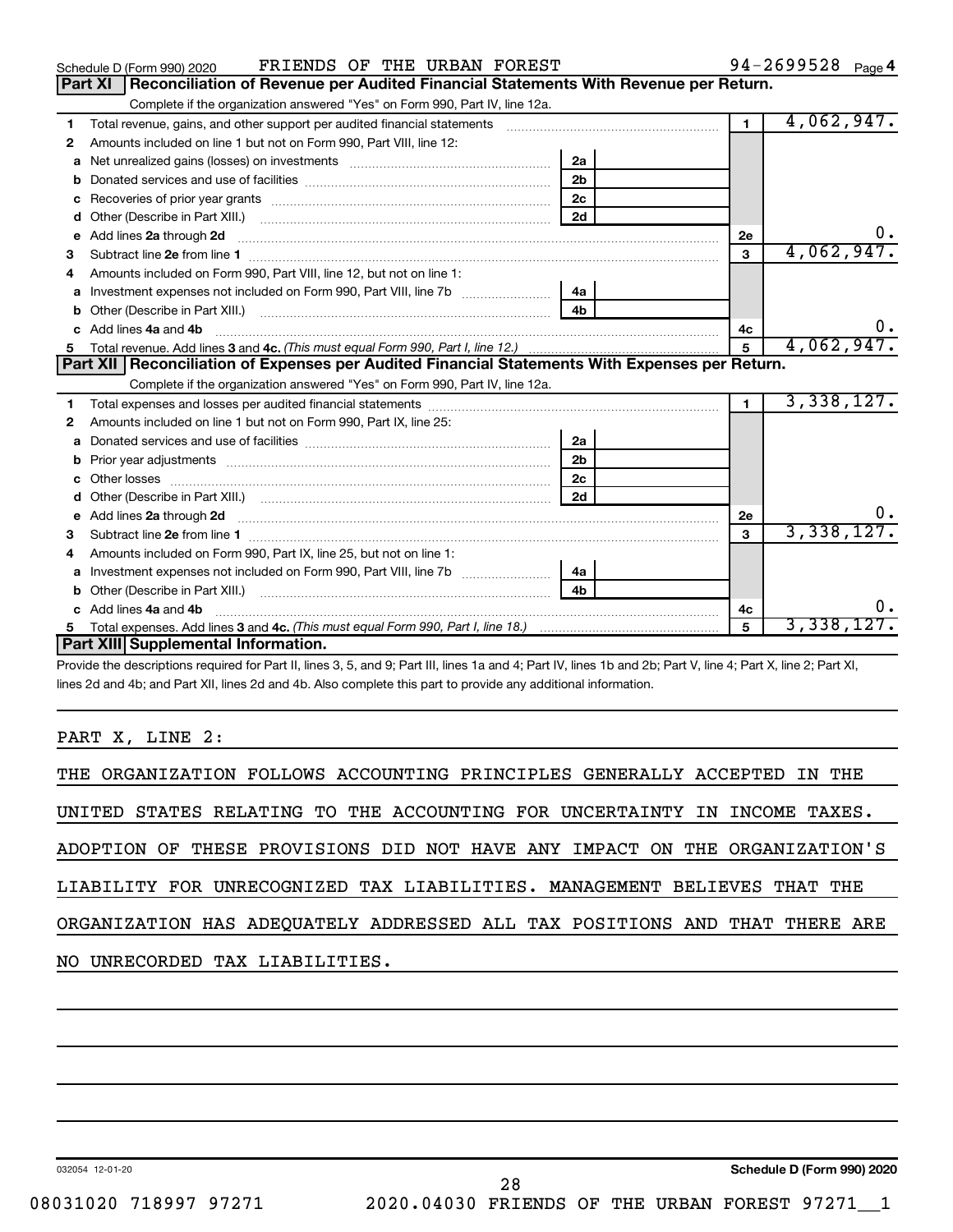| (Form 990)<br>For certain Officers, Directors, Trustees, Key Employees, and Highest<br>2020<br><b>Compensated Employees</b><br>Complete if the organization answered "Yes" on Form 990, Part IV, line 23.<br><b>Open to Public</b><br>Attach to Form 990.<br>Department of the Treasury<br>Inspection<br>Go to www.irs.gov/Form990 for instructions and the latest information.<br>Internal Revenue Service<br><b>Employer identification number</b><br>Name of the organization<br>94-2699528<br>FRIENDS OF THE URBAN FOREST<br><b>Questions Regarding Compensation</b><br>Part I<br>Yes<br><b>No</b><br>Check the appropriate box(es) if the organization provided any of the following to or for a person listed on Form 990,<br>Part VII, Section A, line 1a. Complete Part III to provide any relevant information regarding these items.<br>First-class or charter travel<br>Housing allowance or residence for personal use<br>Travel for companions<br>Payments for business use of personal residence<br>Health or social club dues or initiation fees<br>Tax indemnification and gross-up payments<br>Discretionary spending account<br>Personal services (such as maid, chauffeur, chef)<br><b>b</b> If any of the boxes on line 1a are checked, did the organization follow a written policy regarding payment or<br>1b<br>Did the organization require substantiation prior to reimbursing or allowing expenses incurred by all directors,<br>2<br>$\mathbf{2}$<br>З<br>Indicate which, if any, of the following the organization used to establish the compensation of the organization's<br>CEO/Executive Director. Check all that apply. Do not check any boxes for methods used by a related organization to<br>establish compensation of the CEO/Executive Director, but explain in Part III.<br>Compensation committee<br>Written employment contract<br>Compensation survey or study<br>Independent compensation consultant<br>$\underline{\mathbf{X}}$ Approval by the board or compensation committee<br>Form 990 of other organizations<br>During the year, did any person listed on Form 990, Part VII, Section A, line 1a, with respect to the filing<br>4<br>organization or a related organization:<br>х<br>Receive a severance payment or change-of-control payment?<br>4a<br>а<br>$\overline{\mathbf{X}}$<br>4b<br>b<br>X<br>4c<br>If "Yes" to any of lines 4a-c, list the persons and provide the applicable amounts for each item in Part III.<br>Only section 501(c)(3), 501(c)(4), and 501(c)(29) organizations must complete lines 5-9.<br>For persons listed on Form 990, Part VII, Section A, line 1a, did the organization pay or accrue any compensation<br>contingent on the revenues of:<br>x<br>5а<br>a<br>$\overline{\texttt{x}}$<br>5b<br>If "Yes" on line 5a or 5b, describe in Part III.<br>6 For persons listed on Form 990, Part VII, Section A, line 1a, did the organization pay or accrue any compensation<br>contingent on the net earnings of:<br>x<br>6a<br>a<br>$\overline{\texttt{x}}$<br>6b<br>If "Yes" on line 6a or 6b, describe in Part III.<br>7 For persons listed on Form 990, Part VII, Section A, line 1a, did the organization provide any nonfixed payments<br>x<br>7<br>Were any amounts reported on Form 990, Part VII, paid or accrued pursuant to a contract that was subject to the<br>8<br>x<br>8<br>If "Yes" on line 8, did the organization also follow the rebuttable presumption procedure described in<br>9<br>9<br>LHA For Paperwork Reduction Act Notice, see the Instructions for Form 990.<br>Schedule J (Form 990) 2020 | <b>SCHEDULE J</b> | <b>Compensation Information</b> |  | OMB No. 1545-0047 |  |  |  |  |
|-----------------------------------------------------------------------------------------------------------------------------------------------------------------------------------------------------------------------------------------------------------------------------------------------------------------------------------------------------------------------------------------------------------------------------------------------------------------------------------------------------------------------------------------------------------------------------------------------------------------------------------------------------------------------------------------------------------------------------------------------------------------------------------------------------------------------------------------------------------------------------------------------------------------------------------------------------------------------------------------------------------------------------------------------------------------------------------------------------------------------------------------------------------------------------------------------------------------------------------------------------------------------------------------------------------------------------------------------------------------------------------------------------------------------------------------------------------------------------------------------------------------------------------------------------------------------------------------------------------------------------------------------------------------------------------------------------------------------------------------------------------------------------------------------------------------------------------------------------------------------------------------------------------------------------------------------------------------------------------------------------------------------------------------------------------------------------------------------------------------------------------------------------------------------------------------------------------------------------------------------------------------------------------------------------------------------------------------------------------------------------------------------------------------------------------------------------------------------------------------------------------------------------------------------------------------------------------------------------------------------------------------------------------------------------------------------------------------------------------------------------------------------------------------------------------------------------------------------------------------------------------------------------------------------------------------------------------------------------------------------------------------------------------------------------------------------------------------------------------------------------------------------------------------------------------------------------------------------------------------------------------------------------------------------------------------------------------------------------------------------------------------------------------------------------------------------------------------------------------------------------------------------------------------------------------------------------------------------------------|-------------------|---------------------------------|--|-------------------|--|--|--|--|
|                                                                                                                                                                                                                                                                                                                                                                                                                                                                                                                                                                                                                                                                                                                                                                                                                                                                                                                                                                                                                                                                                                                                                                                                                                                                                                                                                                                                                                                                                                                                                                                                                                                                                                                                                                                                                                                                                                                                                                                                                                                                                                                                                                                                                                                                                                                                                                                                                                                                                                                                                                                                                                                                                                                                                                                                                                                                                                                                                                                                                                                                                                                                                                                                                                                                                                                                                                                                                                                                                                                                                                                                           |                   |                                 |  |                   |  |  |  |  |
|                                                                                                                                                                                                                                                                                                                                                                                                                                                                                                                                                                                                                                                                                                                                                                                                                                                                                                                                                                                                                                                                                                                                                                                                                                                                                                                                                                                                                                                                                                                                                                                                                                                                                                                                                                                                                                                                                                                                                                                                                                                                                                                                                                                                                                                                                                                                                                                                                                                                                                                                                                                                                                                                                                                                                                                                                                                                                                                                                                                                                                                                                                                                                                                                                                                                                                                                                                                                                                                                                                                                                                                                           |                   |                                 |  |                   |  |  |  |  |
|                                                                                                                                                                                                                                                                                                                                                                                                                                                                                                                                                                                                                                                                                                                                                                                                                                                                                                                                                                                                                                                                                                                                                                                                                                                                                                                                                                                                                                                                                                                                                                                                                                                                                                                                                                                                                                                                                                                                                                                                                                                                                                                                                                                                                                                                                                                                                                                                                                                                                                                                                                                                                                                                                                                                                                                                                                                                                                                                                                                                                                                                                                                                                                                                                                                                                                                                                                                                                                                                                                                                                                                                           |                   |                                 |  |                   |  |  |  |  |
|                                                                                                                                                                                                                                                                                                                                                                                                                                                                                                                                                                                                                                                                                                                                                                                                                                                                                                                                                                                                                                                                                                                                                                                                                                                                                                                                                                                                                                                                                                                                                                                                                                                                                                                                                                                                                                                                                                                                                                                                                                                                                                                                                                                                                                                                                                                                                                                                                                                                                                                                                                                                                                                                                                                                                                                                                                                                                                                                                                                                                                                                                                                                                                                                                                                                                                                                                                                                                                                                                                                                                                                                           |                   |                                 |  |                   |  |  |  |  |
|                                                                                                                                                                                                                                                                                                                                                                                                                                                                                                                                                                                                                                                                                                                                                                                                                                                                                                                                                                                                                                                                                                                                                                                                                                                                                                                                                                                                                                                                                                                                                                                                                                                                                                                                                                                                                                                                                                                                                                                                                                                                                                                                                                                                                                                                                                                                                                                                                                                                                                                                                                                                                                                                                                                                                                                                                                                                                                                                                                                                                                                                                                                                                                                                                                                                                                                                                                                                                                                                                                                                                                                                           |                   |                                 |  |                   |  |  |  |  |
|                                                                                                                                                                                                                                                                                                                                                                                                                                                                                                                                                                                                                                                                                                                                                                                                                                                                                                                                                                                                                                                                                                                                                                                                                                                                                                                                                                                                                                                                                                                                                                                                                                                                                                                                                                                                                                                                                                                                                                                                                                                                                                                                                                                                                                                                                                                                                                                                                                                                                                                                                                                                                                                                                                                                                                                                                                                                                                                                                                                                                                                                                                                                                                                                                                                                                                                                                                                                                                                                                                                                                                                                           |                   |                                 |  |                   |  |  |  |  |
|                                                                                                                                                                                                                                                                                                                                                                                                                                                                                                                                                                                                                                                                                                                                                                                                                                                                                                                                                                                                                                                                                                                                                                                                                                                                                                                                                                                                                                                                                                                                                                                                                                                                                                                                                                                                                                                                                                                                                                                                                                                                                                                                                                                                                                                                                                                                                                                                                                                                                                                                                                                                                                                                                                                                                                                                                                                                                                                                                                                                                                                                                                                                                                                                                                                                                                                                                                                                                                                                                                                                                                                                           |                   |                                 |  |                   |  |  |  |  |
|                                                                                                                                                                                                                                                                                                                                                                                                                                                                                                                                                                                                                                                                                                                                                                                                                                                                                                                                                                                                                                                                                                                                                                                                                                                                                                                                                                                                                                                                                                                                                                                                                                                                                                                                                                                                                                                                                                                                                                                                                                                                                                                                                                                                                                                                                                                                                                                                                                                                                                                                                                                                                                                                                                                                                                                                                                                                                                                                                                                                                                                                                                                                                                                                                                                                                                                                                                                                                                                                                                                                                                                                           |                   |                                 |  |                   |  |  |  |  |
|                                                                                                                                                                                                                                                                                                                                                                                                                                                                                                                                                                                                                                                                                                                                                                                                                                                                                                                                                                                                                                                                                                                                                                                                                                                                                                                                                                                                                                                                                                                                                                                                                                                                                                                                                                                                                                                                                                                                                                                                                                                                                                                                                                                                                                                                                                                                                                                                                                                                                                                                                                                                                                                                                                                                                                                                                                                                                                                                                                                                                                                                                                                                                                                                                                                                                                                                                                                                                                                                                                                                                                                                           |                   |                                 |  |                   |  |  |  |  |
|                                                                                                                                                                                                                                                                                                                                                                                                                                                                                                                                                                                                                                                                                                                                                                                                                                                                                                                                                                                                                                                                                                                                                                                                                                                                                                                                                                                                                                                                                                                                                                                                                                                                                                                                                                                                                                                                                                                                                                                                                                                                                                                                                                                                                                                                                                                                                                                                                                                                                                                                                                                                                                                                                                                                                                                                                                                                                                                                                                                                                                                                                                                                                                                                                                                                                                                                                                                                                                                                                                                                                                                                           |                   |                                 |  |                   |  |  |  |  |
|                                                                                                                                                                                                                                                                                                                                                                                                                                                                                                                                                                                                                                                                                                                                                                                                                                                                                                                                                                                                                                                                                                                                                                                                                                                                                                                                                                                                                                                                                                                                                                                                                                                                                                                                                                                                                                                                                                                                                                                                                                                                                                                                                                                                                                                                                                                                                                                                                                                                                                                                                                                                                                                                                                                                                                                                                                                                                                                                                                                                                                                                                                                                                                                                                                                                                                                                                                                                                                                                                                                                                                                                           |                   |                                 |  |                   |  |  |  |  |
|                                                                                                                                                                                                                                                                                                                                                                                                                                                                                                                                                                                                                                                                                                                                                                                                                                                                                                                                                                                                                                                                                                                                                                                                                                                                                                                                                                                                                                                                                                                                                                                                                                                                                                                                                                                                                                                                                                                                                                                                                                                                                                                                                                                                                                                                                                                                                                                                                                                                                                                                                                                                                                                                                                                                                                                                                                                                                                                                                                                                                                                                                                                                                                                                                                                                                                                                                                                                                                                                                                                                                                                                           |                   |                                 |  |                   |  |  |  |  |
|                                                                                                                                                                                                                                                                                                                                                                                                                                                                                                                                                                                                                                                                                                                                                                                                                                                                                                                                                                                                                                                                                                                                                                                                                                                                                                                                                                                                                                                                                                                                                                                                                                                                                                                                                                                                                                                                                                                                                                                                                                                                                                                                                                                                                                                                                                                                                                                                                                                                                                                                                                                                                                                                                                                                                                                                                                                                                                                                                                                                                                                                                                                                                                                                                                                                                                                                                                                                                                                                                                                                                                                                           |                   |                                 |  |                   |  |  |  |  |
|                                                                                                                                                                                                                                                                                                                                                                                                                                                                                                                                                                                                                                                                                                                                                                                                                                                                                                                                                                                                                                                                                                                                                                                                                                                                                                                                                                                                                                                                                                                                                                                                                                                                                                                                                                                                                                                                                                                                                                                                                                                                                                                                                                                                                                                                                                                                                                                                                                                                                                                                                                                                                                                                                                                                                                                                                                                                                                                                                                                                                                                                                                                                                                                                                                                                                                                                                                                                                                                                                                                                                                                                           |                   |                                 |  |                   |  |  |  |  |
|                                                                                                                                                                                                                                                                                                                                                                                                                                                                                                                                                                                                                                                                                                                                                                                                                                                                                                                                                                                                                                                                                                                                                                                                                                                                                                                                                                                                                                                                                                                                                                                                                                                                                                                                                                                                                                                                                                                                                                                                                                                                                                                                                                                                                                                                                                                                                                                                                                                                                                                                                                                                                                                                                                                                                                                                                                                                                                                                                                                                                                                                                                                                                                                                                                                                                                                                                                                                                                                                                                                                                                                                           |                   |                                 |  |                   |  |  |  |  |
|                                                                                                                                                                                                                                                                                                                                                                                                                                                                                                                                                                                                                                                                                                                                                                                                                                                                                                                                                                                                                                                                                                                                                                                                                                                                                                                                                                                                                                                                                                                                                                                                                                                                                                                                                                                                                                                                                                                                                                                                                                                                                                                                                                                                                                                                                                                                                                                                                                                                                                                                                                                                                                                                                                                                                                                                                                                                                                                                                                                                                                                                                                                                                                                                                                                                                                                                                                                                                                                                                                                                                                                                           |                   |                                 |  |                   |  |  |  |  |
|                                                                                                                                                                                                                                                                                                                                                                                                                                                                                                                                                                                                                                                                                                                                                                                                                                                                                                                                                                                                                                                                                                                                                                                                                                                                                                                                                                                                                                                                                                                                                                                                                                                                                                                                                                                                                                                                                                                                                                                                                                                                                                                                                                                                                                                                                                                                                                                                                                                                                                                                                                                                                                                                                                                                                                                                                                                                                                                                                                                                                                                                                                                                                                                                                                                                                                                                                                                                                                                                                                                                                                                                           |                   |                                 |  |                   |  |  |  |  |
|                                                                                                                                                                                                                                                                                                                                                                                                                                                                                                                                                                                                                                                                                                                                                                                                                                                                                                                                                                                                                                                                                                                                                                                                                                                                                                                                                                                                                                                                                                                                                                                                                                                                                                                                                                                                                                                                                                                                                                                                                                                                                                                                                                                                                                                                                                                                                                                                                                                                                                                                                                                                                                                                                                                                                                                                                                                                                                                                                                                                                                                                                                                                                                                                                                                                                                                                                                                                                                                                                                                                                                                                           |                   |                                 |  |                   |  |  |  |  |
|                                                                                                                                                                                                                                                                                                                                                                                                                                                                                                                                                                                                                                                                                                                                                                                                                                                                                                                                                                                                                                                                                                                                                                                                                                                                                                                                                                                                                                                                                                                                                                                                                                                                                                                                                                                                                                                                                                                                                                                                                                                                                                                                                                                                                                                                                                                                                                                                                                                                                                                                                                                                                                                                                                                                                                                                                                                                                                                                                                                                                                                                                                                                                                                                                                                                                                                                                                                                                                                                                                                                                                                                           |                   |                                 |  |                   |  |  |  |  |
|                                                                                                                                                                                                                                                                                                                                                                                                                                                                                                                                                                                                                                                                                                                                                                                                                                                                                                                                                                                                                                                                                                                                                                                                                                                                                                                                                                                                                                                                                                                                                                                                                                                                                                                                                                                                                                                                                                                                                                                                                                                                                                                                                                                                                                                                                                                                                                                                                                                                                                                                                                                                                                                                                                                                                                                                                                                                                                                                                                                                                                                                                                                                                                                                                                                                                                                                                                                                                                                                                                                                                                                                           |                   |                                 |  |                   |  |  |  |  |
|                                                                                                                                                                                                                                                                                                                                                                                                                                                                                                                                                                                                                                                                                                                                                                                                                                                                                                                                                                                                                                                                                                                                                                                                                                                                                                                                                                                                                                                                                                                                                                                                                                                                                                                                                                                                                                                                                                                                                                                                                                                                                                                                                                                                                                                                                                                                                                                                                                                                                                                                                                                                                                                                                                                                                                                                                                                                                                                                                                                                                                                                                                                                                                                                                                                                                                                                                                                                                                                                                                                                                                                                           |                   |                                 |  |                   |  |  |  |  |
|                                                                                                                                                                                                                                                                                                                                                                                                                                                                                                                                                                                                                                                                                                                                                                                                                                                                                                                                                                                                                                                                                                                                                                                                                                                                                                                                                                                                                                                                                                                                                                                                                                                                                                                                                                                                                                                                                                                                                                                                                                                                                                                                                                                                                                                                                                                                                                                                                                                                                                                                                                                                                                                                                                                                                                                                                                                                                                                                                                                                                                                                                                                                                                                                                                                                                                                                                                                                                                                                                                                                                                                                           |                   |                                 |  |                   |  |  |  |  |
|                                                                                                                                                                                                                                                                                                                                                                                                                                                                                                                                                                                                                                                                                                                                                                                                                                                                                                                                                                                                                                                                                                                                                                                                                                                                                                                                                                                                                                                                                                                                                                                                                                                                                                                                                                                                                                                                                                                                                                                                                                                                                                                                                                                                                                                                                                                                                                                                                                                                                                                                                                                                                                                                                                                                                                                                                                                                                                                                                                                                                                                                                                                                                                                                                                                                                                                                                                                                                                                                                                                                                                                                           |                   |                                 |  |                   |  |  |  |  |
|                                                                                                                                                                                                                                                                                                                                                                                                                                                                                                                                                                                                                                                                                                                                                                                                                                                                                                                                                                                                                                                                                                                                                                                                                                                                                                                                                                                                                                                                                                                                                                                                                                                                                                                                                                                                                                                                                                                                                                                                                                                                                                                                                                                                                                                                                                                                                                                                                                                                                                                                                                                                                                                                                                                                                                                                                                                                                                                                                                                                                                                                                                                                                                                                                                                                                                                                                                                                                                                                                                                                                                                                           |                   |                                 |  |                   |  |  |  |  |
|                                                                                                                                                                                                                                                                                                                                                                                                                                                                                                                                                                                                                                                                                                                                                                                                                                                                                                                                                                                                                                                                                                                                                                                                                                                                                                                                                                                                                                                                                                                                                                                                                                                                                                                                                                                                                                                                                                                                                                                                                                                                                                                                                                                                                                                                                                                                                                                                                                                                                                                                                                                                                                                                                                                                                                                                                                                                                                                                                                                                                                                                                                                                                                                                                                                                                                                                                                                                                                                                                                                                                                                                           |                   |                                 |  |                   |  |  |  |  |
|                                                                                                                                                                                                                                                                                                                                                                                                                                                                                                                                                                                                                                                                                                                                                                                                                                                                                                                                                                                                                                                                                                                                                                                                                                                                                                                                                                                                                                                                                                                                                                                                                                                                                                                                                                                                                                                                                                                                                                                                                                                                                                                                                                                                                                                                                                                                                                                                                                                                                                                                                                                                                                                                                                                                                                                                                                                                                                                                                                                                                                                                                                                                                                                                                                                                                                                                                                                                                                                                                                                                                                                                           |                   |                                 |  |                   |  |  |  |  |
|                                                                                                                                                                                                                                                                                                                                                                                                                                                                                                                                                                                                                                                                                                                                                                                                                                                                                                                                                                                                                                                                                                                                                                                                                                                                                                                                                                                                                                                                                                                                                                                                                                                                                                                                                                                                                                                                                                                                                                                                                                                                                                                                                                                                                                                                                                                                                                                                                                                                                                                                                                                                                                                                                                                                                                                                                                                                                                                                                                                                                                                                                                                                                                                                                                                                                                                                                                                                                                                                                                                                                                                                           |                   |                                 |  |                   |  |  |  |  |
|                                                                                                                                                                                                                                                                                                                                                                                                                                                                                                                                                                                                                                                                                                                                                                                                                                                                                                                                                                                                                                                                                                                                                                                                                                                                                                                                                                                                                                                                                                                                                                                                                                                                                                                                                                                                                                                                                                                                                                                                                                                                                                                                                                                                                                                                                                                                                                                                                                                                                                                                                                                                                                                                                                                                                                                                                                                                                                                                                                                                                                                                                                                                                                                                                                                                                                                                                                                                                                                                                                                                                                                                           |                   |                                 |  |                   |  |  |  |  |
|                                                                                                                                                                                                                                                                                                                                                                                                                                                                                                                                                                                                                                                                                                                                                                                                                                                                                                                                                                                                                                                                                                                                                                                                                                                                                                                                                                                                                                                                                                                                                                                                                                                                                                                                                                                                                                                                                                                                                                                                                                                                                                                                                                                                                                                                                                                                                                                                                                                                                                                                                                                                                                                                                                                                                                                                                                                                                                                                                                                                                                                                                                                                                                                                                                                                                                                                                                                                                                                                                                                                                                                                           |                   |                                 |  |                   |  |  |  |  |
|                                                                                                                                                                                                                                                                                                                                                                                                                                                                                                                                                                                                                                                                                                                                                                                                                                                                                                                                                                                                                                                                                                                                                                                                                                                                                                                                                                                                                                                                                                                                                                                                                                                                                                                                                                                                                                                                                                                                                                                                                                                                                                                                                                                                                                                                                                                                                                                                                                                                                                                                                                                                                                                                                                                                                                                                                                                                                                                                                                                                                                                                                                                                                                                                                                                                                                                                                                                                                                                                                                                                                                                                           |                   |                                 |  |                   |  |  |  |  |
|                                                                                                                                                                                                                                                                                                                                                                                                                                                                                                                                                                                                                                                                                                                                                                                                                                                                                                                                                                                                                                                                                                                                                                                                                                                                                                                                                                                                                                                                                                                                                                                                                                                                                                                                                                                                                                                                                                                                                                                                                                                                                                                                                                                                                                                                                                                                                                                                                                                                                                                                                                                                                                                                                                                                                                                                                                                                                                                                                                                                                                                                                                                                                                                                                                                                                                                                                                                                                                                                                                                                                                                                           |                   |                                 |  |                   |  |  |  |  |
|                                                                                                                                                                                                                                                                                                                                                                                                                                                                                                                                                                                                                                                                                                                                                                                                                                                                                                                                                                                                                                                                                                                                                                                                                                                                                                                                                                                                                                                                                                                                                                                                                                                                                                                                                                                                                                                                                                                                                                                                                                                                                                                                                                                                                                                                                                                                                                                                                                                                                                                                                                                                                                                                                                                                                                                                                                                                                                                                                                                                                                                                                                                                                                                                                                                                                                                                                                                                                                                                                                                                                                                                           |                   |                                 |  |                   |  |  |  |  |
|                                                                                                                                                                                                                                                                                                                                                                                                                                                                                                                                                                                                                                                                                                                                                                                                                                                                                                                                                                                                                                                                                                                                                                                                                                                                                                                                                                                                                                                                                                                                                                                                                                                                                                                                                                                                                                                                                                                                                                                                                                                                                                                                                                                                                                                                                                                                                                                                                                                                                                                                                                                                                                                                                                                                                                                                                                                                                                                                                                                                                                                                                                                                                                                                                                                                                                                                                                                                                                                                                                                                                                                                           |                   |                                 |  |                   |  |  |  |  |
|                                                                                                                                                                                                                                                                                                                                                                                                                                                                                                                                                                                                                                                                                                                                                                                                                                                                                                                                                                                                                                                                                                                                                                                                                                                                                                                                                                                                                                                                                                                                                                                                                                                                                                                                                                                                                                                                                                                                                                                                                                                                                                                                                                                                                                                                                                                                                                                                                                                                                                                                                                                                                                                                                                                                                                                                                                                                                                                                                                                                                                                                                                                                                                                                                                                                                                                                                                                                                                                                                                                                                                                                           |                   |                                 |  |                   |  |  |  |  |
|                                                                                                                                                                                                                                                                                                                                                                                                                                                                                                                                                                                                                                                                                                                                                                                                                                                                                                                                                                                                                                                                                                                                                                                                                                                                                                                                                                                                                                                                                                                                                                                                                                                                                                                                                                                                                                                                                                                                                                                                                                                                                                                                                                                                                                                                                                                                                                                                                                                                                                                                                                                                                                                                                                                                                                                                                                                                                                                                                                                                                                                                                                                                                                                                                                                                                                                                                                                                                                                                                                                                                                                                           |                   |                                 |  |                   |  |  |  |  |
|                                                                                                                                                                                                                                                                                                                                                                                                                                                                                                                                                                                                                                                                                                                                                                                                                                                                                                                                                                                                                                                                                                                                                                                                                                                                                                                                                                                                                                                                                                                                                                                                                                                                                                                                                                                                                                                                                                                                                                                                                                                                                                                                                                                                                                                                                                                                                                                                                                                                                                                                                                                                                                                                                                                                                                                                                                                                                                                                                                                                                                                                                                                                                                                                                                                                                                                                                                                                                                                                                                                                                                                                           |                   |                                 |  |                   |  |  |  |  |
|                                                                                                                                                                                                                                                                                                                                                                                                                                                                                                                                                                                                                                                                                                                                                                                                                                                                                                                                                                                                                                                                                                                                                                                                                                                                                                                                                                                                                                                                                                                                                                                                                                                                                                                                                                                                                                                                                                                                                                                                                                                                                                                                                                                                                                                                                                                                                                                                                                                                                                                                                                                                                                                                                                                                                                                                                                                                                                                                                                                                                                                                                                                                                                                                                                                                                                                                                                                                                                                                                                                                                                                                           |                   |                                 |  |                   |  |  |  |  |
|                                                                                                                                                                                                                                                                                                                                                                                                                                                                                                                                                                                                                                                                                                                                                                                                                                                                                                                                                                                                                                                                                                                                                                                                                                                                                                                                                                                                                                                                                                                                                                                                                                                                                                                                                                                                                                                                                                                                                                                                                                                                                                                                                                                                                                                                                                                                                                                                                                                                                                                                                                                                                                                                                                                                                                                                                                                                                                                                                                                                                                                                                                                                                                                                                                                                                                                                                                                                                                                                                                                                                                                                           |                   |                                 |  |                   |  |  |  |  |
|                                                                                                                                                                                                                                                                                                                                                                                                                                                                                                                                                                                                                                                                                                                                                                                                                                                                                                                                                                                                                                                                                                                                                                                                                                                                                                                                                                                                                                                                                                                                                                                                                                                                                                                                                                                                                                                                                                                                                                                                                                                                                                                                                                                                                                                                                                                                                                                                                                                                                                                                                                                                                                                                                                                                                                                                                                                                                                                                                                                                                                                                                                                                                                                                                                                                                                                                                                                                                                                                                                                                                                                                           |                   |                                 |  |                   |  |  |  |  |
|                                                                                                                                                                                                                                                                                                                                                                                                                                                                                                                                                                                                                                                                                                                                                                                                                                                                                                                                                                                                                                                                                                                                                                                                                                                                                                                                                                                                                                                                                                                                                                                                                                                                                                                                                                                                                                                                                                                                                                                                                                                                                                                                                                                                                                                                                                                                                                                                                                                                                                                                                                                                                                                                                                                                                                                                                                                                                                                                                                                                                                                                                                                                                                                                                                                                                                                                                                                                                                                                                                                                                                                                           |                   |                                 |  |                   |  |  |  |  |
|                                                                                                                                                                                                                                                                                                                                                                                                                                                                                                                                                                                                                                                                                                                                                                                                                                                                                                                                                                                                                                                                                                                                                                                                                                                                                                                                                                                                                                                                                                                                                                                                                                                                                                                                                                                                                                                                                                                                                                                                                                                                                                                                                                                                                                                                                                                                                                                                                                                                                                                                                                                                                                                                                                                                                                                                                                                                                                                                                                                                                                                                                                                                                                                                                                                                                                                                                                                                                                                                                                                                                                                                           |                   |                                 |  |                   |  |  |  |  |
|                                                                                                                                                                                                                                                                                                                                                                                                                                                                                                                                                                                                                                                                                                                                                                                                                                                                                                                                                                                                                                                                                                                                                                                                                                                                                                                                                                                                                                                                                                                                                                                                                                                                                                                                                                                                                                                                                                                                                                                                                                                                                                                                                                                                                                                                                                                                                                                                                                                                                                                                                                                                                                                                                                                                                                                                                                                                                                                                                                                                                                                                                                                                                                                                                                                                                                                                                                                                                                                                                                                                                                                                           |                   |                                 |  |                   |  |  |  |  |
|                                                                                                                                                                                                                                                                                                                                                                                                                                                                                                                                                                                                                                                                                                                                                                                                                                                                                                                                                                                                                                                                                                                                                                                                                                                                                                                                                                                                                                                                                                                                                                                                                                                                                                                                                                                                                                                                                                                                                                                                                                                                                                                                                                                                                                                                                                                                                                                                                                                                                                                                                                                                                                                                                                                                                                                                                                                                                                                                                                                                                                                                                                                                                                                                                                                                                                                                                                                                                                                                                                                                                                                                           |                   |                                 |  |                   |  |  |  |  |
|                                                                                                                                                                                                                                                                                                                                                                                                                                                                                                                                                                                                                                                                                                                                                                                                                                                                                                                                                                                                                                                                                                                                                                                                                                                                                                                                                                                                                                                                                                                                                                                                                                                                                                                                                                                                                                                                                                                                                                                                                                                                                                                                                                                                                                                                                                                                                                                                                                                                                                                                                                                                                                                                                                                                                                                                                                                                                                                                                                                                                                                                                                                                                                                                                                                                                                                                                                                                                                                                                                                                                                                                           |                   |                                 |  |                   |  |  |  |  |
|                                                                                                                                                                                                                                                                                                                                                                                                                                                                                                                                                                                                                                                                                                                                                                                                                                                                                                                                                                                                                                                                                                                                                                                                                                                                                                                                                                                                                                                                                                                                                                                                                                                                                                                                                                                                                                                                                                                                                                                                                                                                                                                                                                                                                                                                                                                                                                                                                                                                                                                                                                                                                                                                                                                                                                                                                                                                                                                                                                                                                                                                                                                                                                                                                                                                                                                                                                                                                                                                                                                                                                                                           |                   |                                 |  |                   |  |  |  |  |
|                                                                                                                                                                                                                                                                                                                                                                                                                                                                                                                                                                                                                                                                                                                                                                                                                                                                                                                                                                                                                                                                                                                                                                                                                                                                                                                                                                                                                                                                                                                                                                                                                                                                                                                                                                                                                                                                                                                                                                                                                                                                                                                                                                                                                                                                                                                                                                                                                                                                                                                                                                                                                                                                                                                                                                                                                                                                                                                                                                                                                                                                                                                                                                                                                                                                                                                                                                                                                                                                                                                                                                                                           |                   |                                 |  |                   |  |  |  |  |
|                                                                                                                                                                                                                                                                                                                                                                                                                                                                                                                                                                                                                                                                                                                                                                                                                                                                                                                                                                                                                                                                                                                                                                                                                                                                                                                                                                                                                                                                                                                                                                                                                                                                                                                                                                                                                                                                                                                                                                                                                                                                                                                                                                                                                                                                                                                                                                                                                                                                                                                                                                                                                                                                                                                                                                                                                                                                                                                                                                                                                                                                                                                                                                                                                                                                                                                                                                                                                                                                                                                                                                                                           |                   |                                 |  |                   |  |  |  |  |
|                                                                                                                                                                                                                                                                                                                                                                                                                                                                                                                                                                                                                                                                                                                                                                                                                                                                                                                                                                                                                                                                                                                                                                                                                                                                                                                                                                                                                                                                                                                                                                                                                                                                                                                                                                                                                                                                                                                                                                                                                                                                                                                                                                                                                                                                                                                                                                                                                                                                                                                                                                                                                                                                                                                                                                                                                                                                                                                                                                                                                                                                                                                                                                                                                                                                                                                                                                                                                                                                                                                                                                                                           |                   |                                 |  |                   |  |  |  |  |
|                                                                                                                                                                                                                                                                                                                                                                                                                                                                                                                                                                                                                                                                                                                                                                                                                                                                                                                                                                                                                                                                                                                                                                                                                                                                                                                                                                                                                                                                                                                                                                                                                                                                                                                                                                                                                                                                                                                                                                                                                                                                                                                                                                                                                                                                                                                                                                                                                                                                                                                                                                                                                                                                                                                                                                                                                                                                                                                                                                                                                                                                                                                                                                                                                                                                                                                                                                                                                                                                                                                                                                                                           |                   |                                 |  |                   |  |  |  |  |
|                                                                                                                                                                                                                                                                                                                                                                                                                                                                                                                                                                                                                                                                                                                                                                                                                                                                                                                                                                                                                                                                                                                                                                                                                                                                                                                                                                                                                                                                                                                                                                                                                                                                                                                                                                                                                                                                                                                                                                                                                                                                                                                                                                                                                                                                                                                                                                                                                                                                                                                                                                                                                                                                                                                                                                                                                                                                                                                                                                                                                                                                                                                                                                                                                                                                                                                                                                                                                                                                                                                                                                                                           |                   |                                 |  |                   |  |  |  |  |
|                                                                                                                                                                                                                                                                                                                                                                                                                                                                                                                                                                                                                                                                                                                                                                                                                                                                                                                                                                                                                                                                                                                                                                                                                                                                                                                                                                                                                                                                                                                                                                                                                                                                                                                                                                                                                                                                                                                                                                                                                                                                                                                                                                                                                                                                                                                                                                                                                                                                                                                                                                                                                                                                                                                                                                                                                                                                                                                                                                                                                                                                                                                                                                                                                                                                                                                                                                                                                                                                                                                                                                                                           |                   |                                 |  |                   |  |  |  |  |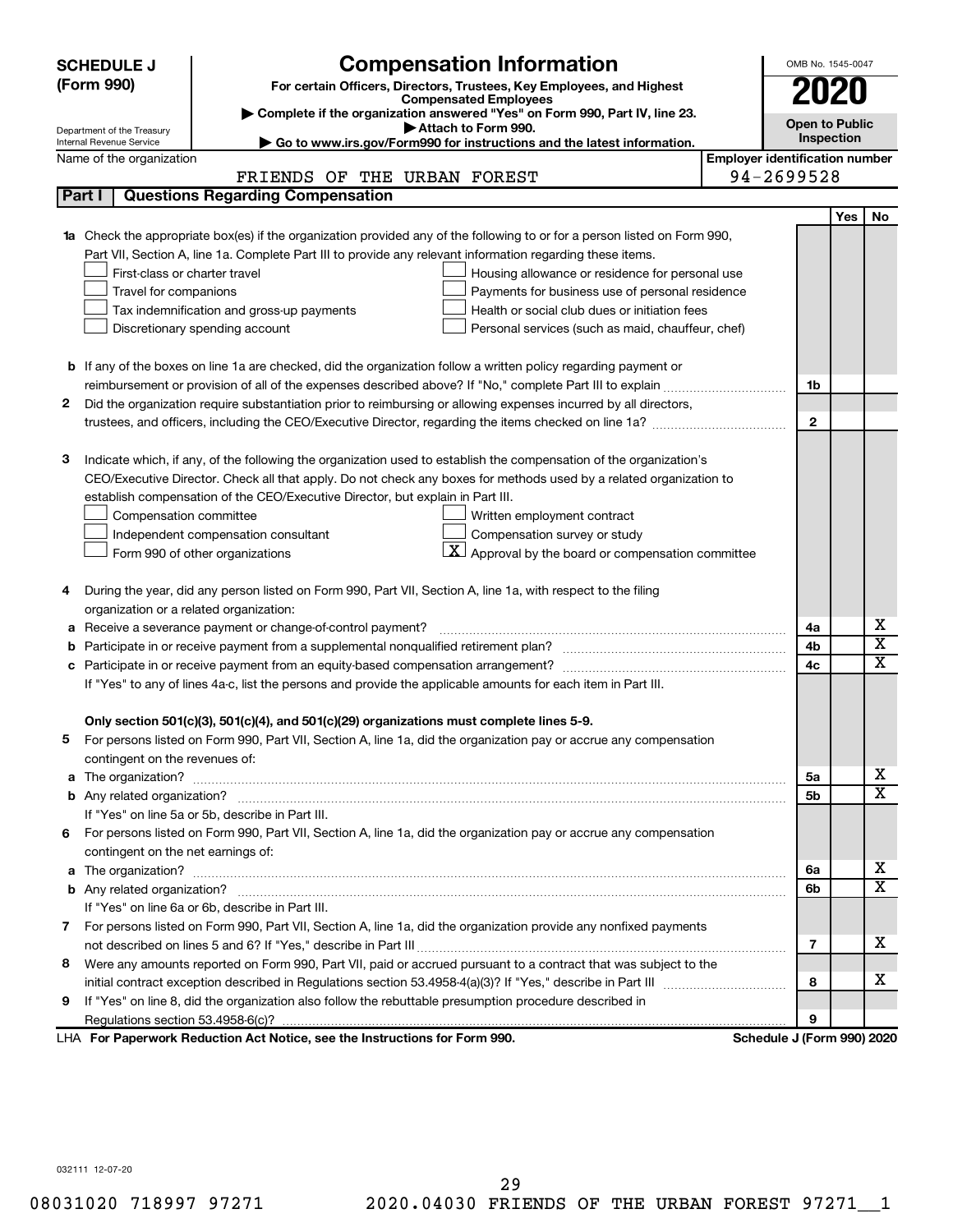**2**

#### Part II | Officers, Directors, Trustees, Key Employees, and Highest Compensated Employees. Use duplicate copies if additional space is needed.

For each individual whose compensation must be reported on Schedule J, report compensation from the organization on row (i) and from related organizations, described in the instructions, on row (ii). Do not list any individuals that aren't listed on Form 990, Part VII.

Note: The sum of columns (B)(i)-(iii) for each listed individual must equal the total amount of Form 990, Part VII, Section A, line 1a, applicable column (D) and (E) amounts for that individual.

| (A) Name and Title     |             |                          | (B) Breakdown of W-2 and/or 1099-MISC compensation                                     |                  | (C) Retirement and             | (D) Nontaxable   | (E) Total of columns        | (F) Compensation                                           |  |
|------------------------|-------------|--------------------------|----------------------------------------------------------------------------------------|------------------|--------------------------------|------------------|-----------------------------|------------------------------------------------------------|--|
|                        |             | (i) Base<br>compensation | (iii) Other<br>(ii) Bonus &<br>incentive<br>reportable<br>compensation<br>compensation |                  | other deferred<br>compensation | benefits         | $(B)(i)$ - $(D)$            | in column (B)<br>reported as deferred<br>on prior Form 990 |  |
| DANIEL FLANAGAN<br>(1) | (i)         | 200,000.                 | $\overline{0}$ .                                                                       | $\overline{0}$ . | $\overline{0}$ .               | 27,623.          | 227,623.                    | $\overline{0}$ .                                           |  |
| EXECUTIVE DIRECTOR     | (ii)        | $\overline{0}$ .         | $\overline{0}$ .                                                                       | $\overline{0}$ . | $\overline{0}$ .               | $\overline{0}$ . | $\overline{\mathfrak{o}}$ . | $\overline{0}$ .                                           |  |
|                        | (i)         |                          |                                                                                        |                  |                                |                  |                             |                                                            |  |
|                        | (ii)        |                          |                                                                                        |                  |                                |                  |                             |                                                            |  |
|                        | $(\sf{i})$  |                          |                                                                                        |                  |                                |                  |                             |                                                            |  |
|                        | (ii)        |                          |                                                                                        |                  |                                |                  |                             |                                                            |  |
|                        | $(\sf{i})$  |                          |                                                                                        |                  |                                |                  |                             |                                                            |  |
|                        | (ii)        |                          |                                                                                        |                  |                                |                  |                             |                                                            |  |
|                        | $(\sf{i})$  |                          |                                                                                        |                  |                                |                  |                             |                                                            |  |
|                        | (ii)        |                          |                                                                                        |                  |                                |                  |                             |                                                            |  |
|                        | $(\sf{i})$  |                          |                                                                                        |                  |                                |                  |                             |                                                            |  |
|                        | (ii)        |                          |                                                                                        |                  |                                |                  |                             |                                                            |  |
|                        | $(\sf{i})$  |                          |                                                                                        |                  |                                |                  |                             |                                                            |  |
|                        | (ii)        |                          |                                                                                        |                  |                                |                  |                             |                                                            |  |
|                        | (i)         |                          |                                                                                        |                  |                                |                  |                             |                                                            |  |
|                        | (ii)        |                          |                                                                                        |                  |                                |                  |                             |                                                            |  |
|                        | (i)<br>(ii) |                          |                                                                                        |                  |                                |                  |                             |                                                            |  |
|                        | (i)         |                          |                                                                                        |                  |                                |                  |                             |                                                            |  |
|                        | (i)         |                          |                                                                                        |                  |                                |                  |                             |                                                            |  |
|                        | (i)         |                          |                                                                                        |                  |                                |                  |                             |                                                            |  |
|                        | (ii)        |                          |                                                                                        |                  |                                |                  |                             |                                                            |  |
|                        | (i)         |                          |                                                                                        |                  |                                |                  |                             |                                                            |  |
|                        | (ii)        |                          |                                                                                        |                  |                                |                  |                             |                                                            |  |
|                        | $(\sf{i})$  |                          |                                                                                        |                  |                                |                  |                             |                                                            |  |
|                        | (i)         |                          |                                                                                        |                  |                                |                  |                             |                                                            |  |
|                        | (i)         |                          |                                                                                        |                  |                                |                  |                             |                                                            |  |
|                        | (i)         |                          |                                                                                        |                  |                                |                  |                             |                                                            |  |
|                        | $(\sf{i})$  |                          |                                                                                        |                  |                                |                  |                             |                                                            |  |
|                        | (ii)        |                          |                                                                                        |                  |                                |                  |                             |                                                            |  |
|                        | $(\sf{i})$  |                          |                                                                                        |                  |                                |                  |                             |                                                            |  |
|                        | (ii)        |                          |                                                                                        |                  |                                |                  |                             |                                                            |  |

**Schedule J (Form 990) 2020**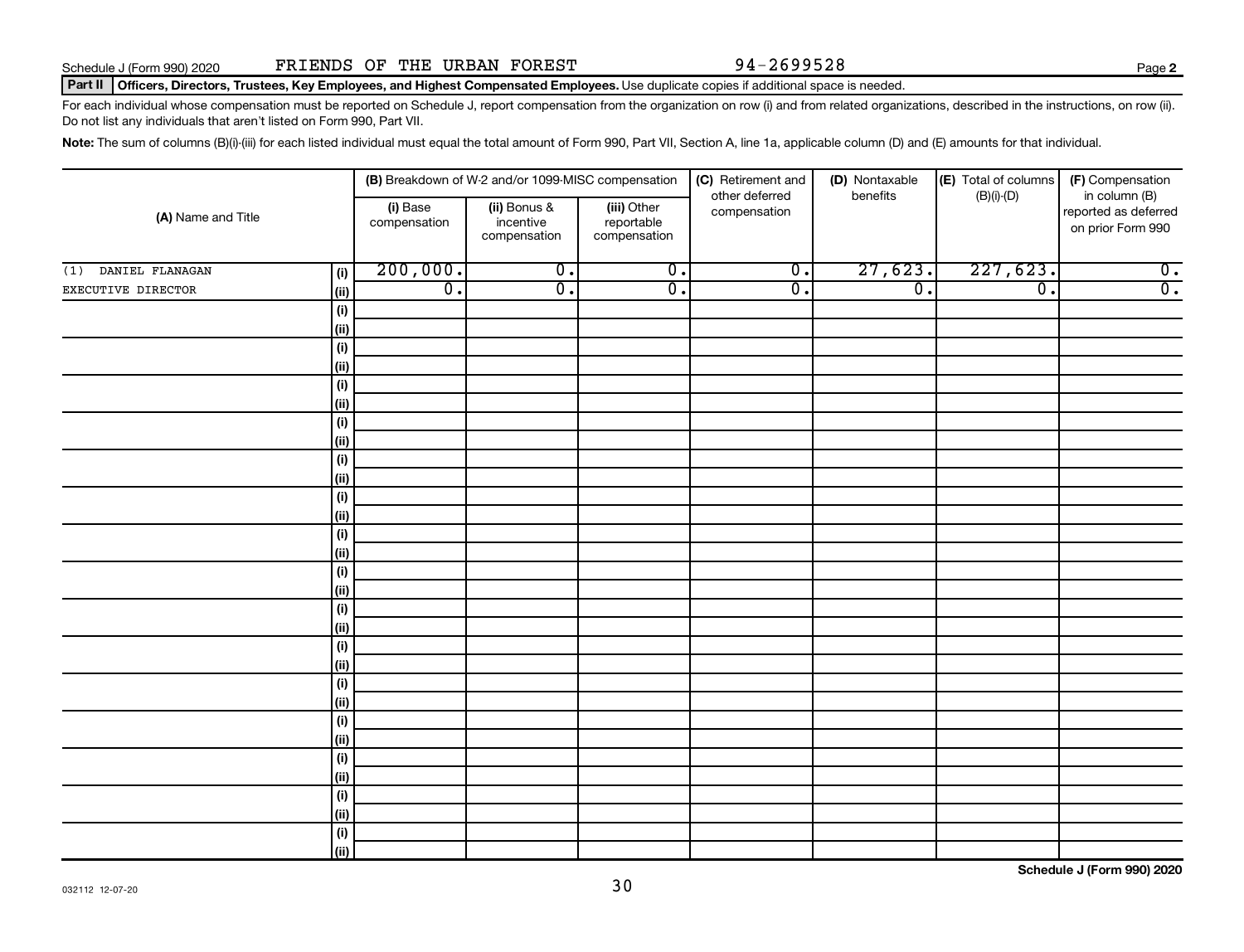#### **Part III Supplemental Information**

Provide the information, explanation, or descriptions required for Part I, lines 1a, 1b, 3, 4a, 4b, 4c, 5a, 5b, 6a, 6b, 7, and 8, and for Part II. Also complete this part for any additional information.

**Schedule J (Form 990) 2020**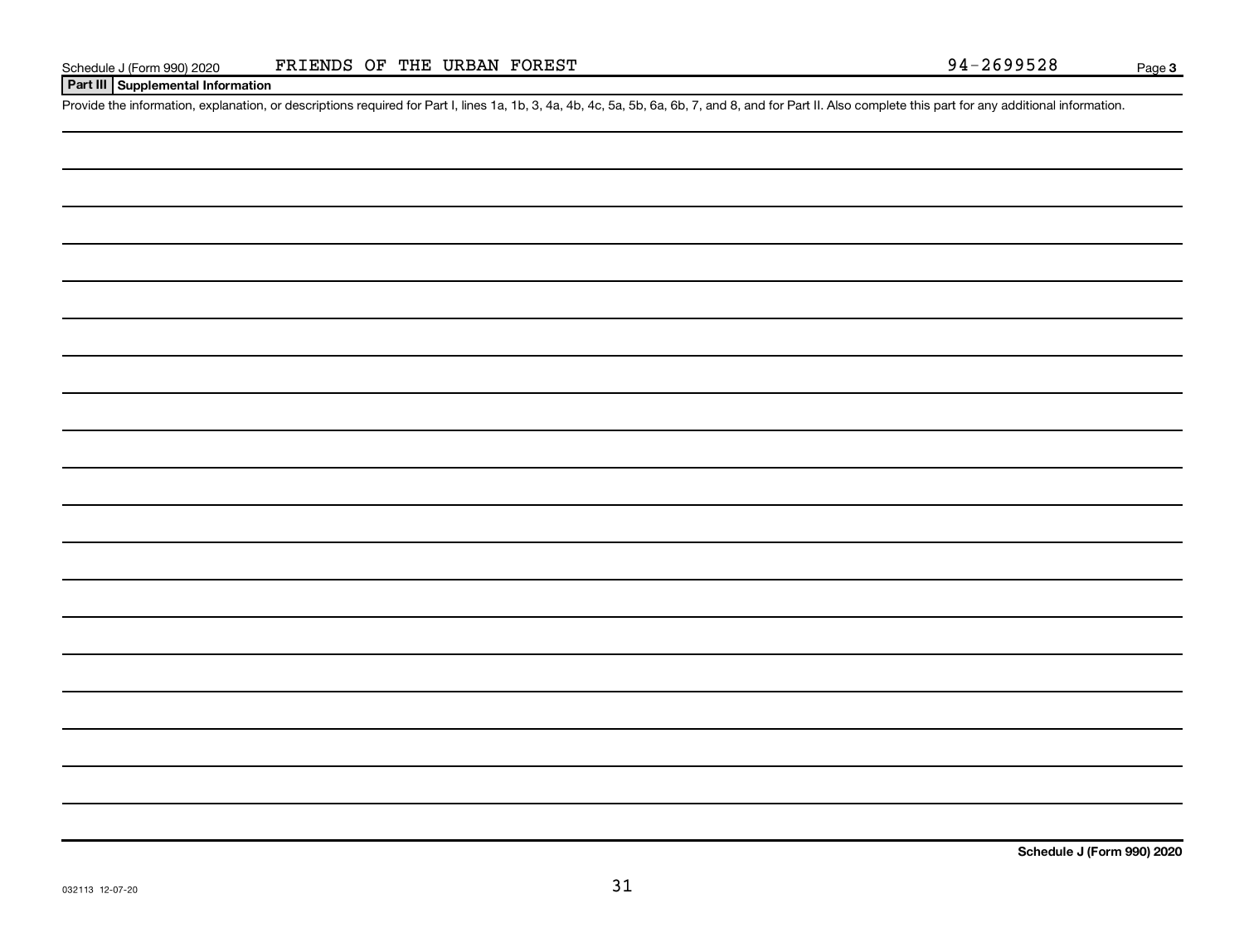**(Form 990 or 990-EZ)**

Department of the Treasury Internal Revenue Service Name of the organization

**SCHEDULE O Supplemental Information to Form 990 or 990-EZ 2020**<br>(Form 990 or 990-EZ) Complete to provide information for responses to specific questions on

**Complete to provide information for responses to specific questions on Form 990 or 990-EZ or to provide any additional information. | Attach to Form 990 or 990-EZ.**

**| Go to www.irs.gov/Form990 for the latest information.**

OMB No. 1545-0047 **Open to Public Inspection**

FRIENDS OF THE URBAN FOREST FOREST FRIENDS OF THE URBAN FOREST

**Employer identification number**

FORM 990, PART I, LINE 1, DESCRIPTION OF ORGANIZATION MISSION:

TO PROMOTE A LARGER & HEALTHIER URBAN FOREST AS PART OF THE URBAN

ECOSYTEM IN SAN FRANCISCO WITH COMMUNITY PLANTING, MAINTENANCE,

EDUCATION & ADVOCACY.

FORM 990, PART VI, SECTION B, LINE 11B:

FORM 990 IS PREPARED BY AN OUTSIDE TAX PROFESSIONAL. THE FORM IS THEN

REVIEWED BY THE ORGANIZATION'S MANAGEMENT AND FINANCE COMMITTEE. THIS

GROUP OF INDIVIDUALS THEN DISCUSSES THE CONTENTS OF THE RETURN WITH THE

OUTSIDE TAX PROFESSIONAL. AFTER A FULL REVIEW (WITH MODIFICATIONS WHERE

NECESSARY), THE FINAL VERSION OF THE TAX RETURN IS PROVIDED TO ALL MEMBERS

OF THE ORGANIZATION'S VOTING BODY ON THEIR REQUEST. A BOARD MEMBER AND

OFFICER SIGNS AND MAILS THE RETURN TO THE DEPARTMENT OF THE TREASURY.

FORM 990, PART VI, SECTION B, LINE 12C:

THE BOARD OF DIRECTORS REVIEWS ALL POTENTIAL CONFLICTS OF INTEREST AT LEAST ANNUALLY. ALL PERSONNEL AND BOARD MEMBERS ARE REQUIRED TO DISCLOSE (IN WRITING) POTENTIAL CONFLICTS AND ANY RELATED PARTY AFFILIATIONS. LOANS BETWEEN THE ORGANIZATION AND MEMBERS OF MANAGEMENT AND THE BOARD ARE STRICTLY PROHIBITED. THE ORGANIZATION SEEKS FULL TRANSPARENCY ON ALL RELATIONSHIPS. ANY POTENTIAL CONFLICTS (IN FACT OR APPEARANCE) ARE DISCUSSED OPENLY AND RESOLVED IN ACCORDANCE WITH THE ORGANIZATION'S POLICIES AND PROCEDURES.

FORM 990, PART VI, SECTION B, LINE 15:

032211 11-20-20 **For Paperwork Reduction Act Notice, see the Instructions for Form 990 or 990-EZ. Schedule O (Form 990 or 990-EZ) 2020** LHA THE BOARD OF DIRECTORS REVIEWS THE COMPENSATION OF ALL HIGH-LEVEL PERSONNEL